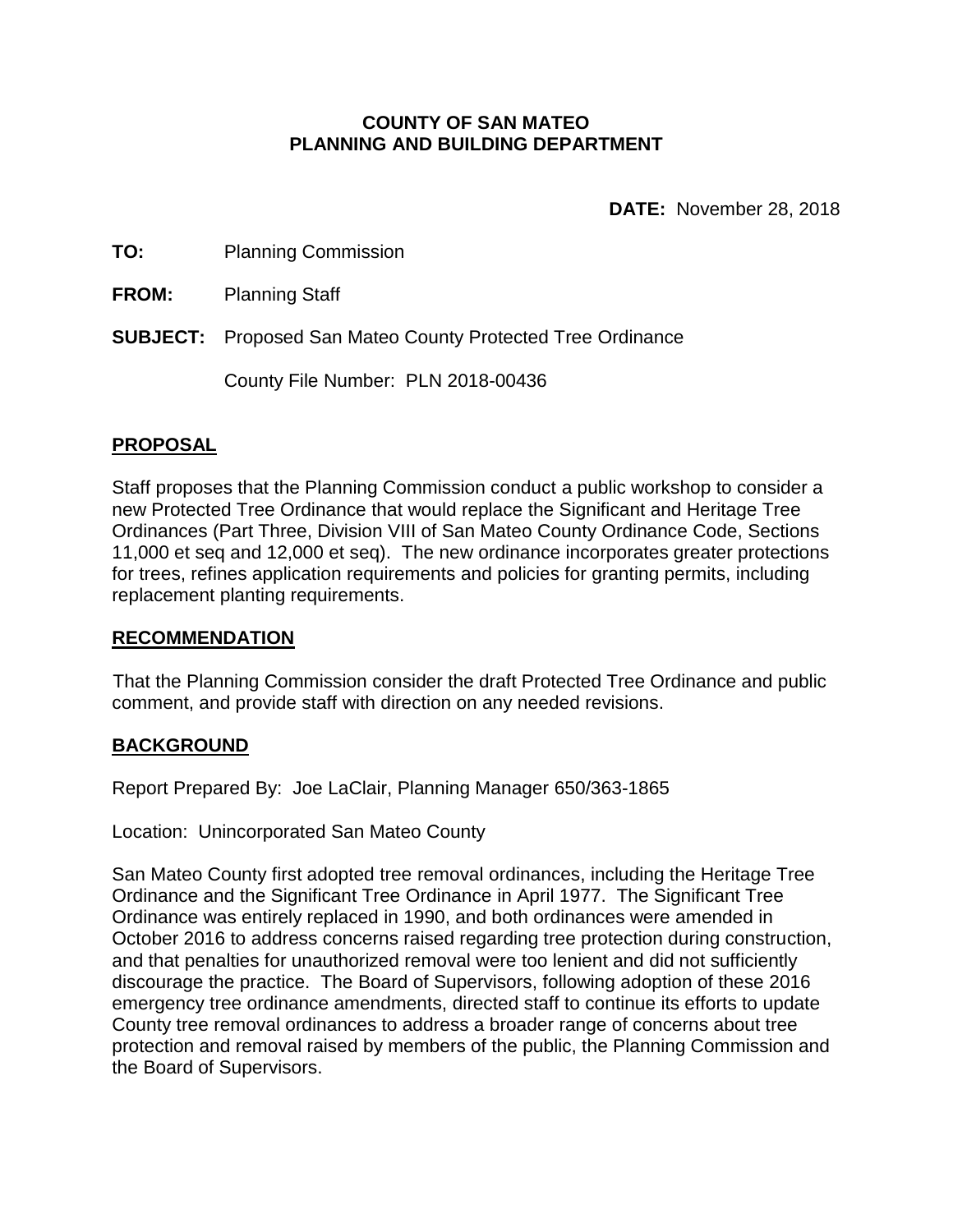In September 2016, staff convened a steering committee made up of a broad range of interests, experts, state and local agencies and County Departments to prepare comprehensive amendments to the County's tree removal ordinances [See Attachment D]. The Committee met 8 times reviewing different issue areas and policy options at each meeting, informing staff's efforts to draft a new combined tree protection ordinance.

#### Steering Committee Chronology:

| Date               |                | <u>Topics</u>                                                                                              |
|--------------------|----------------|------------------------------------------------------------------------------------------------------------|
| September 29, 2016 | $\blacksquare$ | <b>First Steering Committee Meeting Project Scope, Committee</b><br>Goals and Role and Existing Conditions |
| November 17, 2016  | $\blacksquare$ | Geographic Policies, Trees and Development, Indigenous<br><b>Tree Protection, Pruning</b>                  |
| January 26, 2017   | $\sim$         | <b>Exotic Trees, Rural Lands</b>                                                                           |
| March 23, 2017     | $\blacksquare$ | Defensible Space, Arborist Reports                                                                         |
| May 25, 2017       |                | Replacement Planting, Off-site Replacement and In Lieu<br>Fees                                             |
| July 28, 2017      | $\blacksquare$ | Summary of Findings Sent to Steering Committee                                                             |
| April 30, 2018     | $\blacksquare$ | <b>Review and Comments on Draft Ordinance</b>                                                              |
| September 26, 2018 | $\blacksquare$ | Review of Working Draft; Final Steering Committee Meeting                                                  |
| November 28, 2018  | ۰.             | <b>Planning Commission Workshop</b>                                                                        |

One outcome of the Steering Committee process was a consensus that one tree protection ordinance was the preferred approach to amending the existing ordinances. The Steering Committee roster, meeting agendas, staff reports, meeting summaries, presentations and preliminary ordinance drafts are available on the Tree Ordinances Update Project website: [https://planning.smcgov.org/tree-ordinances-update-project.](https://planning.smcgov.org/tree-ordinances-update-project)

### **DISCUSSION**

- A. KEY ISSUES
	- 1. What to Protect

The Significant Tree Ordinance currently requires permits for removal of any tree 12 inches in diameter and larger in urbanized areas (and some rural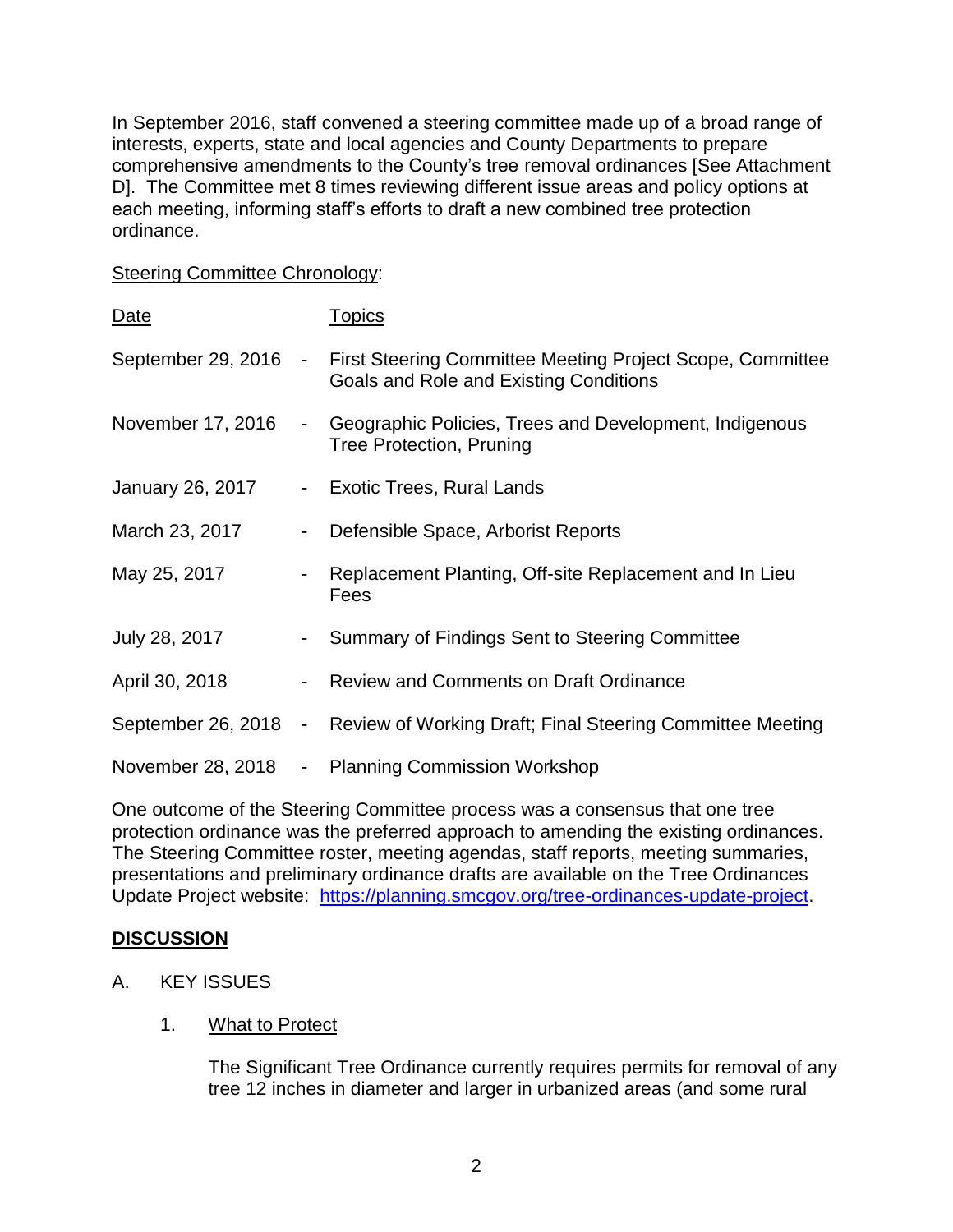areas). The Heritage Tree Ordinance requires permits for removal of certain larger indigenous trees of varying sizes. The two ordinances offer similar protections for trees, because the findings required for authorizing removal permits are similar, however the Significant Tree Ordinance includes more criteria. These ordinances lack clear direction on how to apply the criteria.

The proposed Protected Tree Ordinance would create a clearer and effective tree protection regime, maintaining the current ordinances' emphasis on protecting indigenous trees, but allowing removal of some exotic trees with over the counter permits. The new ordinance would require removal permits for:

- a. All indigenous trees 10 inches or larger listed in the current Heritage Tree Ordinance, with the addition of seven indigenous species; and
- b. All trees of any species 12 inches or larger;
- c. Over-the-counter permits for a discrete list of exotic and one native tree species with limits on the number of removals allowed; and
- d. The proposed ordinance would establish a Large Indigenous tree category that requires greater replacement if removal is permitted, pruning permits, and greater fines for unauthorized removal.

This framework retains the protection thresholds of both current ordinances, increases protection of indigenous species, and streamlines permitting for a small class of trees considered nuisance or invasive species. The proposed ordinance also would create a new Heritage Tree designation process for trees that are unique and of importance to the community due to any of the following factors:

- (1) It is an outstanding specimen of a desirable species;
- (2) It is one of the largest or oldest trees in San Mateo County;
- (3). It possesses distinctive form, size, age, location, and/or historical significance.

The Board may approve a Heritage designation if the above findings are made and the property owner agrees.

### 2. Arborist Reports and Arborist Credentials

The 2016 updates to the Significant and Heritage Tree Ordinances improved the arborist report submittal requirements for tree removal permits. However, the public and Steering Committee members believed that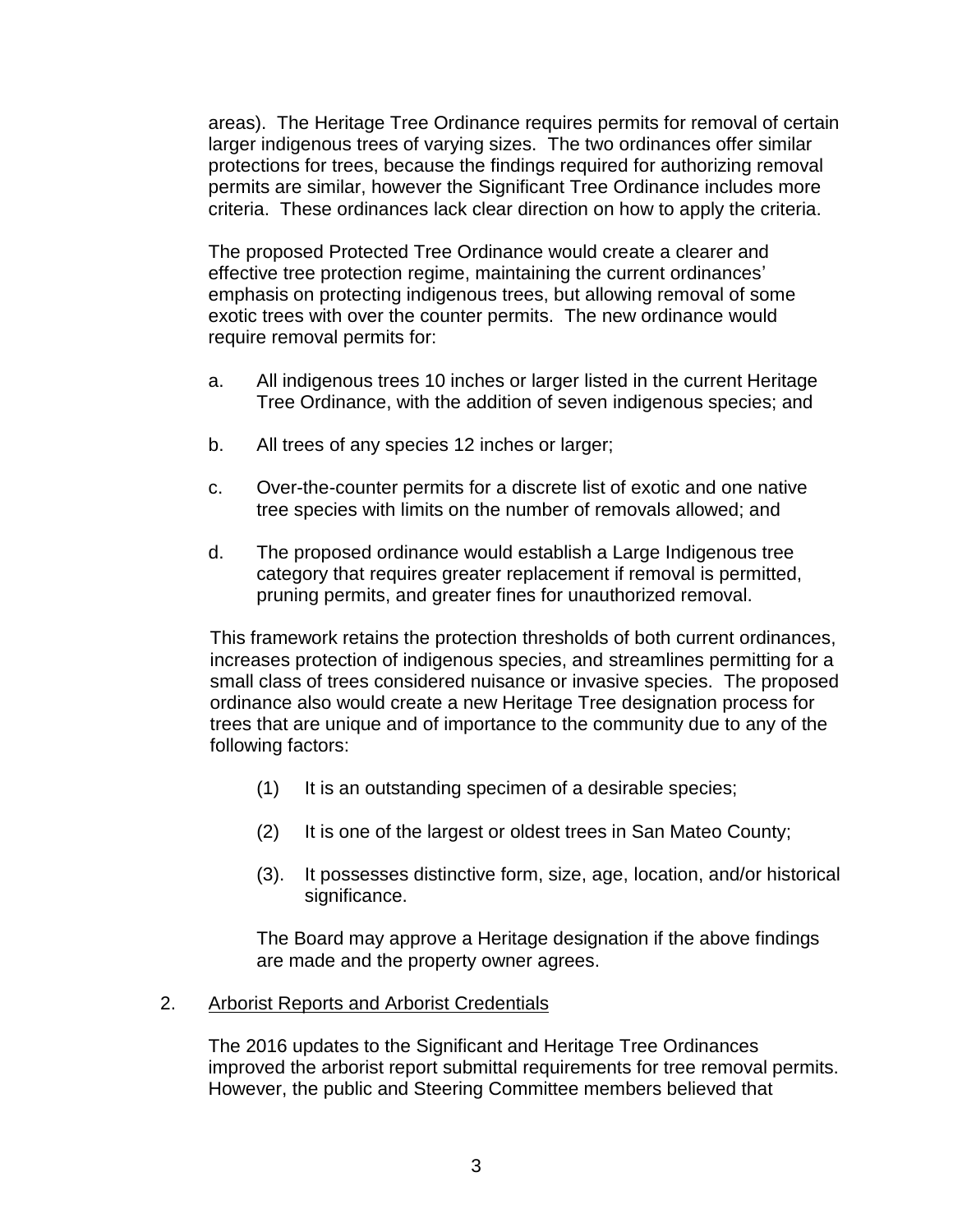additional changes were needed to ensure that the public, staff and decision makers had adequate information to determine whether to authorize any tree removal. The proposed arborist report requirements generally conform to the standards developed by the International Society of Arboriculture (ISA), including additional requirements for trees proposed for removal due to hazardous conditions. Applicants seeking tree removal authorization with development permits must provide information about tree protection during construction, and post construction remedial measures and assessments of tree health and any impacts from construction or grading. Arborists must also supervise document and report on construction activities within a specified tree protection zone.

Arborists submitting reports in support of tree removal applications or tree protection measures must have a current certification from the ISA or from the American Society of Consulting Arborists, or other qualifications approved by the Community Development Director. Arborists preparing reports for tree removals due to hazards shall be at a minimum ISA Tree Risk Assessment Qualified (TRAQ).

#### 3. Trees and Development

In response to public and Steering Committee concerns about tree protection during construction, the proposed ordinance would: increase protections for trees to be preserved on construction sites; retain the Existing Tree Plan and Tree Protection Plan policies of the current ordinances; clarify the types of protection required during construction, including arborist supervision and reporting; create new post construction assessment requirements, both prior to issuance of occupancy permits, and five (5) years post-construction; and enable staff or decision makers to require bonds for trees to be protected, when warranted.

### 4. Replacement Planting

The current tree removal and zoning ordinances require disparate replacement requirements in different areas of the County. The Heritage Tree Ordinance does not require replacements, but replacement planting is a criteria for allowing Heritage Tree removal. The proposed Tree Protection Ordinance requires that all removed trees be replaced, and when replacement is infeasible that an in-lieu fee be paid to fund tree planting or tree management activities to be overseen by the Parks and Public Works Departments. The new ordinance would require greater replacement when removal accompanies construction, and requires replacement with tree sizes most likely to survive and thrive, as well as requiring replacing removed indigenous species with the same species, unless that species will not thrive in the available area(s) for planting. Attachment C summarizes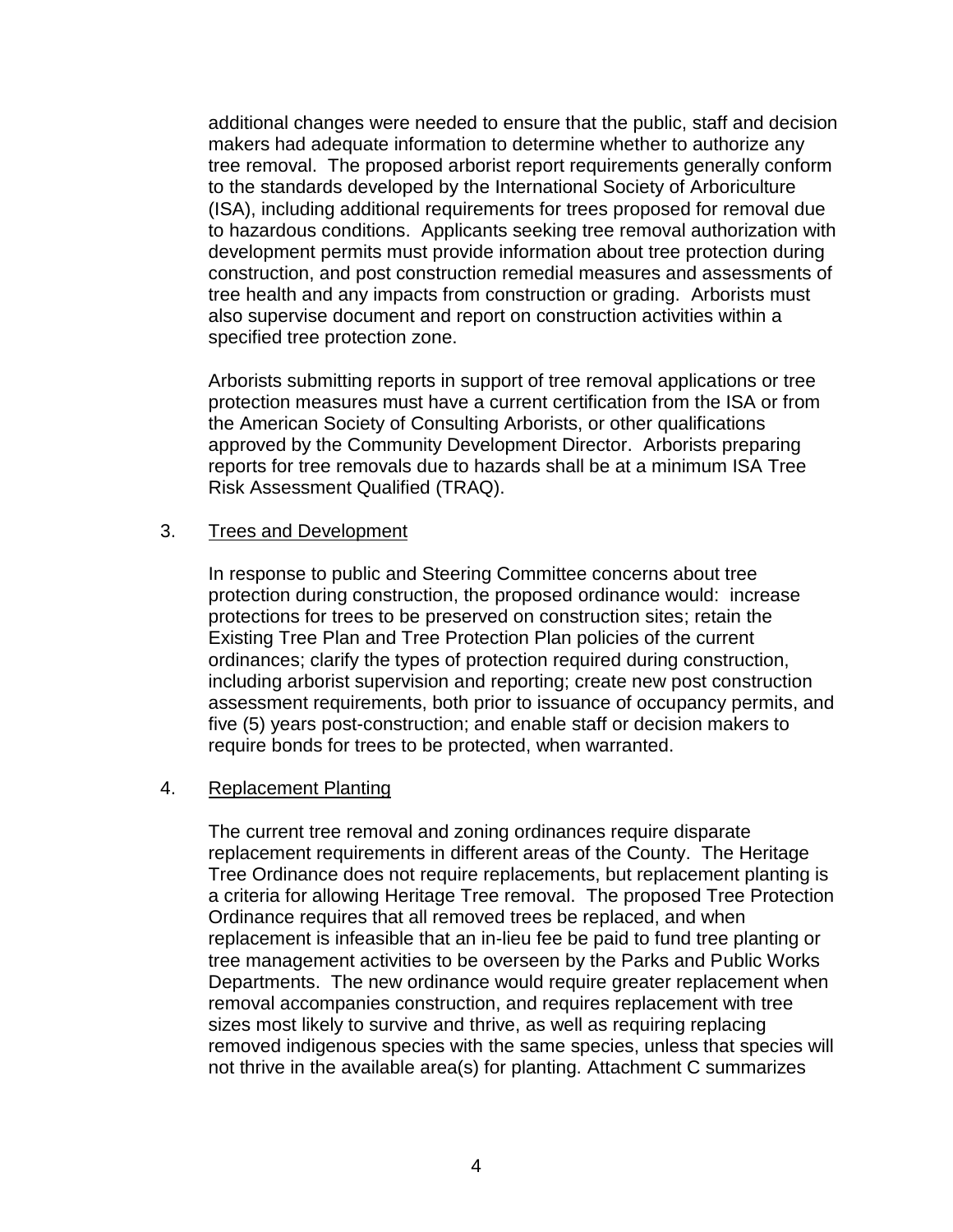staff's research that underpins the recommended replacement tree sizes in the proposed ordinance.

## 5. Review Criteria and Findings

The current tree removal ordinances require that at least one finding from a list be made prior to granting a permit for removal. The proposed ordinance would require that findings be made based on the reason for the proposed tree removal, that all relevant findings be made, and for certain removals, several required findings must be made. Criteria address tree removal with and without development, with subdivisions or within scenic corridors and for pruning permits. The criteria are restated as findings in the proposed ordinance in an attempt to clarify decision-making for all involved.

For tree removals with development, several findings must be made, and if the tree is healthy, the required findings include: (1) that no alternative portion of the site for proposed structures is feasible despite attempts to redesign, and that the tree restricts economic enjoyment of the property, such that the retention of the protected tree would result in reduction of the otherwise-permissible building envelope by more than twenty-five (25) percent, or (2) retaining the tree creates an unusual hardship for the property owner by severely limiting the use of the property in a manner not typically experienced by owners of similarly situated properties. The objective standard is intended to clarify for applicants, the public, staff and decision makers when a tree limits reasonable use of a property. The qualitative standard retains flexibility to address unique circumstances.

### 6. Other Improvements

- a. Clarified Exemptions, including for County Departments
- b. Migratory Bird Treaty Act protections
- c. Tree Removal Practices
- d. Clarified the circumstances where the Tree Ordinances apply in rural lands zoned for Resource Management, Planned Agricultural District Tree Protection Zones, and scenic roads
- e. Limits the type of allowed landscaping beneath drought-tolerant Trees
- f. Pruning permit policies, based on tree industry standards
- g. Clarified criteria for emergencies
- h. Propose codifying noticing procedures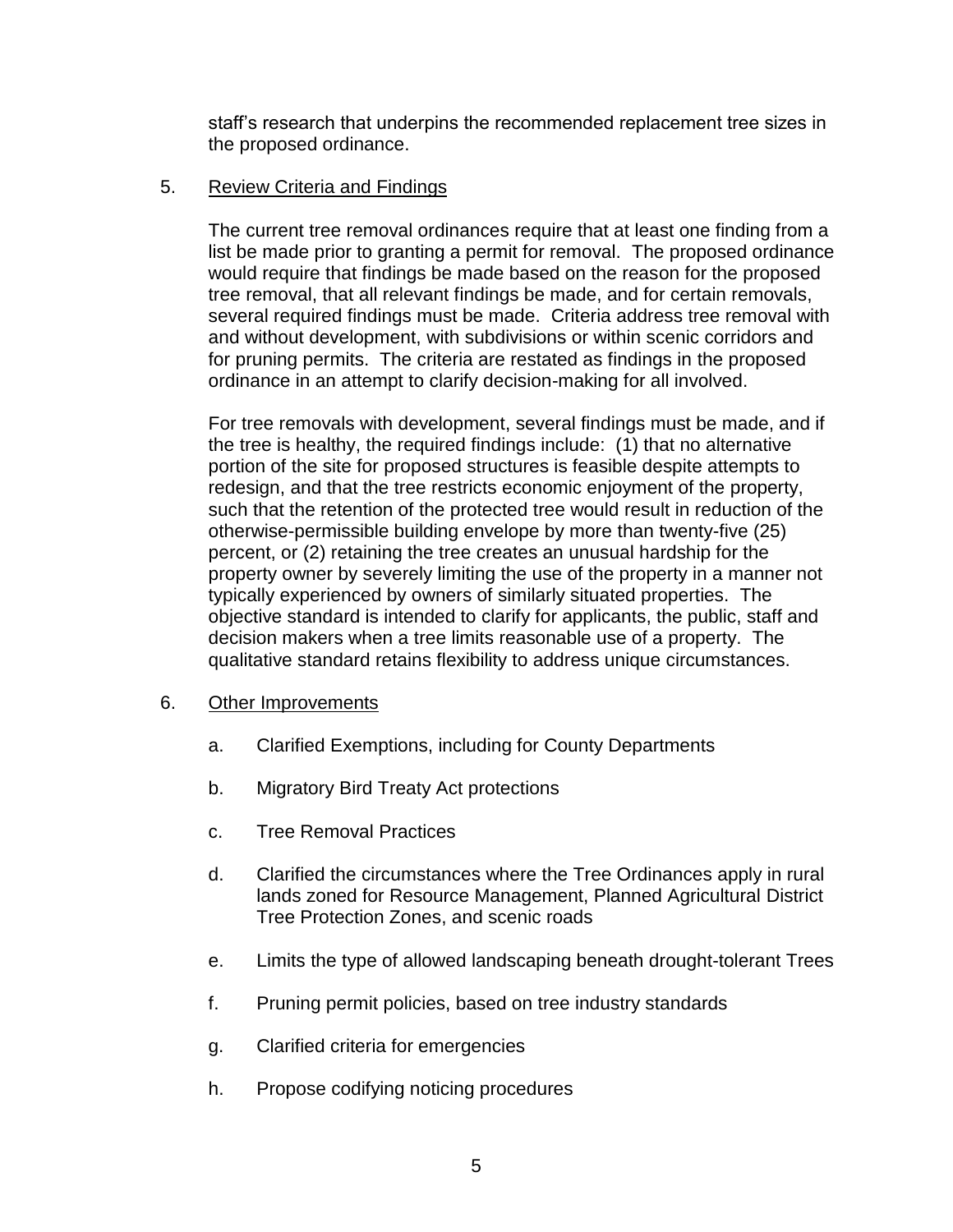## B. ALTERNATIVES

The Planning Commission could recommend that the existing ordinances be retained.

## C. ENVIRONMENTAL REVIEW

A negative declaration will be prepared and circulated when the ordinance is formally considered by the Planning Commission.

### D. REVIEWING AGENCIES

Representatives of the Department of Public Works, the Department of Parks, and the Office of Sustainability and the Building Official served on the Steering Committee.

## **ATTACHMENTS**

- A. Staff Recommendation
- B. Proposed Protected Tree Ordinance
- C. Replacement Tree Report
- D. Steering Committee Roster
- E. Tentative Workshop Agenda

JEL:ann: JELCC0561\_WNU.DOCX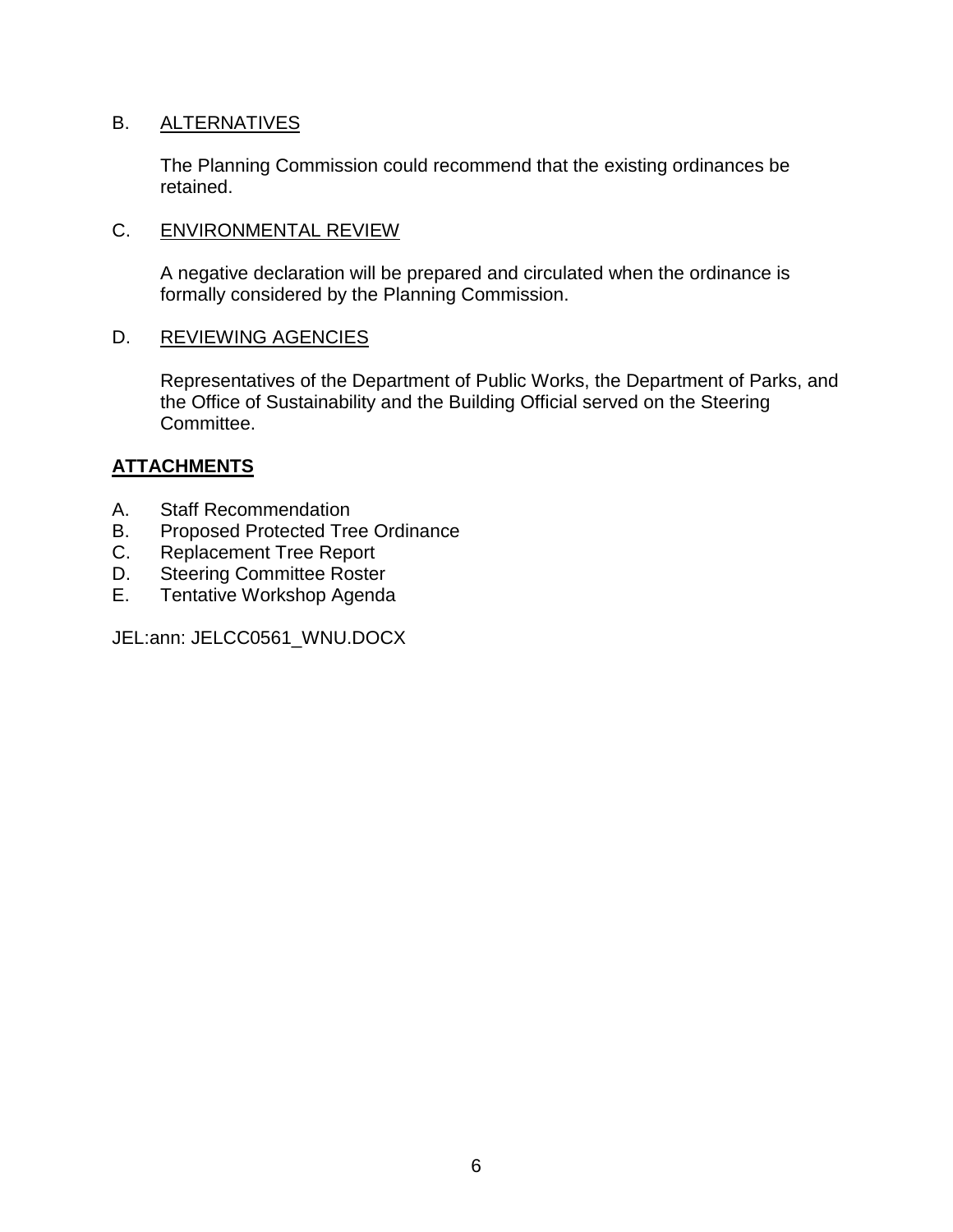County of San Mateo Planning and Building Department

## **STAFF RECOMMENDATION**

Permit or Project File Number: PLN 2018-00436 Hearing Date: November 28, 2018

Prepared By: Joe LaClair For Consideration By: Planning Commission Planning Manager

## **STAFF RECOMMENDATION**

That the Planning Commission conduct a public workshop to consider the proposed Protected Tree Ordinance, and after soliciting and considering public comment, provide staff with any direction regarding modifications to the proposed ordinance.

JEL:ann: JELCC0561\_WNU.DOCX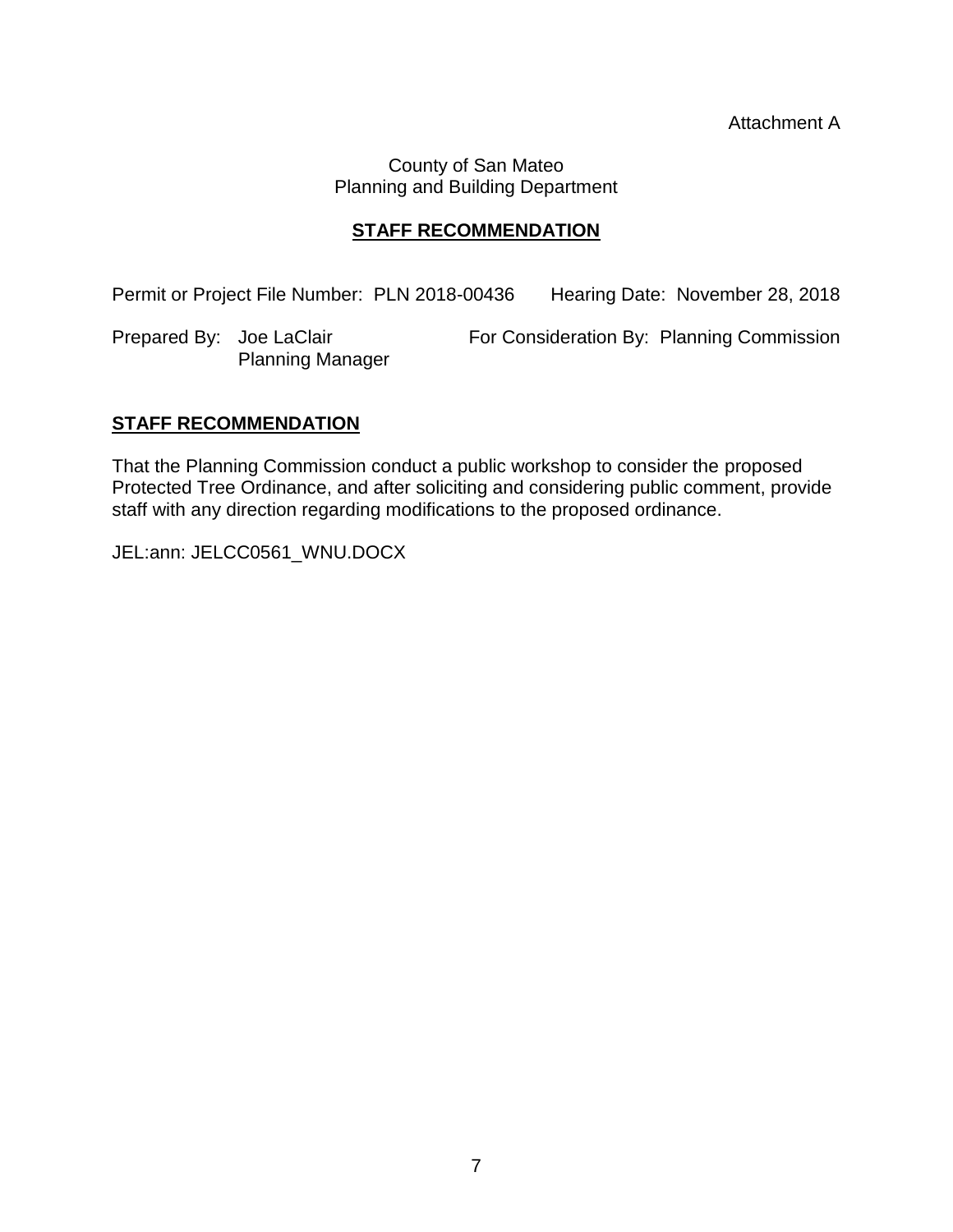#### County of San Mateo Planning and Building Department

# **THE PROTECTED TREE ORDINANCE OF SAN MATEO COUNTY**

(Part Three of Division VIII of the San Mateo County Ordinance Code) (Heritage Tree and Significant Tree Regs first adopted 4/5/77)

## **CHAPTER 1. INTENT AND PURPOSE**

**SECTION 99,000. FINDINGS, PURPOSE AND INTENT.** The Board of Supervisors finds and declares that the existing and future trees and tree communities located within the County of San Mateo are a valuable and distinctive natural resource. The urbanized areas of the County are forested by many native and non-native trees and contain individual trees and communities of trees of great beauty. The health and welfare of the residents of the County require that these trees be conserved in order to preserve the scenic beauty and habitat and property values of the County, reduce erosion, flood hazards and risk of landslides, maintain plant, animal and human habitats, intercept pollutants in the air, reduce or treat stormwater pollutants and mitigate impacts of climate change. The Board of Supervisors finds that establishing regulations controlling the removal, propagation and preservation of trees within the County will further the maintenance and advancement of these public benefits.

The Board of Supervisors finds and declares that the tree canopy in the County is considerably altered from conditions encountered by settlers starting in the  $18<sup>th</sup>$  Century. Extensive logging, land clearing, stream channelization, over grazing, grassland conversion, suburban and urban development and other land management practices contributed to considerable loss of indigenous trees and introduction of exotic trees throughout the urbanized areas of the County. In the urbanized areas, historic canopy was often supplemented or replaced first by fruit trees, and subsequently by a mix of indigenous and exotic trees, and some grasslands were covered with planted trees. Preserving and planting indigenous trees in proper locations enhances wildlife habitat, mitigates climate change, increases biodiversity, conserves water and improves watershed function.

It is the intent of the Board of Supervisors to regulate the removal of trees within the urbanized and certain developed rural areas of the County in order to retain as many trees as possible, consistent with the purpose of this section and the reasonable use and enjoyment of private property. It is also the intent of this division to preserve as many protected trees as possible throughout the County, particularly indigenous trees, to provide for a healthy urban forest, and increase tree cover as ecologically appropriate in certain areas of the County through staff review of tree removal permit applications and the development review process. Consistent with these goals, it is the County's intent that there shall be no-net loss in the County's urban tree canopy, that removed trees shall be replaced, and over time, urban areas deficient in trees will have greater tree cover, and that replacement trees are drought tolerant and advance County goals.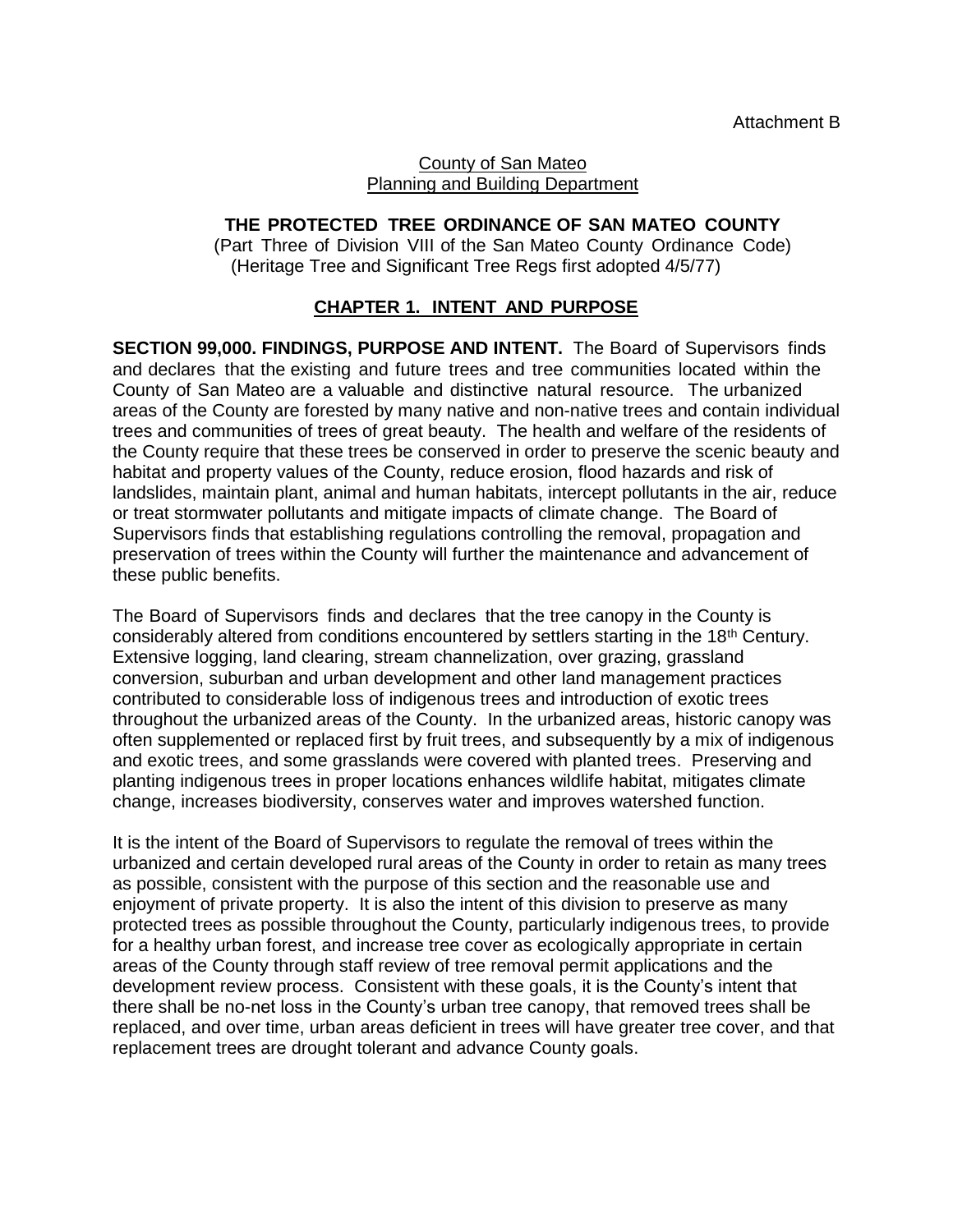**SECTION 99,001. TITLE.** This ordinance shall be known as the "Protected Tree Ordinance."

### **CHAPTER 2. DEFINITIONS**

**SECTION 99,002. DEFINITIONS.** For the purposes of this ordinance, the following words shall have the meaning ascribed to them in this chapter.

- 1. ARBORIST REPORT means a professional report prepared by a certified arborist that meets the requirements of Sections 99,014 or 99,015 in this Ordinance.
- 2. BUILDING ENVELOPE means the surface area of a parcel:
	- a. where a structure may be built, consistent with applicable zoning regulations, without a variance or home improvement exception, including second units, but not including accessory structures or landscaping improvements;
	- b. that is necessary for the construction of primary access to structures located on the parcel, where there exists no feasible means of access which would avoid Protected Trees; and
	- c. the vertical projection of a proposed structure (walls, porches, roof etc.) that may affect the trunk or canopy of existing trees.
- 3. BUILDING FOOTPRINT means the two-dimensional configuration of an existing or proposed building's perimeter boundaries as measured on a horizontal plane at ground level.
- 4. CERTIFIED OR CONSULTING ARBORIST means an individual in the profession of arboriculture who, through experience, education, and related training, possesses the competence to provide a tree report, risk assessment, tree survey or supervise the care and maintenance of trees; and who is certified by the International Society of Arboriculture, a member of the American Society of Consulting Arborists or an arboricultural professional approved by the Community Development Director.
- 5. COMMUNITY DEVELOPMENT DIRECTOR means the Community Development Director of the County of San Mateo, including his or her authorized or appointed representatives.
- 6. COMMUNITY OF TREES means a group of indigenous trees of any size, which are ecologically or aesthetically related to each other such that loss of several of them would cause a significant ecological, aesthetic, or environmental impact in the immediate area, including any sensitive habitat or buffer zone as defined in the County General Plan.
- 7. COUNTY means the County of San Mateo acting by and through its authorized representatives.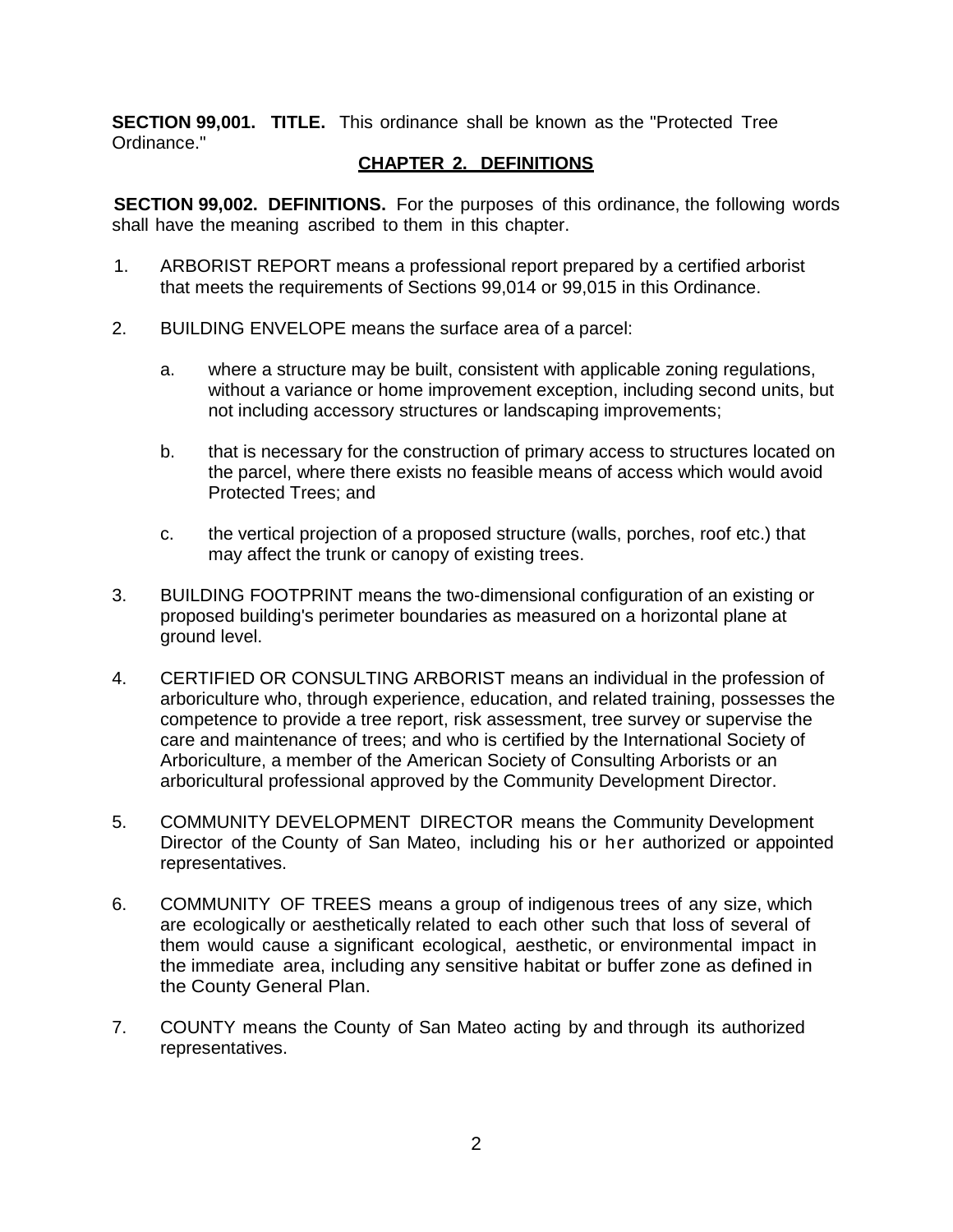- 8. CROWN REDUCTION means an advanced pruning technique for tree risk management where select branch ends are removed from the furthest extended limbs to strategically minimize height and width for a specific management goal, such as weight reduction of a structurally compromised tree or portion of a tree.
- 9. DEAD TREE means a protected tree that is dead, including a tree with a brown and dry cambium layer of bark, over more than 65% of the trunk perimeter; or in winter, a tree that entirely lacks buds, or has buds that are dry and shriveled over the entire tree, or can otherwise be shown to be dead as determined by the Community Development Director or his or her designee.
- 10. DEVELOPMENT means any work upon any property in the County which requires a subdivision, rezoning, planning permit, variance, use permit, building permit, demolition permit, grading permit or other County approval or which involves excavation, landscaping, construction or clearing and grubbing or landscaping subject to requirements of the California Water Efficient Landscape Ordinance within a protected tree's dripline or any area that would affect a protected tree. In the Coastal Zone, development as defined in Policy 1.2 of the County's Local Coastal Program.
- 11. DIAMETER means measurement of the trunk diameter. For the purpose of applying this section, diameter shall be measured 4.5 feet (54 inches) above natural grade. Measurement of multi-trunked trees is determined by the square root of the sum of the squared trunk diameters<sup>1</sup> measured at 4.5 feet (54 inches) above natural grade, located where the root crown meets the trunk. The diameter of split-trunk trees, if the split occurs at or above 4.5 feet above grade, is measured at the narrowest point between the split and the root crown, or if the split occurs below 4.5 feet above grade, each trunk is measured individually and calculated as a multi-trunk tree.
- 12. DRIPLINE area means outer edge of the tree canopy.

 $\overline{a}$ 

- 13. EFFECTIVELY REMOVE means activities that include, but are not limited to, any extreme root or branch pruning that is not consistent with standard arboriculture practices for a healthy tree, including compaction within the dripline, poisoning, or introduction of pests or disease, or failure to properly care for a protected tree that results in the tree's permanent disfigurement, destruction, or removal pursuant to this chapter.
- 14. EMERGENCY means a sudden, serious, unexpected, and often dangerous situation requiring immediate action to prevent or mitigate loss or damage to life, health, property or essential public services. An emergency tree situation typically means a tree failure that is active and in progress, such as a broken but still attached branch; a partially uprooted tree; or a split fork or bifurcated main stem, that meets the "extreme" or "high" risk characteristics as defined by the International Society of Arboriculture.
- 15. EXOTIC TREE means any tree known not to be a native or indigenous tree, including any tree which has been planted or has escaped from cultivation.

<sup>&</sup>lt;sup>1</sup> Multi Trunk Tree Diameter =  $\sqrt{(a^2 + b^2 + c^2 + d^2)}$  where a, b, c and d are the diameters of each of the trunks of a multi-trunk tree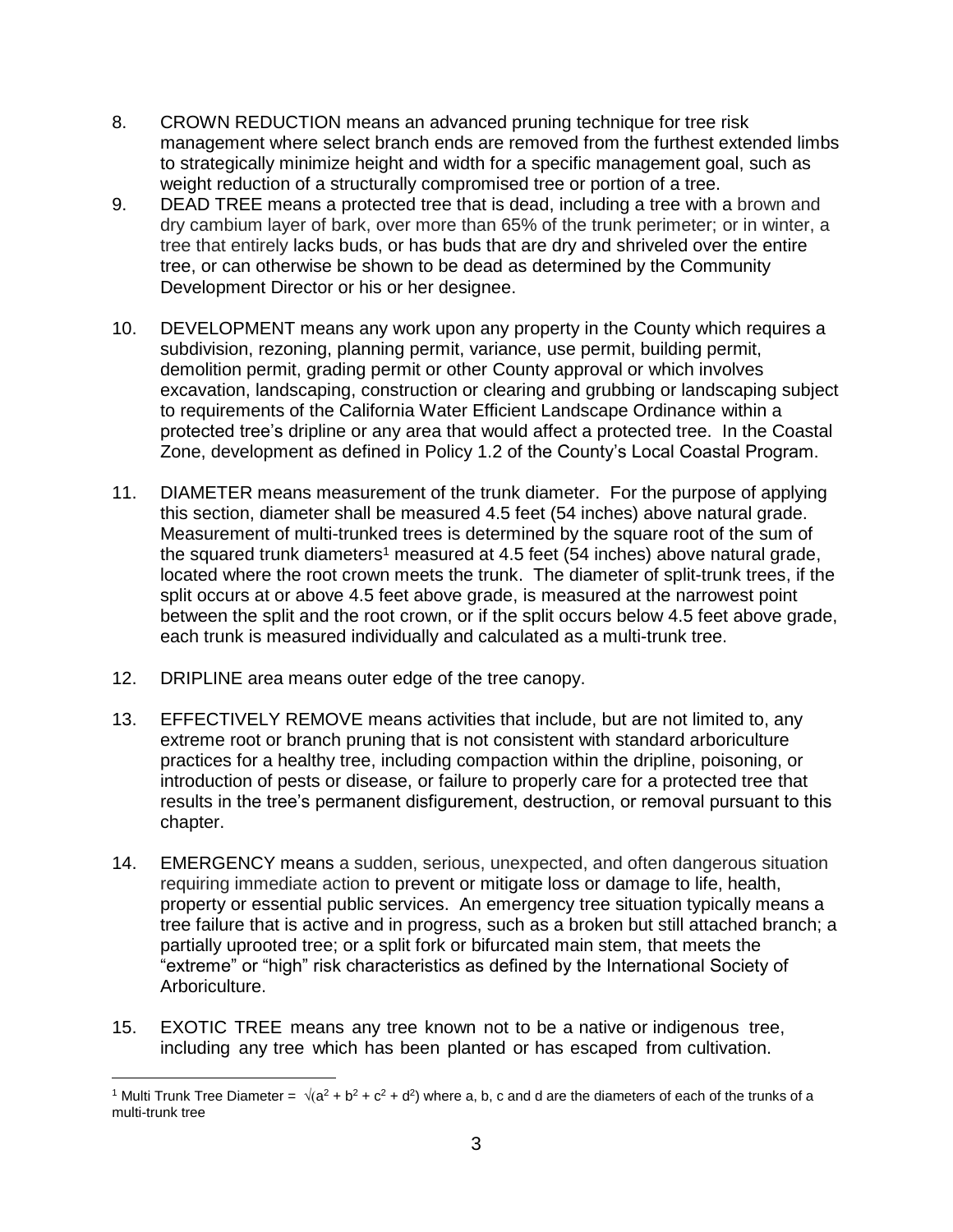- 16. HERITAGE TREE means a tree (or grouping of trees) specifically designated by action of the Board of Supervisors that possesses exceptional and unique size, age, horticultural significance, aesthetic, biological, cultural, or historic value and is irreplaceable and expected to have a continuing contribution to the community.
- 17. HAZARD TREE means a tree that meets the "extreme" or "high" risk characteristics as defined by the International Society of Arboriculture and may include dead or dying trees, dead parts of live trees, or unstable live trees (due to structural defects or other factors) that are within striking distance of people or property (a target) that have the potential to cause death, injury or substantial property damage if they fail.
- 18. INDIGENOUS TREE means any tree originating or occurring naturally in San Mateo County as enumerated in Table 2.1 in this ordinance.
- 19. LARGE INDIGENOUS TREE means any tree originating or occurring naturally in San Mateo County as enumerated in Table 2.1 in this ordinance with a trunk diameter 36 inches or larger as measured 4.5 feet above grade.
- 20. MULTI-TRUNK TREE means a tree having more than one major supporting stem or trunk growing from a single root mass located at ground level or just above the trunk flare. Multi-trunk tree does not include suckering growth, subordinate root sprouts, or trees which split above 3 feet above natural grade.
- 21. NATIVE TREE means trees native to California that are not indigenous to San Mateo County, such as Monterey Pine or Monterey Cypress.
- 22. NESTING SEASON means February 1st through August 15th as defined by the California Department of Fish and Wildlife.
- 23. PERSON means an individual, public agency, including the County and its departments, firm, association and corporation, and their employees, agents or representatives.
- 24. POLLARDING means a pruning technique where the ends of the branches of a tree are terminated with a heading cut to a predetermined length, and then resultant epicormic shoots that emerge from just below the heading cut are cut back on an annual basis, forming an enlarging "knob" or knuckle" at the end of the remaining branches over time.
- 25. PRIVATE PROPERTY means all property in unincorporated San Mateo County not owned by the County of San Mateo or any other public agency.
- 26. PROTECTED TREE means a tree regulated by the County of San Mateo as set forth in Section 99,005, Protected Trees and Section 99,005 Heritage Trees.
- 27. PRUNING means the selective removal of plant parts to meet specific goals and objectives, including but not limited to: safety and risk reduction; clearance; health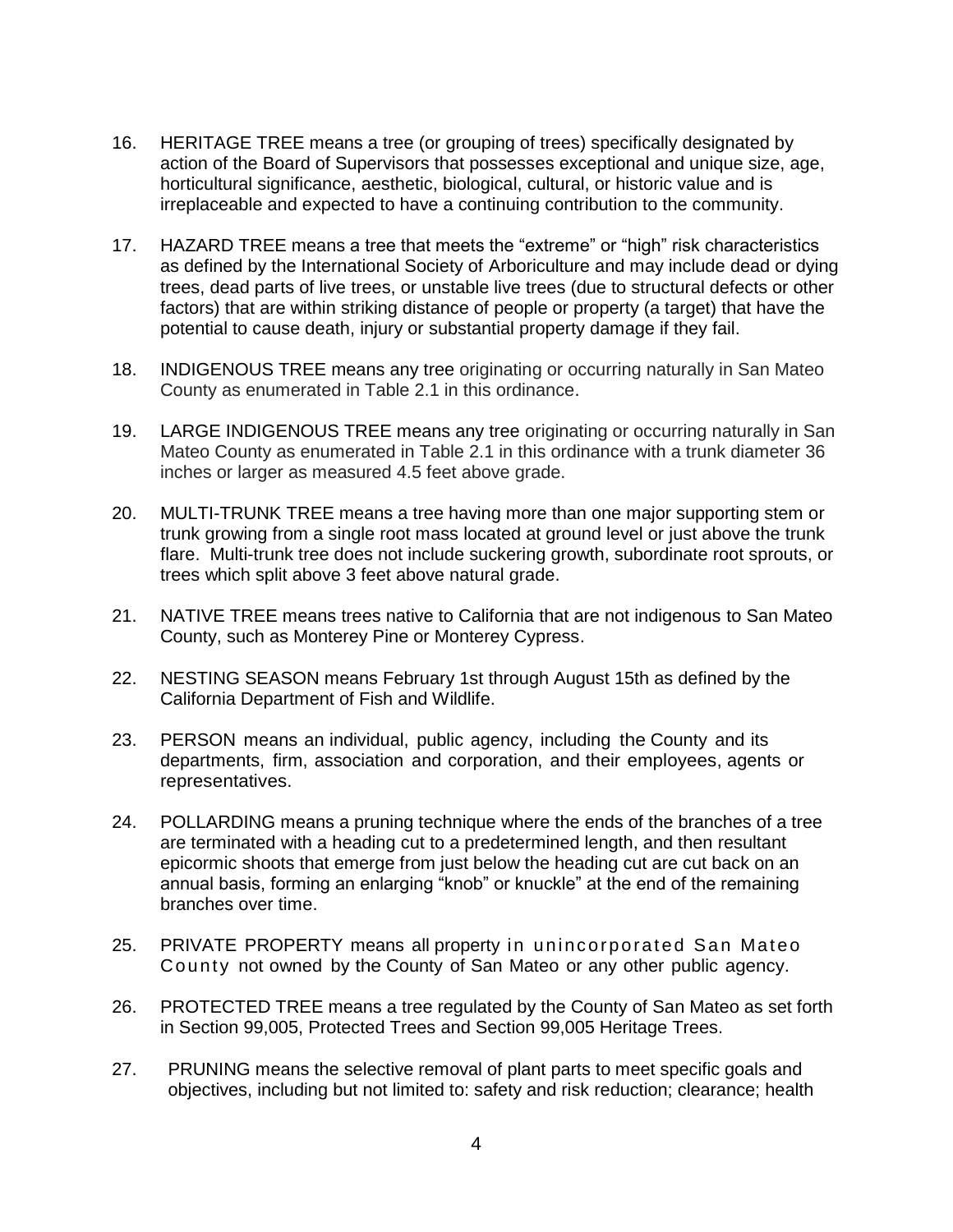maintenance; aesthetic or wildlife habitat improvement; growth control; and to enhance performance or function by developing and preserving tree structure and health or preserving or improving wildlife habitat.

- 28. PUBLIC PROPERTY means all property owned by the County of San Mateo, any other city, county, city and county, special district or other public agency in the unincorporated area of San Mateo County.
- 29. PUBLIC NUISANCE means any tree, or part thereof growing in, or overhanging, a public street or right-of-way, interfering with the use of any public street or public place in the County, or tree which, in the opinion of the Community Development Director, endangers the life, health, safety, comfort or property of any persons using such public street, or in such public place, because of the tree's or location, condition of its limbs, roots or trunk, or because of its diseased condition, is hereby declared to be a public nuisance.
- 30. PUBLIC STREET means all or any portion of territory within the County set apart and designated for the use of the public as a thoroughfare for travel, including the sidewalks, curb and gutter.
- 31. REMOVE means any of the following: (1) complete removal, such as cutting to the ground or extraction, of a protected tree; (2) taking any action foreseeably leading to the death of a tree or permanent damage to its health; including but not limited to severe pruning, cutting, girdling, poisoning, overwatering, underwatering, unauthorized relocation or transportation of a tree, or trenching, excavating, altering the grade, or paving within the root protection area of a tree.
- 32. SCENIC CORRIDOR means any scenic road corridor identified in the County's General Plan or as defined and mapped in the Visual Resources Component of the County's Local Coastal Program.
- 33. SEVERE PRUNING means topping or removal of foliage or significant scaffold limbs or large diameter branches, or a sufficient amount of roots so as to cause permanent damage and/or disfigurement of a tree, and/or which does not meet specific pruning goals and objectives as set forth in the current version of the International Society of Arboriculture Best Management Practices—Tree Pruning and American National Standards Institute (ANSI) A300-Part 1 Tree, Shrub and Other Woody Plant Management—Standard Practices, (Pruning).
- 34. STREET TREE means a tree in a public right-of-way.
- 35. TARGET means any person, structure, or object capable of being damaged, injured, or killed by a failed tree or portion of a tree.
- 36. TOPPING means the practice of cutting back large diameter branches of a tree, including but not limited to cutting of a central leader, to some predetermined lower height to reduce the overall height of the tree, where the remaining buds, stubs or lateral branches are not large enough to assume a terminal role.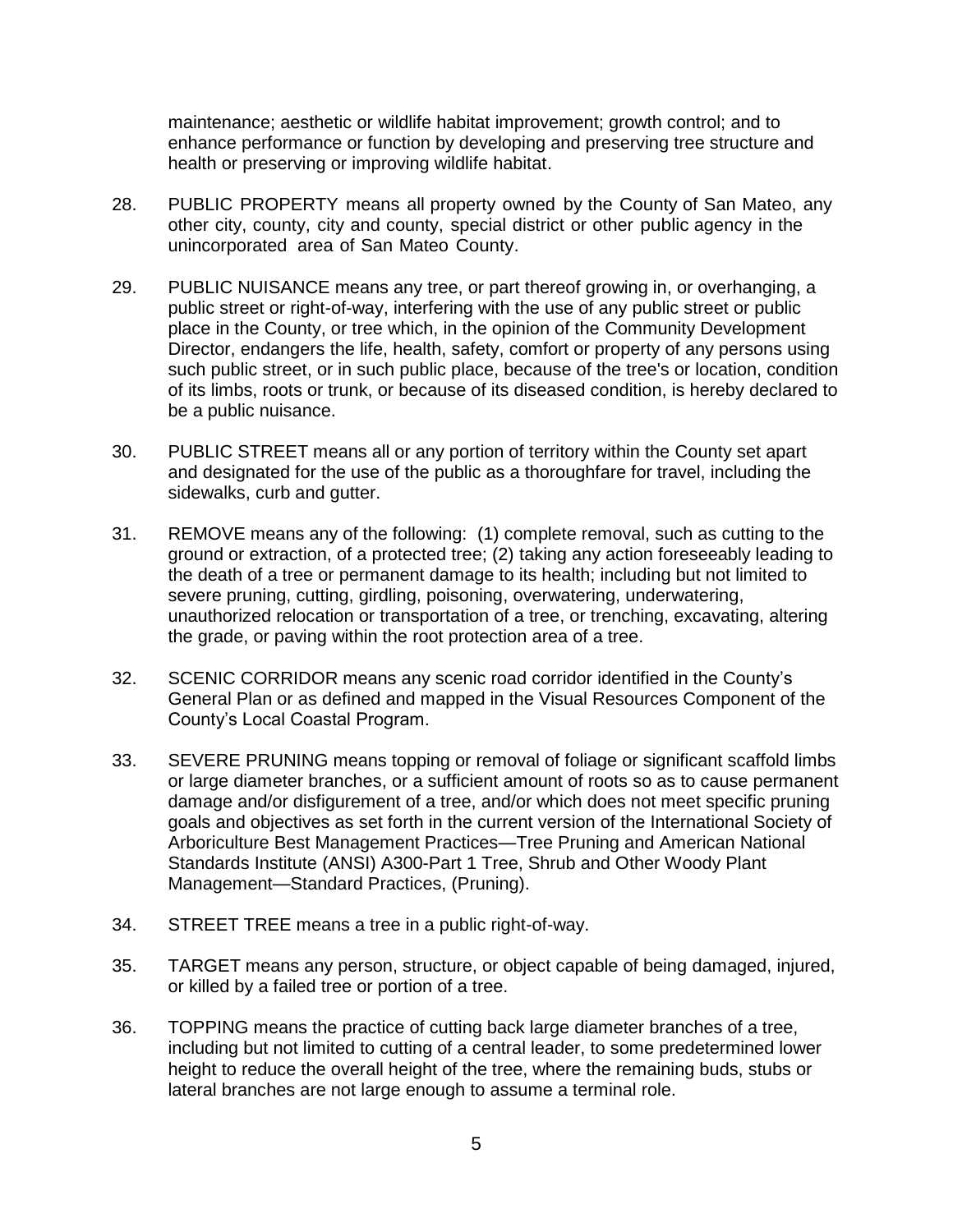- 37. TREE means a woody perennial plant characterized by having a main stem or trunk, or a multi stemmed trunk system with a more or less definitely formed crown, extensive subterranean roots, and is usually over ten feet high at maturity.
- 38. TREE PROTECTION ZONE (TPZ) means the area measured from the trunk that is 10 times the trunk diameter measured at 4 and one half feet above grade; or the canopy dripline, whichever is greater, or as specified in a report prepared by a certified or consulting arborist and approved by the Community Development Director that is fenced off during construction. The TPZ is a restricted activity zone before, during and after construction where no access or soil disturbance is permitted unless approved by the County and supervised by the certified or consulting arborist.
- 39. TREE RISK RATING means the rating of tree risk as defined by the International Society of Arboriculture (ISA) Tree Risk Assessment Qualification Tree Risk Rating Matrix, which categorizes risk as extreme, high, moderate or low, based on an assessment of the likelihood of failure and impact and the consequences such failure and impact would have on life, property, utilities, or essential transportation systems.
- 40. TREE VALUE STANDARD means the method of appraising a tree's value to a property using the Trunk Formula Method or Replacement Cost Method as described in the most recent edition of the Guide for Plant Appraisal published by the Council of Tree and Landscape Appraisers (CTLA) and the Species Classification and Group Assignment by the Western Chapter of the International Society of Arboriculture (ISA).
- 41. TRUNK means the primary structural woody part of the tree beginning at and including the trunk flare and extending up into the crown from which scaffold branches grow.
- 42. TRUNK FLARE means the area at the base of the plant's trunk where it broadens to form roots and is the transition area between the root system and the trunk. The rapid increase in diameter that occurs at the confluence of trunk and root crown, associated with both stem and root tissue.
- 43. URBAN, OR URBANIZED AREA means lands that are not zoned Resource Management (RM or RM/CZ, Chapters 20A and 36), Timberland Production Zone (TPZ or TPZ/CZ, Chapters 34, 37, 37A and 37B), and Planned Agricultural (PAD, Chapters 21A).

**SECTION 99,003. APPLICABILITY**. This ordinance shall apply to every property owner and to every person, corporation, partnership, sole proprietorship or other entity responsible for removing, maintaining or protecting a Protected Tree.

**SECTION 99,004. PROTECTED TREES.** The trees protected by this ordinance are: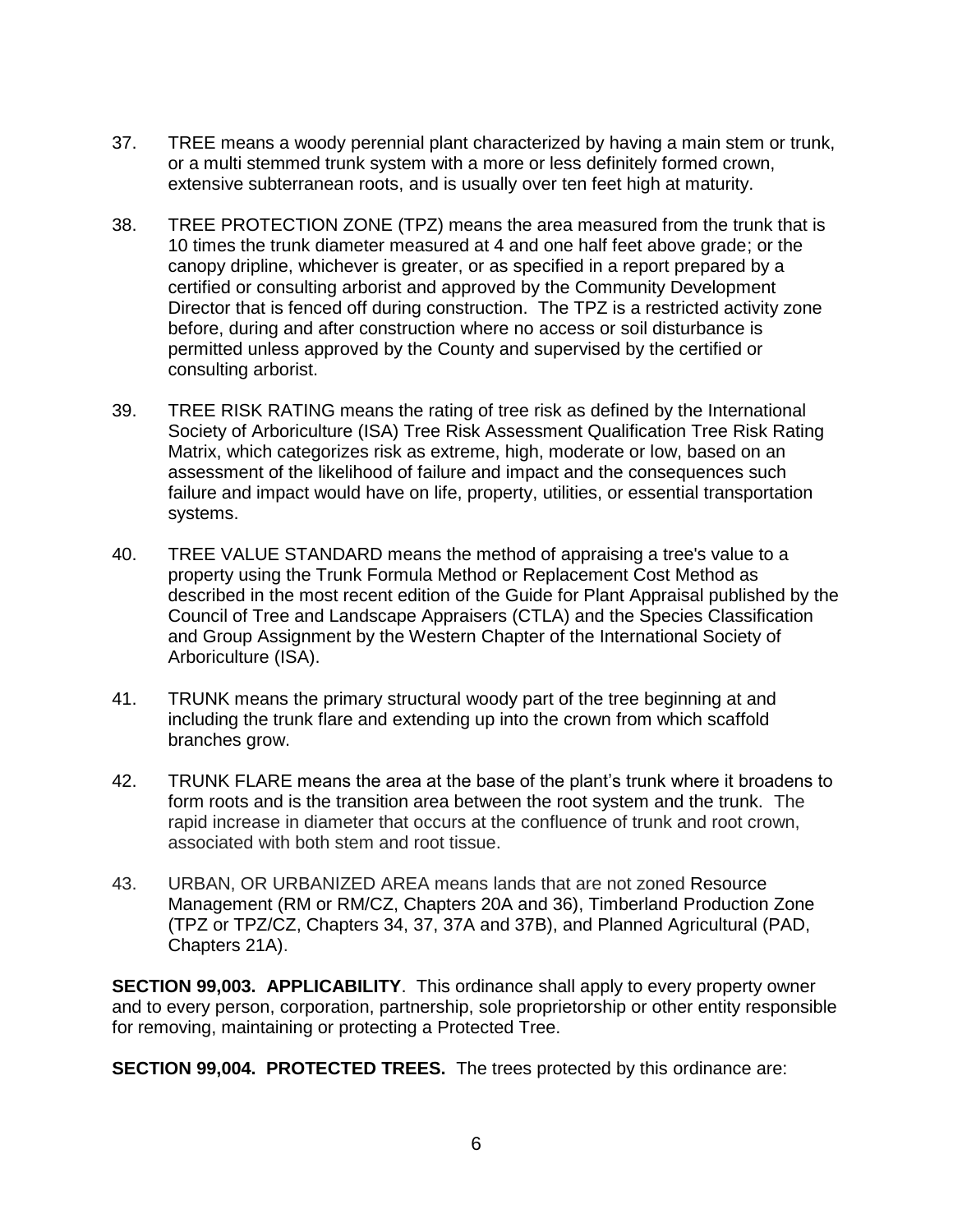- 1. Any tree 12 inches in diameter (38 inches circumference) or larger when measured 4.5 feet (54 inches) above natural grade.
- 2. The following indigenous species, shall be considered protected when they meet the minimum size as specified in Table 2.1:

| <b>Table 2.1 Protected Indigenous Trees</b> |                       |                                |  |  |
|---------------------------------------------|-----------------------|--------------------------------|--|--|
|                                             |                       | <b>Protected</b><br>Indigenous |  |  |
| <b>Genus and Species</b>                    | <b>Common Name</b>    | <b>Trunk Diameter</b>          |  |  |
| Acer macrophyllum                           | big leaf maple        | 10 inches                      |  |  |
| Acer negundo californica                    | box elder             | 10 inches                      |  |  |
| Aesculus californica                        | California buckeye    | 10 inches                      |  |  |
| Alnus rhombifolia                           | white alder           | 10 inches                      |  |  |
| <u>Alnus rubra</u>                          | red alder             | 10 inches                      |  |  |
| Arbutus menziesii                           | Pacific madrone       | 10 inches                      |  |  |
| Chrysolepis chrysophylla                    | golden chinquapin     | 10 inches                      |  |  |
| Cupressus abramsiana                        | Santa Cruz cypress    | Any Size                       |  |  |
| Fraxinus latifolia                          | Oregon ash            | 10 inches                      |  |  |
| Lithocarpus densiflorus                     | tan oak               | 10 inches                      |  |  |
| Platanus Racemosa                           | Western sycamore      | 10 inches                      |  |  |
| Pinus Attenuata                             | knobcone pine         | 10 inches                      |  |  |
| Pseudotsuga menziesii                       | Douglas fir           | 18 inches                      |  |  |
| Quercus agrifolia -                         | ooast live oak        | 10 inches                      |  |  |
| Quercus chrysolepis                         | canyon live oak       | 10 inches                      |  |  |
| Quercus douglasii                           | blue oak              | 10 inches                      |  |  |
| Quercus garryana                            | Oregon white oak      | Any Size                       |  |  |
| Quercus kellogii                            | black oak             | 10 inches                      |  |  |
| Quercus Iobata                              | valley oak            | 10 inches                      |  |  |
| Quercus wislizenii                          | interior live oak     | 10 inches                      |  |  |
| Salix coulteri, Salix lasiolepis,           | Willow                | (any size in                   |  |  |
| Salix laevigata, Salix lasiandra,           |                       | riparian                       |  |  |
| <b>Salix sitchensis</b>                     |                       | corridors; six (6)             |  |  |
|                                             |                       | inch or larger                 |  |  |
|                                             |                       | "trunks" outside               |  |  |
|                                             |                       | riparian corridors             |  |  |
| Umbellularia californica <sup>2</sup>       | California bay laurel | 10 inches                      |  |  |
| Torreya californica                         | California Nutmeg     | 10 inches                      |  |  |
| Sequoia sempervirens                        | Redwood               | 18 inches                      |  |  |

3. Large Indigenous Trees includes any indigenous tree listed in Table 2.1, which has a 36-inch or greater diameter (113-inch circumference), or for species listed in Table 2.2, which have a diameter equal to or greater than the diameter is listed in Table 2.2;

 $\overline{a}$ 

<sup>&</sup>lt;sup>2</sup>Umbellularia californica is a known carrier of Phytopthora ramorum. If verified leaf testing confirms the presence of Phytopthora ramorum inoculum, and oaks are within 60' of infected bay, then removal permits for infected Bay trees can issued.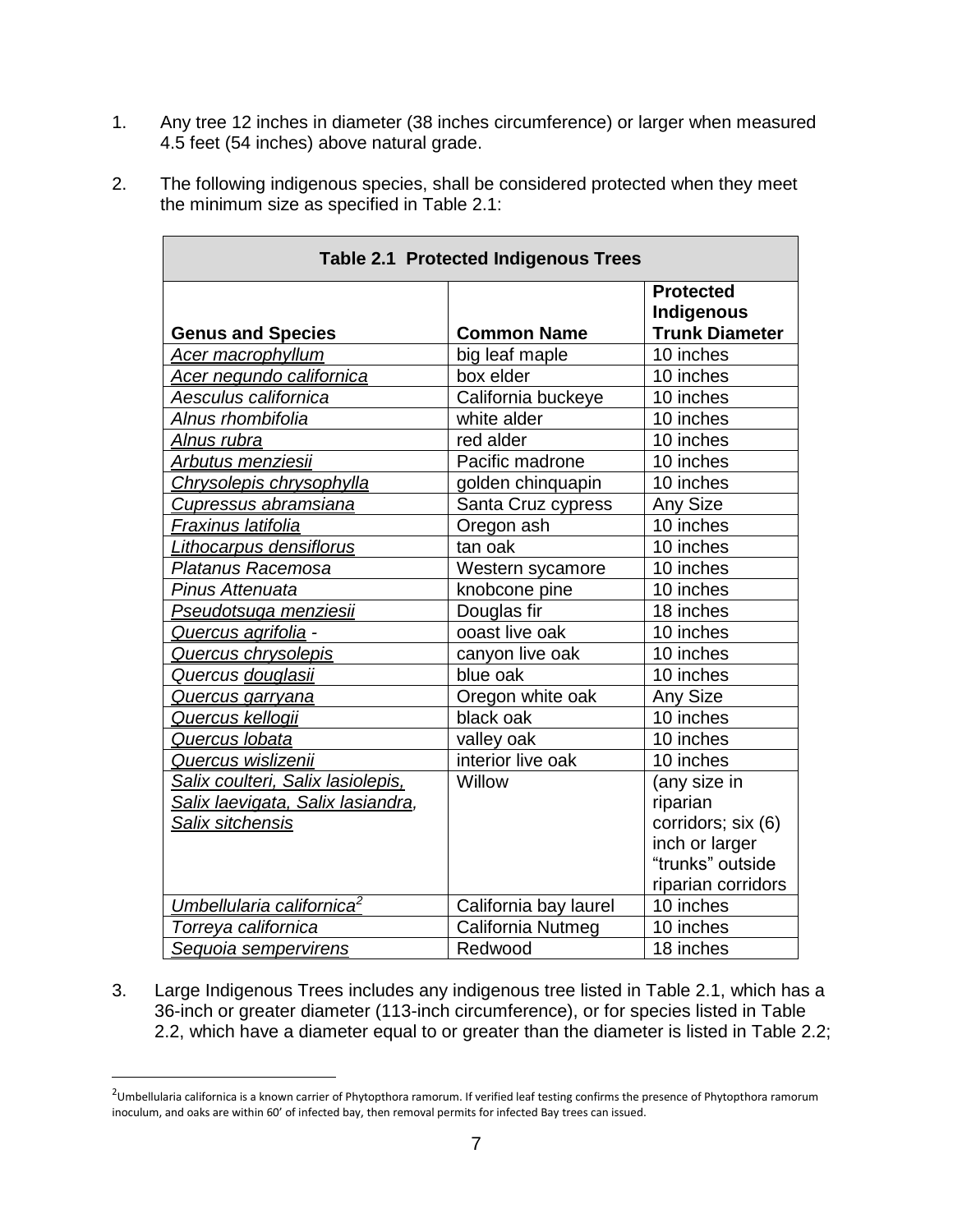| Table 2.2 Large Indigenous Trees <36-inches in Diameter |                    |                                                         |  |  |  |
|---------------------------------------------------------|--------------------|---------------------------------------------------------|--|--|--|
| <b>Genus and Species</b>                                | <b>Common Name</b> | <b>Protected</b><br>Indigenous<br><b>Trunk Diameter</b> |  |  |  |
| <b>Acer macrophyllum</b>                                | big leaf maple     | 28 inches                                               |  |  |  |
| Acer negundo californica                                | box elder          | 20 inches                                               |  |  |  |
| Aesculus californica                                    | California buckeye | 20 inches                                               |  |  |  |
| Alnus rhombifolia                                       | white alder        | 20 inches                                               |  |  |  |
| Alnus rubra                                             | red alder          | 20 inches                                               |  |  |  |
| Chrysolepis chrysophylla                                | golden chinquapin  | 10 inches                                               |  |  |  |
| <b>Cupressus abramsiana</b>                             | Santa Cruz cypress | Any Size                                                |  |  |  |
| Frax <u>inus latifolia</u>                              | Oregon ash         | 12 inches                                               |  |  |  |
| Quercus chrysolepis                                     | canyon live oak    | 30 inches                                               |  |  |  |
| Quercus douglasii                                       | blue oak           | 30 inches                                               |  |  |  |
| <u>Quercus garryana</u>                                 | Oregon white oak   | <b>Any Size</b>                                         |  |  |  |
| Quercus kellogii                                        | black oak          | 32 inches                                               |  |  |  |
| Salix coulteri, Salix lasiolepis,                       | Willow             | 10 inches                                               |  |  |  |
| Salix laevigata, Salix lasiandra,                       |                    |                                                         |  |  |  |
| <b>Salix sitchensis</b>                                 |                    |                                                         |  |  |  |
| Torreya californica                                     | California Nutmeg  | 30 inches                                               |  |  |  |

- 4. Heritage Trees designated by the Board of Supervisors.
- 5. Any tree that was required by the County to be planted as a replacement tree or retained by the terms and conditions of a development application, building permit or subdivision approval, tree removal permit or code enforcement action.
- 6. A protected tree shall also include a community of trees, not comprised of invasive trees, the nature of which makes each dependent upon the other for the survival of the stand; and
- 7. Any tree designated for carbon sequestration and storage and/or environmental mitigation purposes as identified in a permit or agreement between the property owner and a responsible government agency, where the County is a party or a third party beneficiary, or recorded as a deed restriction.

#### **SECTION 99,005. DESIGNATION OF HERITAGE TREES.**

- 1**.** Upon nomination by any person and with the written consent of the property owner(s), the Board of Supervisors may designate a tree or trees as a heritage tree. A tree may be designated as a Heritage Tree upon a finding that it is unique and of importance to the community due to any of the following factors:
	- a. It is an outstanding specimen of a desirable species;
	- b. It is one of the largest or oldest trees in San Mateo County;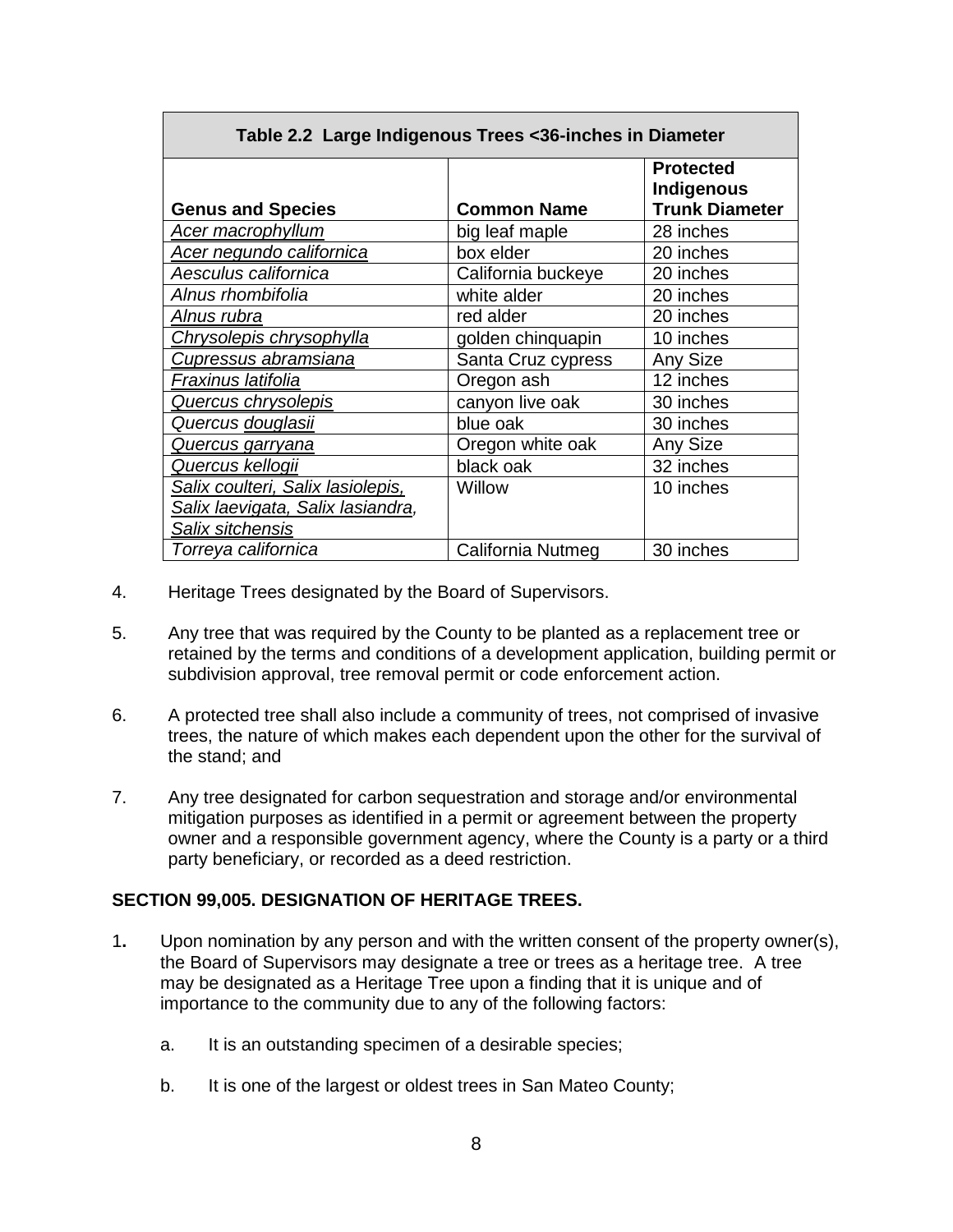- c. It possesses distinctive form, size, age, location, and/or historical significance.
- 2. After Board approval of a Heritage Tree designation, the Community Development Director shall notify the property owner(s) in writing. A listing of trees designated as Heritage, including the specific locations, shall be kept by the Planning and Building Department.
- 3. Once designated, a Heritage Tree shall be considered protected and subject to the provisions of this chapter unless removed from the list of Heritage Trees by action of the Board of Supervisors. The Board of Supervisors may remove a tree from the list upon its own motion or upon written request by the property owner. Request for such action must originate in the same manner as nomination for heritage tree designation, pursuant to a permit issued in conformance with this chapter, it shall be removed from the Heritage Tree List.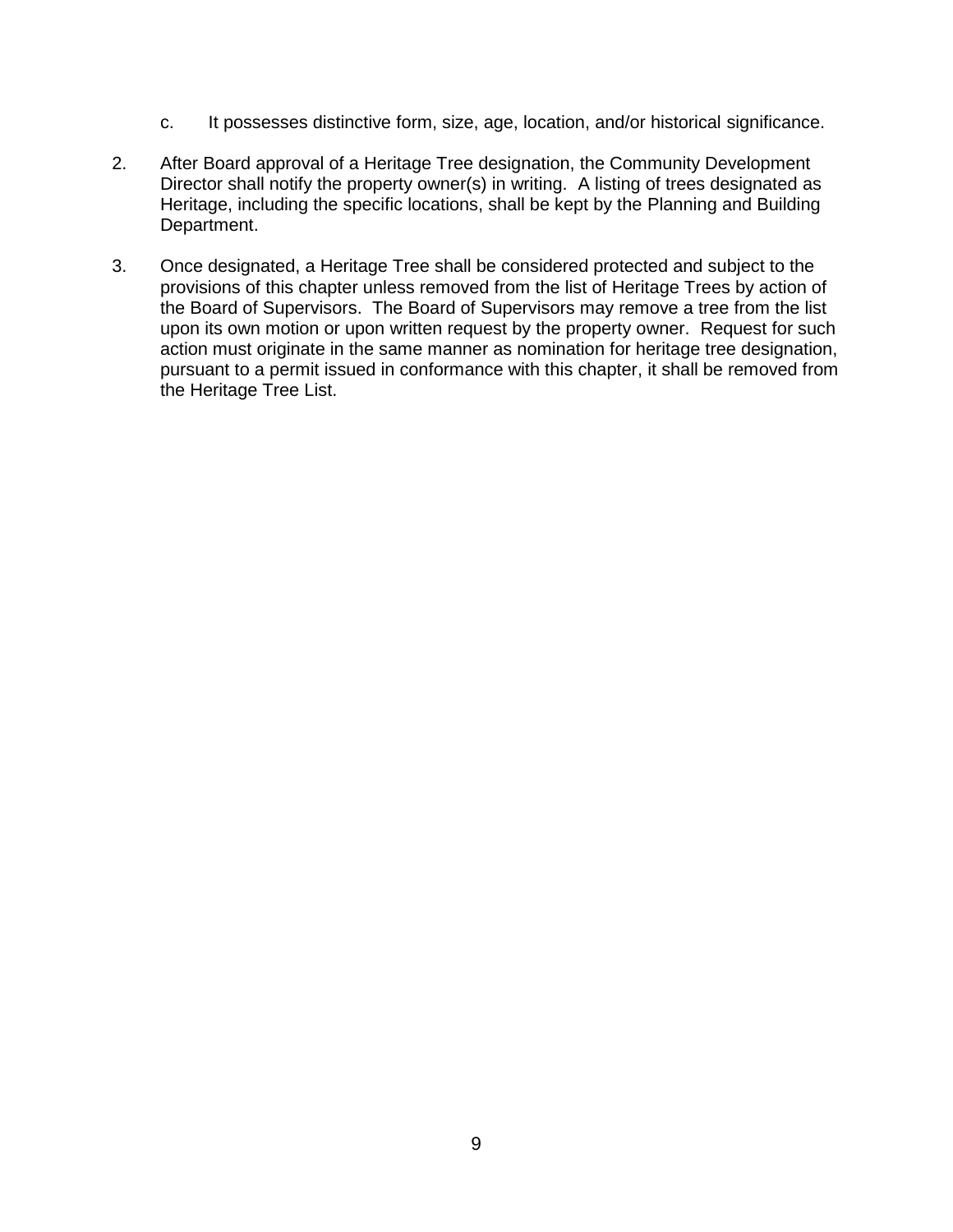#### **CHAPTER 3. PERMITS, EXEMPTIONS, APPLICATIONS CONDITIONS OF APPROVAL, POSTING, APPEALS**

**SECTION 99,006. PERMIT REQUIRED.** Except as provided in Section 99,008, a permit shall be required under this Part for the cutting down, transplanting, pruning that effectively removes a tree, grading, trenching, poisoning or otherwise killing or destroying or causing to be removed any protected tree or community of trees, whether indigenous, native or exotic, on any public or private property or for pruning of indigenous or native trees. Protected Tree Pruning Permits are required for certain pruning, including severe pruning, of Large Indigenous Trees.

### **SECTION 99,007. PROTECTED TREE REMOVAL IN RM, RM/CZ AND PAD DISTRICTS.**

Tree removal in the following zoning districts: Resource Management (RM or RM/CZ, Chapters 20A and 36), Timberland Production Zone (TPZ or TPZ/CZ, Chapters 34, 37, 37A and 37B), and Planned Agricultural (PAD, Chapters 21A) districts shall obtain the necessary zoning permit, except in the following instances where the policies of the Protected Tree Ordinance shall apply:

- 1. Tree removal within 100 feet of any County or State scenic road or highway, as identified in the San Mateo County General Plan or Local Coastal Program;
- 2. Tree removal on sites that are used commercially, e.g., hotels, or distilleries;
- 3. The removal of five trees or less within 100 feet of existing, legal structures. Removal of six trees or more, or trees beyond 100 feet from existing legal structures, or trees within a riparian zone shall require the issuance of the requisite RM, TPZ or PAD permit; or
- 4. Tree removal on sites designated RM or PAD located within the urban boundary of the Midcoast.

**SECTION 99,008. EXEMPTIONS.** No permits shall be required under this Part in the following circumstances:

- 1. Tree removal carried out under the provisions of Parts One (Timber Harvesting Regulations) of Division VIII of the San Mateo County Ordinance Code.
- 2. Emergency tree removal to remove a hazard to life and personal property as determined by the Community Development Director, Director of Public Works, Director of Parks and Recreation, County Fire Marshal or Officer of the California Department of Forestry and Fire Protection, consistent with the after-the fact permit requirements of Section 99,034.
- 3. Tree removal where there is a unique area with a County-authorized tree management program, such as a restoration project removing Eucalyptus to restore grasslands.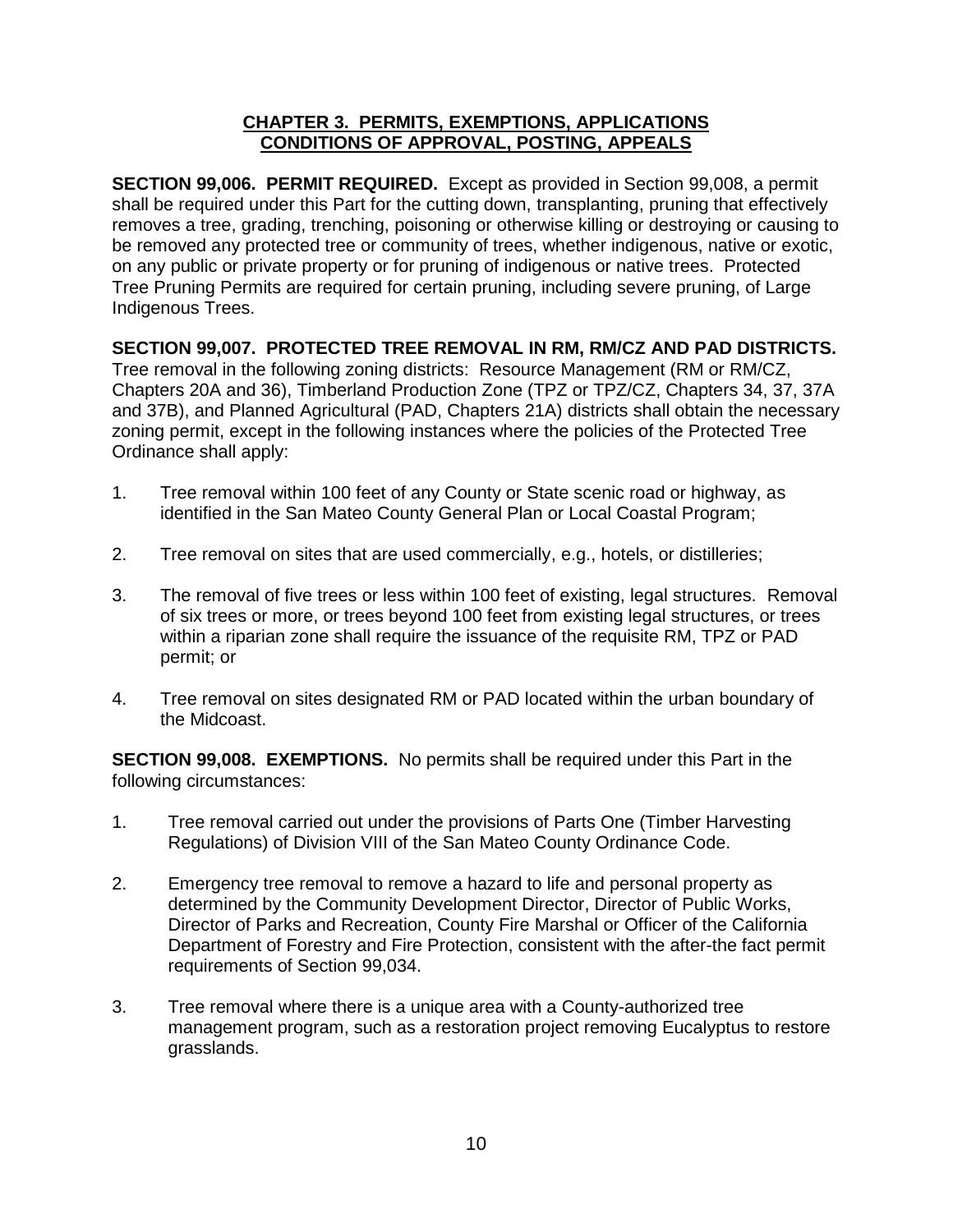- 4. Tree pruning or removal which has been authorized by the Planning Commission, Design Review Committee, or Community Development Director as part of a permit approval process in which the provisions of this Part have been considered and applied, and the requisite findings can be made for compliance with this ordinance.
- 5. Tree pruning or removal outside the Coastal Zone by: the San Mateo County Parks Department in County Parks; by the County Department of Public Works or Project Development Unit in County rights of way or on other County property.
- 6. Removal or pruning of protected trees by a California Public Utilities Commissionlicensed utility in order to maintain required clearance around power lines or pipelines.

**SECTION 99,009. APPLICATION AND GRANTING OF TREE REMOVAL PERMITS ON PUBLIC PROPERTY OR RIGHTS OF WAY**. Any person desiring to cut down, destroy, or move one or more trees on public property must own land immediately adjoining the public property or right of way where the tree(s) is located, shall comply with the policies in this ordinance, and must obtain all required permits, including an encroachment permit from the Department of Public Works.

**SECTION 99,010. APPLICATION AND GRANTING OF OVER-THE-COUNTER TREE REMOVAL PERMITS**. Any person desiring to cut down, destroy, or move one or more of the trees listed in this section, whether on public or private property, must obtain an overthe-counter tree removal permit from the San Mateo County Planning and Building Department. Tree species for which over the counter approval may be granted include:

- 1. *Acacia: baileyana*, (Bailey acacia); *cyclops* (cyclops Acacia); *dealbata* (silver wattle); *melanoxylon* (blackwood acacia); *pycnantha* (golden wattle)
- 2. *Ailanthus altissima* (tree of heaven)
- 3. *Eucalyptus*: *globulus* (blue gum) or *camaldulensis* (red gum)
- 4. *Ligustrum lucidum*, (privet)
- 5. *Myoporum laetum* (Ngaio tree);
- 6. *Washingtonia robusta*, (Mexican Fan Palm) and all palms excluding *Phoenix canariensis* (Canary Island date palm); and
- 7. Agricultural fruit or nut trees that are less than 18 inches in diameter (57-inch circumference).
- 8. Removal of *Pinus radiata* (Monterey pine) of any size within areas designated as high or very high fire hazard zones by CalFire, or tree removal required by a written directive from the Fire Marshal to create defensible space.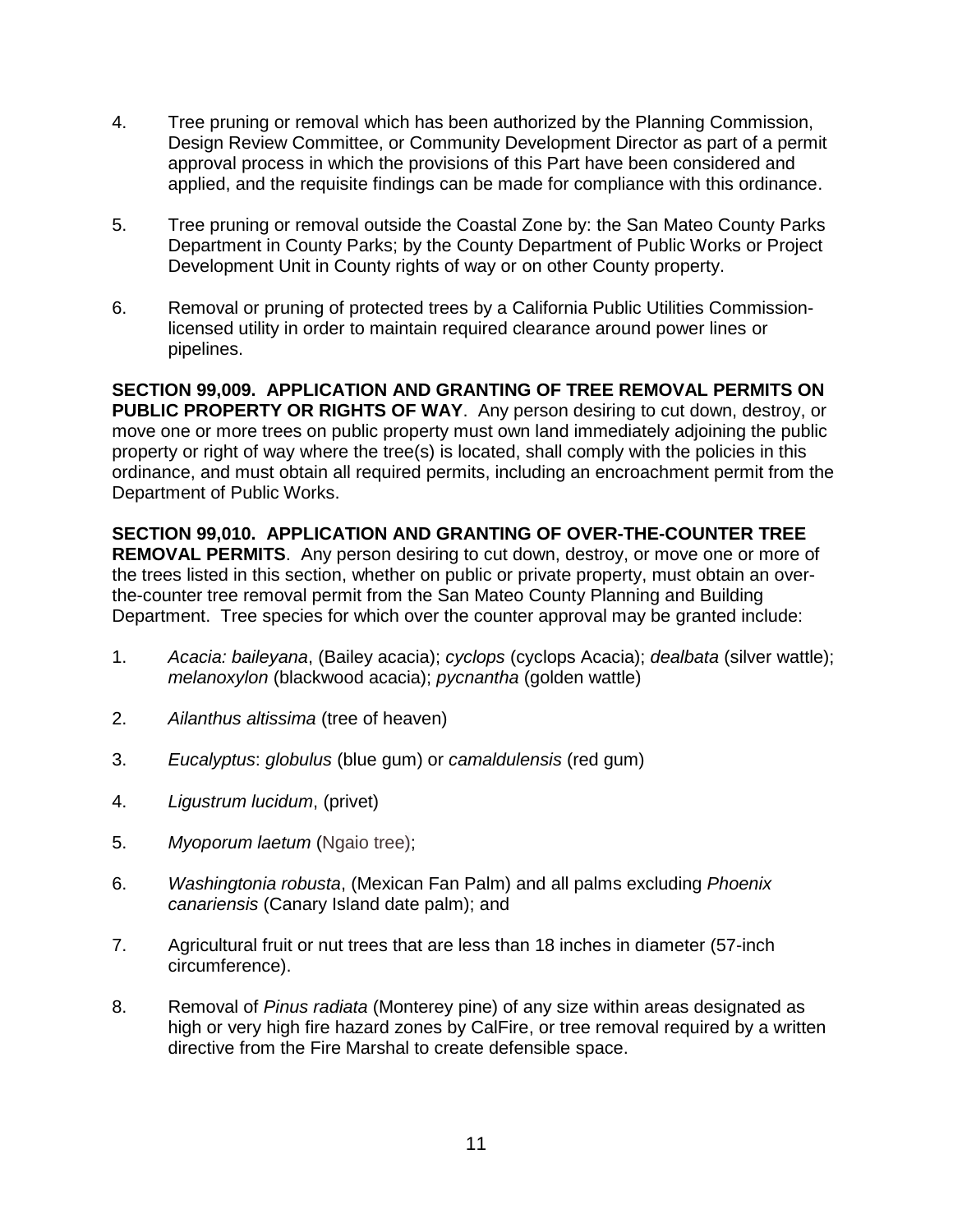9. Dead Trees, with proper documentation and Community Development Director approval. 3

A maximum of 3 trees in any one-year period, and no more than 10 trees within 5 years may be authorized for removal on a parcel with an over the counter permit, excluding dead trees, which have no limit. These trees may not be removed during the nesting season of birds protected by the Migratory Bird Treaty Act without a biological survey certifying that no nests for protected birds are present. Applicants will be subject to the replacement planting requirements in Section 99,017, and Table 3.1 of this ordinance.

Applications for over the counter tree removal permits shall include the items specified in Section 99,011, subparagraphs 1, 3 and 5 and any other additional information required by the Community Development Director

**SECTION 99,011. PROTECTED TREE REMOVAL PERMITS**. Any person desiring to cut down, destroy, move or trim one or more protected trees on public or private property must apply to the San Mateo County Planning and Building Department for a Protected Tree Removal. Said application shall include:

- 1. A completed tree removal application form provided by the Planning Department, signed by the property owner;
- 2. An arborist report, consistent with the requirements of Section 99,014 or Section 99,015 of this ordinance as applicable;
- 3. Photographs of the tree(s) from multiple aspects and distances, annotated as necessary to indicate areas of disease, decay or other characteristics that are the basis of the removal or pruning application;
- 4. For subdivisions, grading or development projects involving tree removal or sites with existing trees to be preserved, an Existing Tree Plan, consistent with the requirements of Section 99,018;
- 5. Any other pertinent information the Community Development Director may require;
- 6. If structural damage to a building, major landscape feature, or appurtenance, including utilities is the basis for the request, a report from a licensed architect or engineer may also be required in addition to an arborist report. This additional report shall describe what modifications to buildings, structures, improvements or utilities would be required to mitigate the damage(s) directly caused by the tree;
- 7. A permit fee as adopted by the Board of Supervisors;

 $\overline{a}$ 

8. After-the-fact Protected Tree Removal or Pruning Permit applications shall provide all the applicable requirements from this chapter, including increased fees as determined by the Board of Supervisors. Such projects may be subject to fines specified in Section 99,037; and

<sup>&</sup>lt;sup>3</sup> The Community Development Director may require an arborist report to confirm that a tree is dead.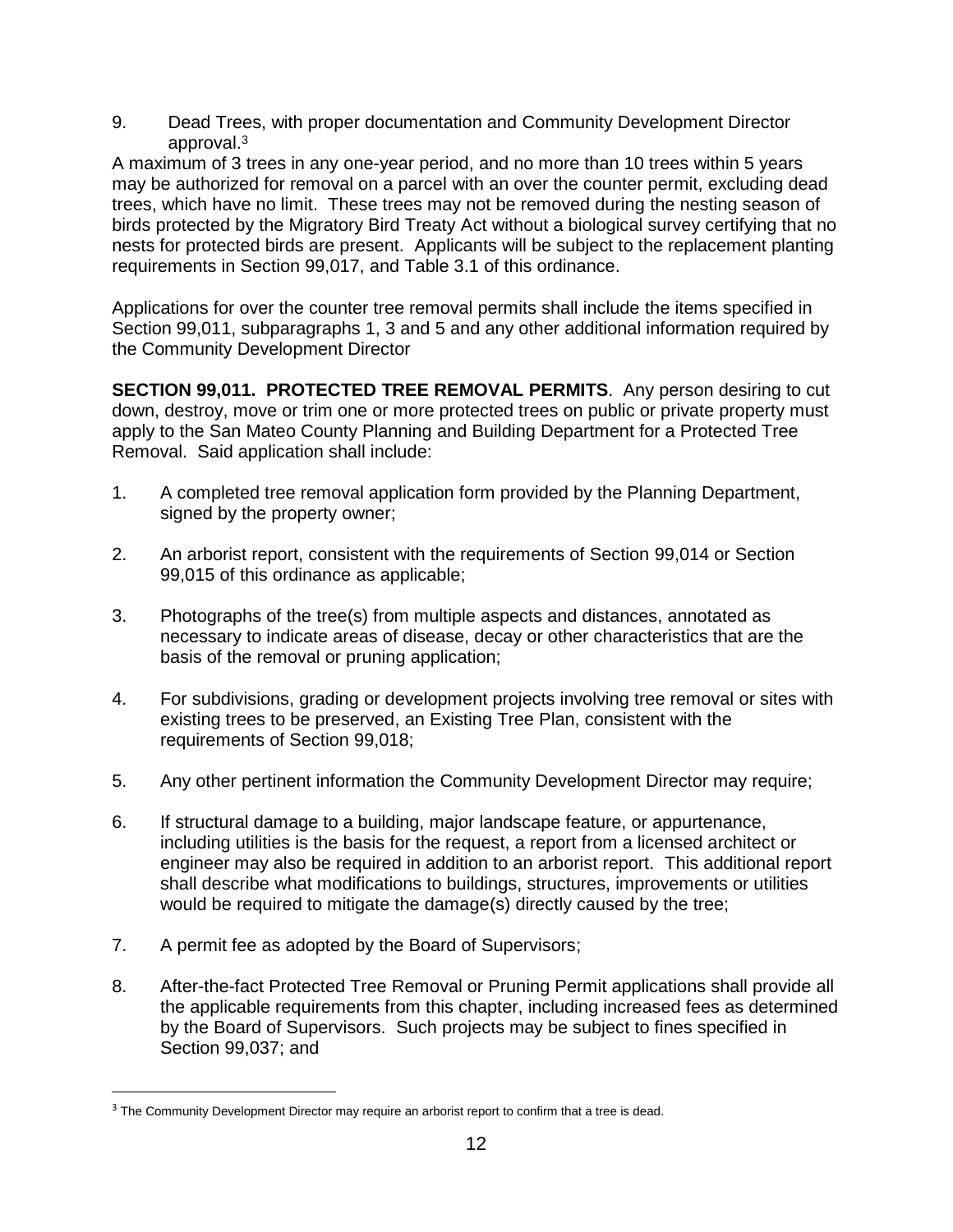- 9. Within 20 working days of receipt of the application, the Community Development Director or his authorized representative shall inspect the premises and trees and shall ascertain which trees may be pruned, cut down, destroyed, moved, or removed; provided however, the Community Development Director may upon receipt of the application and such information, maps, sketches and/or photographs as he or she deems sufficient, make a determination without an inspection. Failure to act within 20 days shall not be deemed approval.
- 10. Upon receipt of a complete protected tree removal or pruning application, the Community Development Director shall notice surrounding property owners within 100 feet of the lot containing the tree that is subject of the application, and interested parties.
- 11. If no action on an approved permit is taken within a period of one year from the date of approval, the permit shall be considered void.

**SECTION 99,012. PROTECTED TREE PRUNING PERMIT.** A Protected Tree Pruning permit is required where pruning of branches greater than four (4) inches in diameter or roots greater than two (2) inches in diameter is proposed for any Heritage tree or large indigenous tree, including crown reduction pruning or severe pruning. Permits for pruning may be granted, denied or granted with conditions. Application submittals under this section shall include the following minimum information for staff review:

- 1. A completed pruning permit application, signed by the property owner.
- 2. A written description of the proposed pruning, including the pruning objectives and pruning methods to be used, consistent with International Society of Arboriculture Best Management Practices—Tree Pruning and ANSI A300-Part 1 Tree, Shrub and Other Woody Plant Management—Standard Practices, (Pruning).
- 3. Photographs of the tree taken from multiple aspects and distances indicating where pruning is to occur.
- 4. If required by the Community Development Director, a certified or consulting arborist's written report describing the proposed pruning.
- 5. If structural damage to a building, major landscape feature, or appurtenance, including utilities is the basis for the request, a report from a licensed architect or engineer may be required in addition to an arborist report. This additional report shall describe what modifications to buildings, structures, improvements or utilities would be required to mitigate the damages directly caused by the tree.
- 6. Documentation confirming that there are no active nests in trees proposed for pruning, notes on plans or in an arborist report committing to modify work procedures as appropriate to avoid disturbing, injuring or killing protected wildlife, and requiring retention or enhancement of desired wildlife features that do not pose unacceptable risk, such as perches, cavities or other nesting sites (specify features to retain or enhance, parts to be removed, and types, sizes and locations of cuts).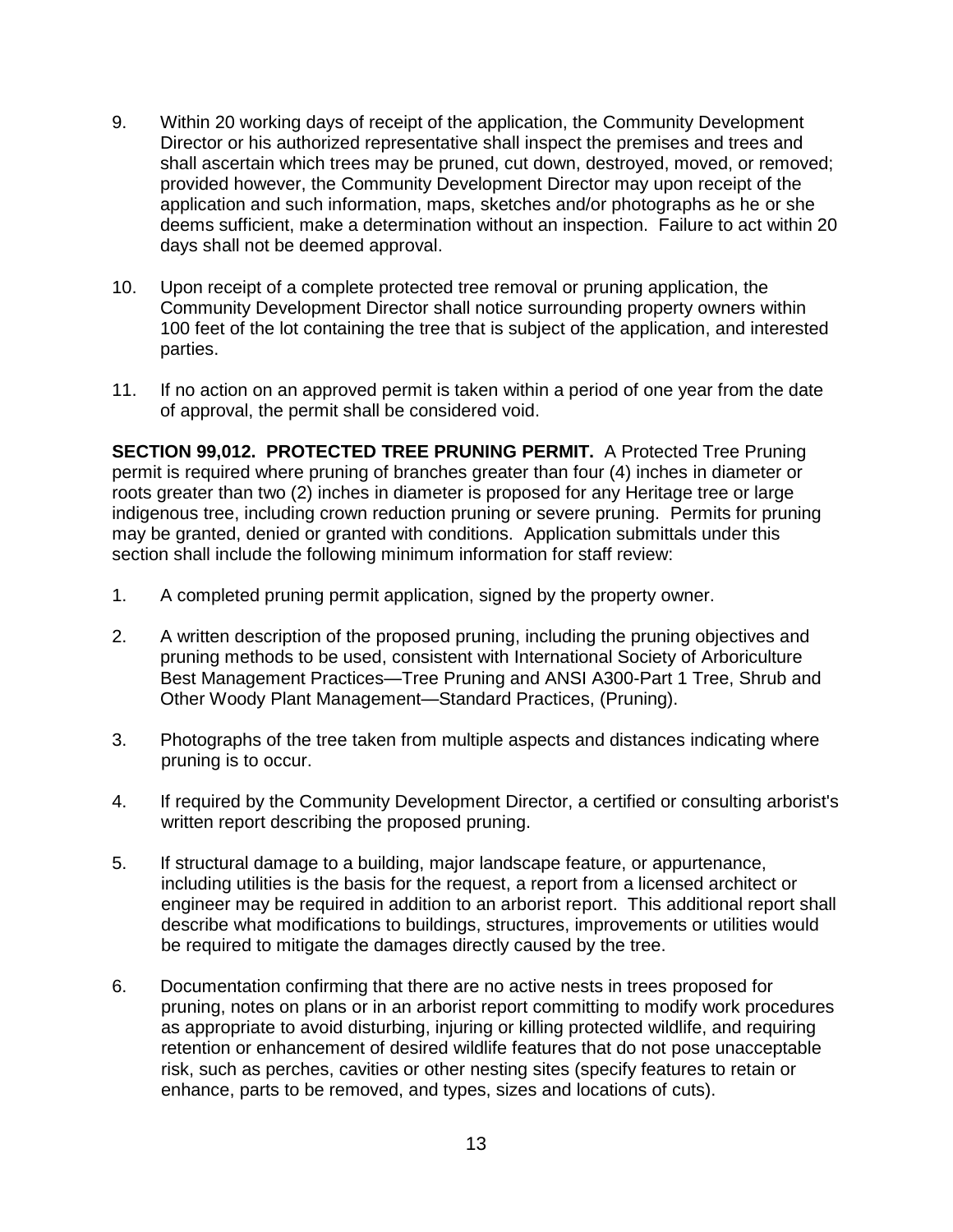7. Payment of permit fee, as adopted by the Board of Supervisors.

The Community Development Director or designee may inspect the site, consistent with Section 99,011.9 and will provide public notice, consistent with Section 99,011.10. Instances where, the Community Development Director determines that a "limb break" or other natural occurrences cause the loss of the crown or limb of a tree, and such loss requires additional corrective cutting, are exempt from the provisions of this Section. Under such circumstances, and following a formal determination by the Community Development Director, appropriate tree surgery may be required, but no permit is needed. Any trees or limbs so removed shall be stored onsite until the Community Development Director or designee inspects the tree parts to assess the reason for failure and whether the emergency pruning was in conformance with this Section.

Street trees shall not be pollarded, unless approved by the Community Development Director.

**SECTION 99,013. POSTING NOTICE OF APPLICATION.** The applicant shall cause a notice of application on a form provided by the San Mateo County Planning Department to be posted in a conspicuous location clearly visible to the public, preferably on the roadside or public street at eye level, on or close to the property affected indicating the date, a brief description of the application, the identification of the subject property, the address to which comments may be directed and from which further information may be obtained, and the final date for receipt of comments. The applicant shall indicate on the application his or her affidavit that this notice will be posted for at least ten (10) calendar days after the submission of the completed application. Property owners or their agents applying for grading, use permits or other zoning permits that include protected tree removal shall post the site and mark any tree(s) proposed for removal consistent with the requirements of this Section. Trees proposed for removal shall be wrapped with yellow caution tape during the posting period to clarify which tree(s) is proposed for removal.

### **SECTION 99,014. ARBORIST REPORT REQUIREMENTS (NON-CONSTRUCTION)**

- 1. Arborists reports are required as part of tree removal applications not involving construction and should contain:
	- a. assessment level (e.g., ISA level 1, 2 or 3); statement of assignment; a brief statement of the reason for the requested action; and the time-period during which the arborist report will remain current. For arborist reports completed more than one year prior to County action on the tree removal permit or related planning permit, an addendum to update the report is required;
	- b. genus, species and common name and size (DBH, height and canopy width) of all trees that are the subject of the application and condition of all such trees;
	- c. photographs of the subject tree(s) taken from multiple aspects and distances annotated consistent with findings of the arborists report;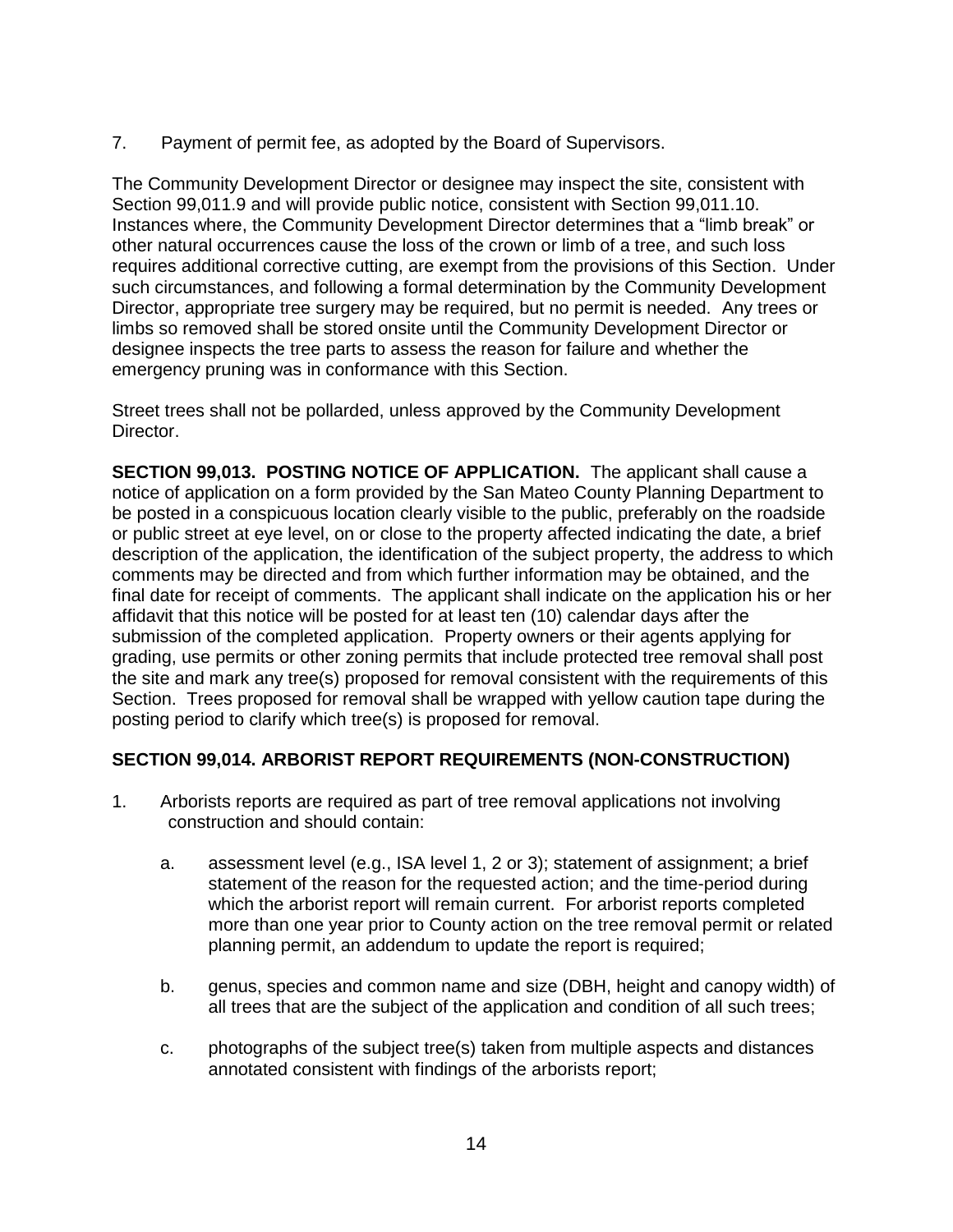- d. a site plan showing tree(s) location on the property, including proximity of targets with occupancy rates;
- e. photographs of the targets taken from multiple aspects and distances if appropriate.
- f. For trees proposed for removal due to risk or hazards: A discussion of the risk assessment process executed for the subject tree(s) and conclusions based on evaluation. This evaluation shall be consistent with the ISA Tree Risk Assessment protocol, conducted by a Tree Risk Assessment Qualified (TRAQ) arborist.
	- (1) Defined timeframe for risk evaluation. Reports recommending tree removal based on risk/hazard which do not define a reasonable timeframe will be rejected.
	- (2) Likelihood of failure within the defined timeframe, consequence associated with that failure, and the overall risk rating.
	- (3) Recommendations for risk mitigation of subject tree(s), (Move target, prune tree, remedial measures to alleviate perceived risk, or removal) and whether these measures will be sufficiently effective to avoid removal.
	- (4) Description of residual risk for given recommendations, and likelihood of success following remedial measures.
	- (5) Additional recommendations for re-assessment intervals.
- g. Identify limitation of the assessment, e.g., known visual and detectable conditions, uncertainty regarding the projected timeframe; the assessment should only take normal weather conditions into account as extreme weather events are inconsistent and unpredictable.
- h. Maintenance requirements for a two-year plant establishment period for replacement trees.
- i. Ongoing remedial requirements for remaining trees in poor health, after removal.
- j. The report shall conclude with a recommendation as to whether, in the professional judgment of the arborist, the tree(s) should be removed or preserved.
- k. If removal is recommended, a replanting proposal, consistent with the requirements of this ordinance.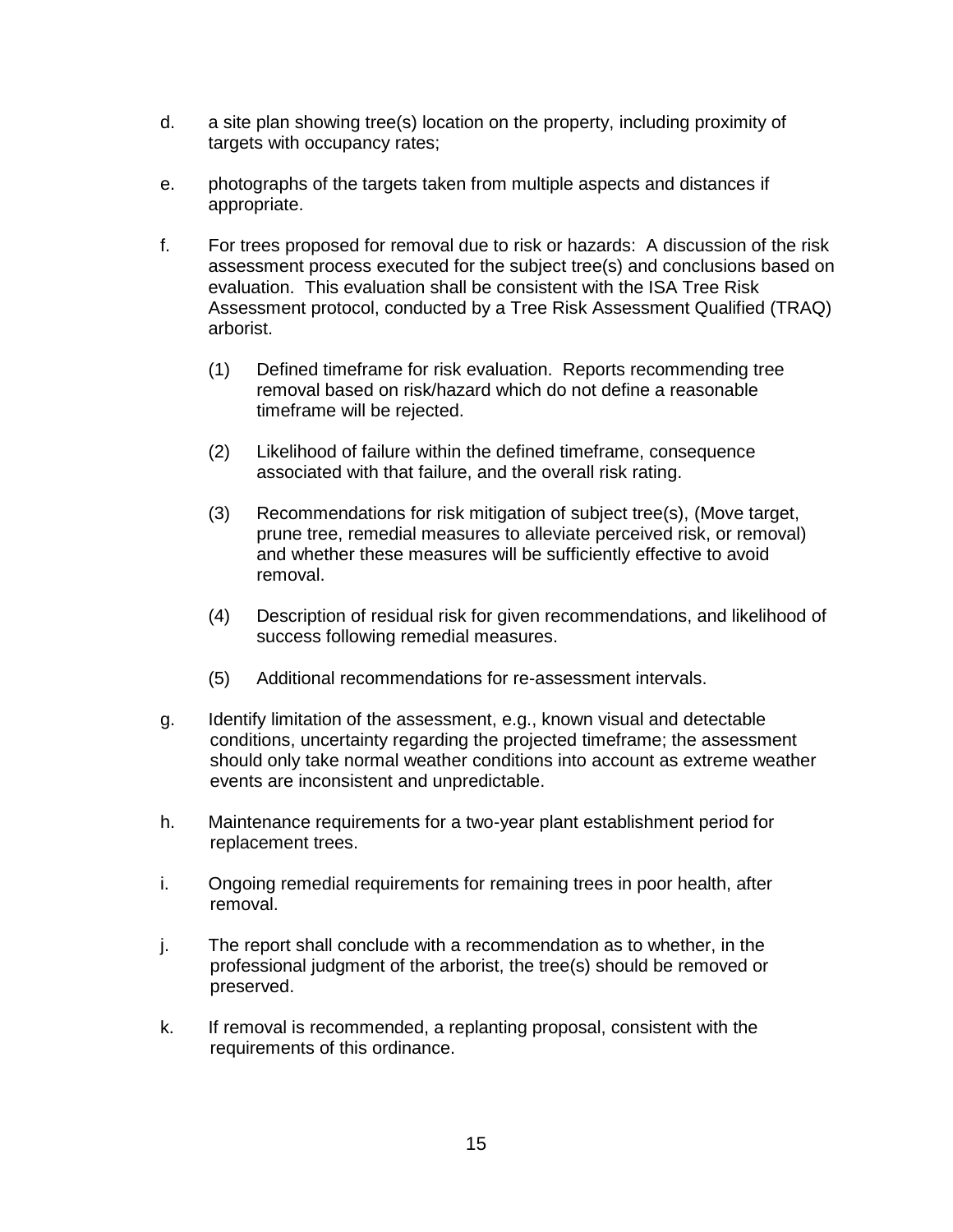- l. Additional assessment information may be required by the Community Development Director or designee, and may need to be prepared by arborists with certain training, experience or professional certifications, such as American Society of Consulting Arborists Registered Consulting Arborist or ISA Board Certified Master Arborist, including use of exploratory tools such as resistograph or sonic tomography to further quantify defects identified in a Risk Assessment, if tree condition cannot be adequately established with a level 2 assessment.
- m. The reporting Arborist shall not own or be employed by the firm that performs the tree removal/pruning/healthcare operations on the parcel that is the subject of the permit, unless approved by the Community Development Director to address an emergency or a hazard tree.
- n. A brief discussion of how the proposed action is consistent with the Standards of Review in this ordinance;
- 2. All Arborist reports, except those in emergency situations where the tree was removed prior to application, shall include recommendations for remedial measures to preserve the affected tree whenever possible, including but not limited to installation of cabling/bracing systems, select limb removal, proper crown reduction (not topping), root pruning, compaction mitigation within the dripline, and integrated pest management and soil care and improvement.

**SECTION 99,015. ARBORIST REPORT REQUIREMENTS (DEVELOPMENT, GRADING OR CONSTRUCTION).** Arborist reports for tree removal associated with development, grading or construction are required, shall be in a booklet/tree survey report form, and shall include the following:

- 1. All information required for an Arborist report as described in Section 99,014.
- 2. An Existing Tree Plan consistent with the requirements of Section 99,018.
- 3. All trees on the property larger than four-inches in diameter shall be included in the report. Show all trees from neighboring properties whose tree protection zones and canopy encroach onto the property, particularly those off-site trees that would be encroached upon by development, including trees within the public right-of-way or easements.
- 4. Recommendations for tree protection for all trees to be preserved during construction, if tree protection zone will be impacted, consistent with the requirements of Section 99,019.
- 5. Mitigation measures for temporary equipment access *(e.g., concrete trucks, truss* cranes, fork lifts, etc.) and all ingress/egress to development within driplines to avoid compaction, as needed.
- 6. Define remedial measures required to avoid or minimize impacts within dripline, including post-construction remedial measures.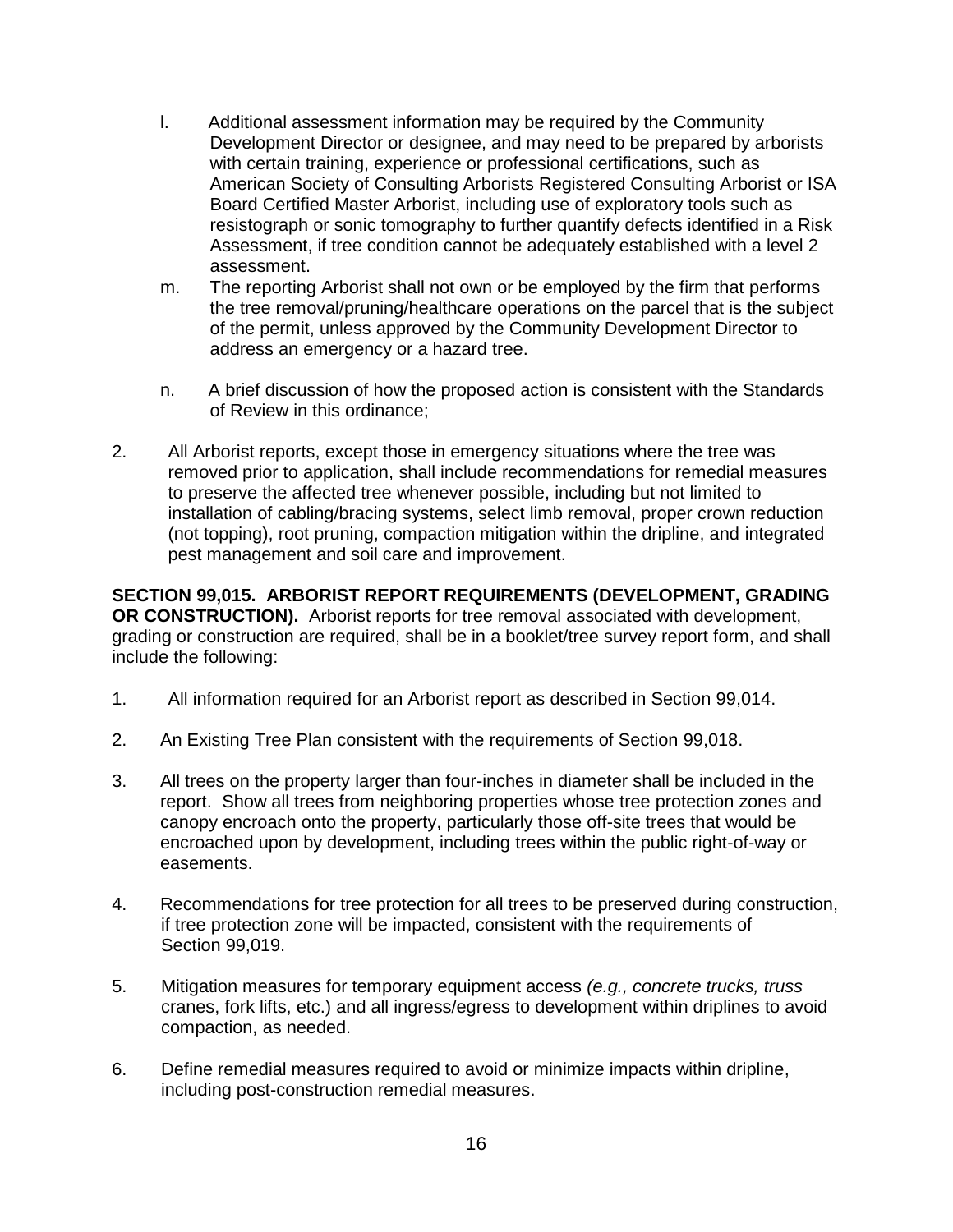- 7. Information on impacts to any tree caused by compaction within the Critical Root Zone/Tree Protection Zone. <sup>4</sup>
- 8. The Arborist Report shall include a recommended inspection interval schedule during and after construction. The proposed inspection interval is subject to review by the Community Development Director, e.g., monthly inspection of tree protection during all exterior work at the project site, including excavation, trenching, forming, framing, roof work, and siding installation when operations could impact trees, and quarterly inspections through duration of project.
- 9. Provisions requiring the Project Arborist to be present during any excavation or trenching within the dripline of the canopy or at the edge of the tree protection zone including photographic and written documentation of site observations, including removal of roots larger than 2" in diameter.
- 10. Provisions requiring that all root pruning conducted within the tree protection zone(s) shall be performed by a Certified Arborist or under the direct supervision of a Certified Arborist, and shall be hand-dug or air-excavated using a super-sonic air tool to displace soil. Roots must be preserved to minimize impact to subject trees. Excavated areas shall be backfilled as soon as practicable using original soil substrate watered in to minimize unnecessary compaction and future settling where possible. When immediate backfill is infeasible, roots shall be covered with wet burlap that is kept moist until backfill occurs.
- 11. At minimum, the Arborist Report shall be a level 2 assessment for protected and heritage trees to be removed due to construction.
- 12. Maintenance requirements for a two-year plant establishment period for replacement trees and any remedial measures required for existing trees.

**SECTION 99,016. ARBORIST CREDENTIAL REQUIREMENTS.** Arborists submitting reports in support of tree removal applications or tree protection measures required in Section 99,019 shall have a current, applicable certification for the assessment provided, at minimum certification from the ISA or from the American Society of Consulting Arborists, or other qualifications approved by the Community Development Director. Arborists preparing reports for tree removals due to hazards shall be at a minimum ISA Tree Risk Assessment Qualified (TRAQ).

### **SECTION 99,017. REQUIRED REPLACEMENT PLANTING**

 $\overline{a}$ 

1. All protected tree removal permits shall include a condition of approval requiring the planting of one or more replacement trees of a species and size designated by the Community Development Director or designee. Replacement shall occur consistent with the following:

<sup>4</sup> (Compaction and root cuts can cause more damage to a tree from construction than removal of large limbs. The damage caused by compaction or root loss may take 2-5 years to manifest.)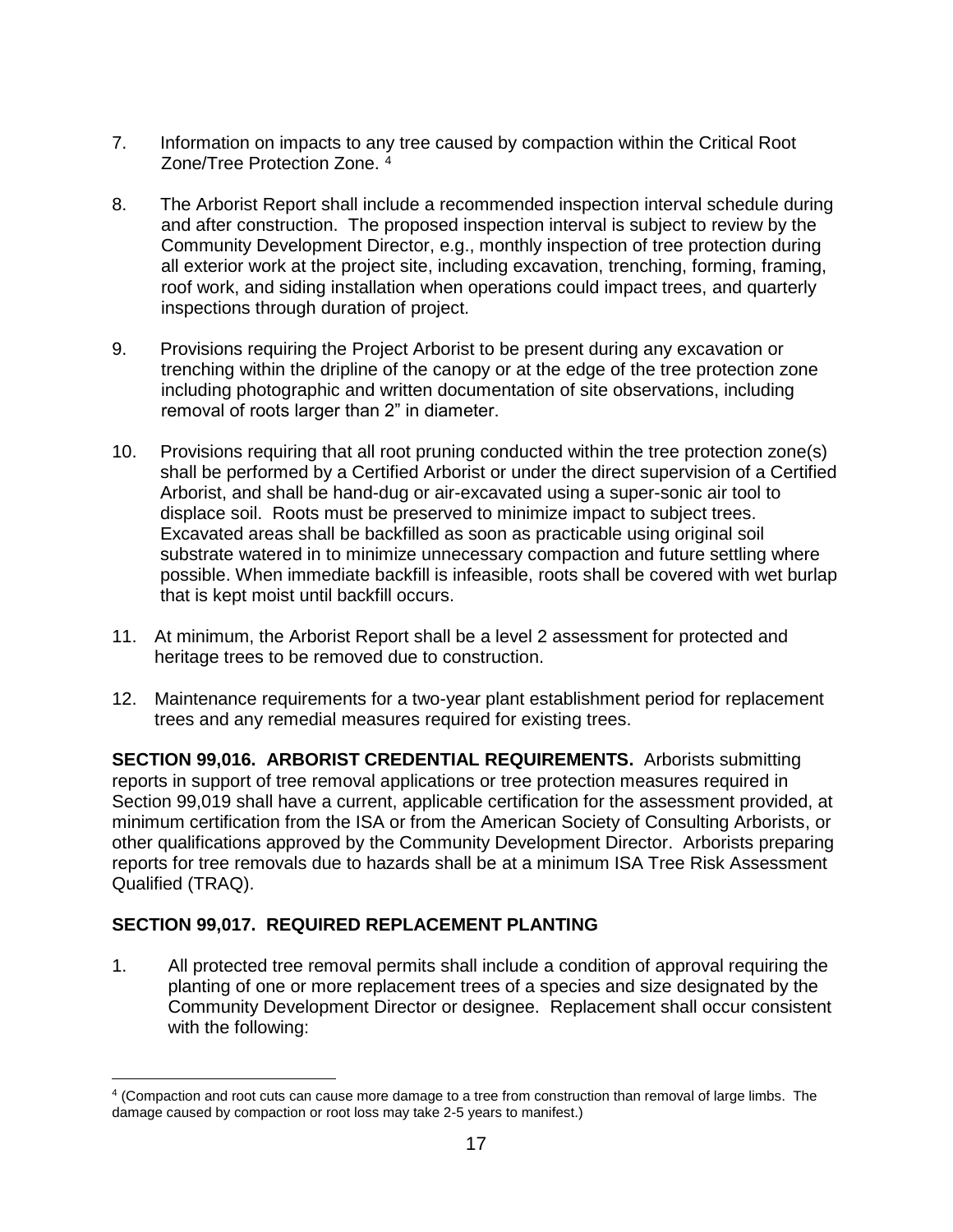a. One (1) or more replacement trees, of a species and size designated by the Community Development Director, shall be planted on the subject private property. Table 3-1 Tree Replacement Standard shall be used as a basis for this requirement, in addition to the state Model Water Efficient Landscape Ordinance. Replacement trees shall be drought tolerant. The subject property owner shall pay the cost of purchasing, planting and maintaining the required replacement trees.

| <b>Table 3.1 - Tree Replacement Standard</b>       |                                   |                                                      |  |  |
|----------------------------------------------------|-----------------------------------|------------------------------------------------------|--|--|
| <b>Canopy Size of</b><br>Removed Tree <sup>1</sup> | Category 1 $2,3$                  | <b>Category 2Replacement</b>                         |  |  |
|                                                    | Replacement<br><b>Requirement</b> | <b>Requirement with</b><br>Construction <sup>3</sup> |  |  |
| Up to 25 feet                                      | One 15-gallon tree(1.5-inch       | One 24-inch box tree (2-inch                         |  |  |
|                                                    | caliper maximum)                  | caliper maximum)                                     |  |  |
| More than 25                                       | Two 15-gallon trees (1.5-         | Two 24-inch box trees (2-                            |  |  |
| feet to 40 feet                                    | inch caliper maximum)             | inch caliper maximum)                                |  |  |
| More than 40                                       | Three 24-inch box trees(2-        | Three 24-inch box trees(2-                           |  |  |
| feet                                               | inch caliper maximum); or         | inch caliper maximum); or                            |  |  |
|                                                    | Two 36 inch box trees (2.5-       | Two 36 inch box trees (2.5-                          |  |  |
|                                                    | inch caliper maximum)             | inch caliper maximum)                                |  |  |

*Notes:*

1. *To measure an asymmetrical tree canopy, the widest measurement shall be used to determine canopy size.* 

- 2. *All 15-gallon trees must be planted on-site, unless otherwise approved by the Community Development Director.*
- b. Category 1 projects include tree removals on residential lots up to 10,000 square feet, and residential construction projects up to 250 square feet regardless of parcel size.
- c. Category 2 projects includes all tree removals in all other conditions.
- d. Replacement Trees shall be of a species suited to the available planting location, proximity to structures, overhead clearances, soil type, compatibility with surrounding canopy and other relevant factors.
- e. Removed Protected Indigenous trees shall be replaced with the same species, unless the Community Development Director determines that another indigenous or other tree species is more appropriate. Considerations for non-indigenous tree replacement shall include the site's carrying capacity for additional trees, the risk of known or potential future pest and disease threats, such as Sudden Oak Death (SOD) disease or planting an indigenous replacement tree would threaten the health and safety of the property owner or immediate neighbors. If the tree removed has a communicable disease or vector, such as SOD, then trees not susceptible to the disease or pest should be planted.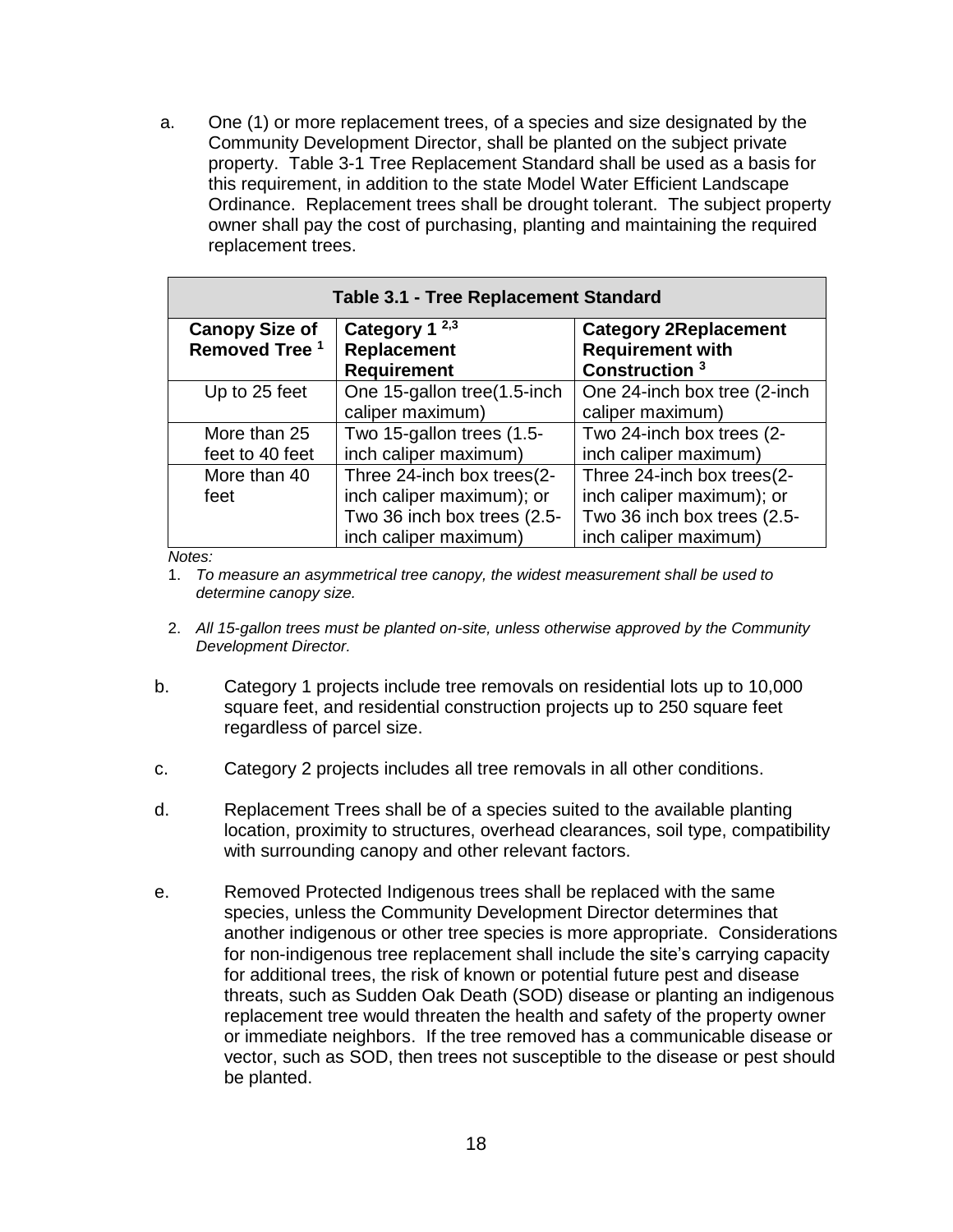- f. If a removed tree or trees cannot be reasonably replaced on the subject property due to crowding or other physical constraints, an in-lieu payment for each tree removed and not replaced onsite, in the amount set forth in Table 3.2 shall be paid to the County Tree Replacement Fund to replace trees off site, as prioritized below:
	- (1) Add or replace trees on public or private property in the vicinity of the subject property; or
	- (2) Add or replace trees on other County-owned or private property; or
	- (3) Support the County's urban forestry management program;

| Table 3.2 - Tree Replacement In Lieu Fees |                              |                              |  |
|-------------------------------------------|------------------------------|------------------------------|--|
| <b>Canopy Size of</b>                     | In Lieu Fee Without          | In Lieu Fee With             |  |
| <b>Removed Tree</b>                       | <b>Development</b>           | <b>Development</b>           |  |
| Up to 25 feet                             | \$900                        | \$1,500                      |  |
| More than 25                              | \$1,500                      | \$2,000                      |  |
| feet to 40 feet                           |                              |                              |  |
| More than 40                              | Appraised Value <sup>1</sup> | Appraised Value <sup>1</sup> |  |
| feet and larger                           |                              |                              |  |

1. Appraised value shall be determined by the Community Development Director utilizing the most recent edition of the Guide for Plant Appraisal published by the Council of Tree and Landscape Appraisers (CTLA) and the Species Classification and Group Assignment by the Western Chapter of the International Society of Arboriculture (ISA).

- h. Replacement plantings shall be chosen so that they can mature to their natural size unconstrained by power lines, structures and adjacent trees. Use small trees when planting under or near power lines. Plant larger, house-shading trees a sufficient distance away from power lines, structures and other large canopy trees to allow the tree to mature without requiring severe pruning in the future. In Very High Fire Hazard Severity Zones, locate replacement trees to provide defensible space. Locate replacement trees to avoid shading existing solar energy systems.
- i. Trees listed in Section 99,010, including Pinus radiata (Monterey Pine) may not be planted as replacement plantings anywhere in the County.
- 2. Replacement trees shall be planted in a manner consistent with the ANSI A300 tree planting standard, or as prescribed by the Community Development Director or Designee or other decision-making body, as is applicable, and shall be consistent with the following specifications:
	- a. If any replacement tree dies or is removed at any time the landowner shall replace the lost tree or trees at his/her expense. All replacement trees shall be maintained as described in the arborist report and tree removal permit. The maintenance period will be automatically extended for a period of two (2)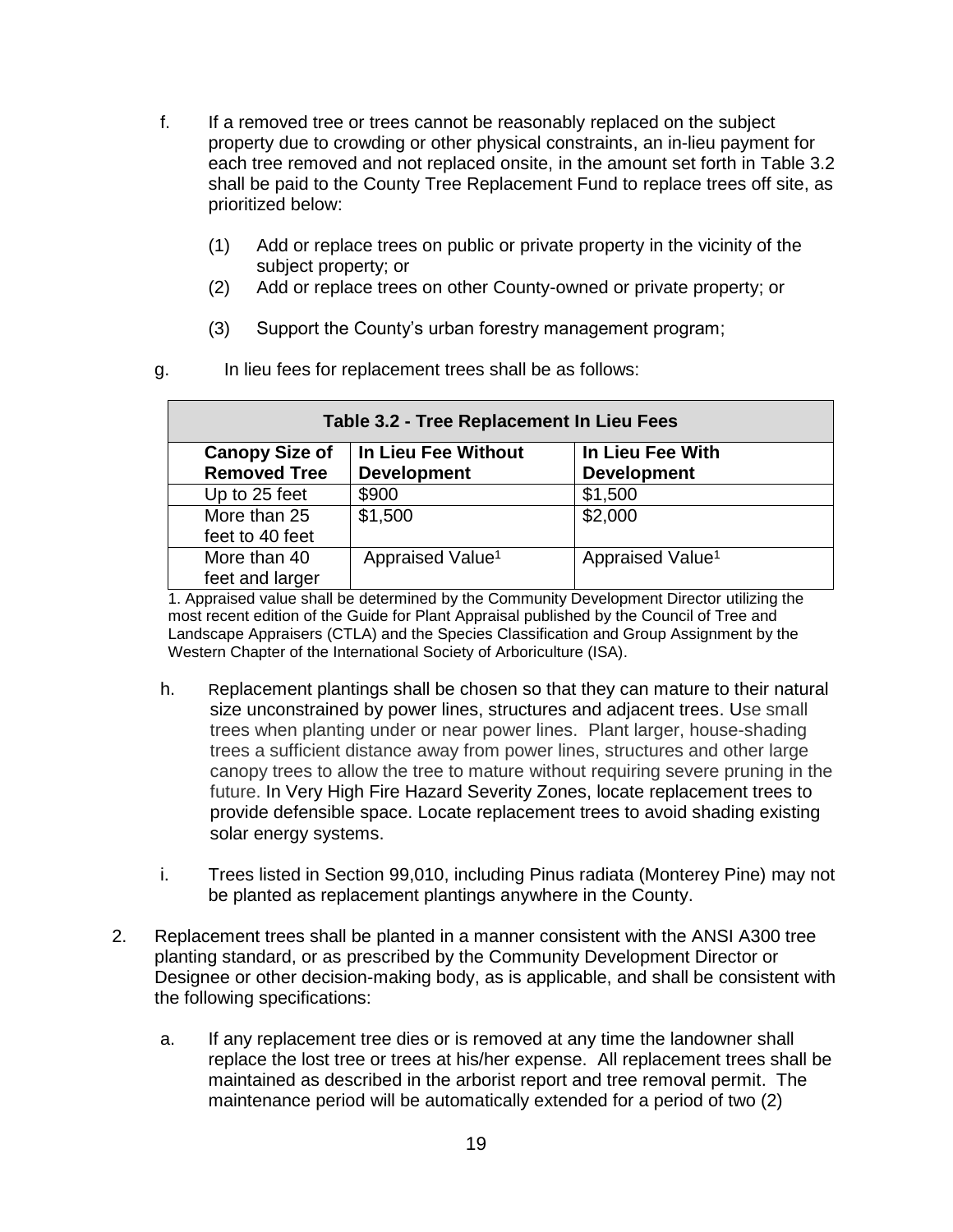additional years for any replacement trees that are replaced due to death or unauthorized removal.

- b. Where a tree or trees have been removed on undeveloped lands and no existing water system is available on the parcel, the replacement tree or trees, if required to be installed, shall be of sufficient size that watering need not be done by automatic means if feasible. Under such circumstances, water can be imported by tank or some other suitable method, such as tree watering bags, or saplings planted with biodegradable watering reservoirs, which would ensure tree survival.
- c. Postponing the planting of replacement trees can be approved by the Community Development Director or designee, if such postponement does not exceed 9 months, and would serve to enhance the likely success of the replacement tree(s).

**SECTION 99,018. EXISTING TREE PLAN REQUIREMENTS.** Applicants seeking Planning or Building permits (including Use, Design Review, Grading or Demolition permits) shall submit an Existing Tree Plan separate from, but consistent with the required site plan, to assess tree impacts associated with proposed demolition or development and establish tree protection measures for demolition or development when activity would occur within the dripline or tree protection zone of a protected tree.

An Existing Tree Plan shall be consistent with a site survey (if said survey is required by the associated Planning or Building Permit), drawn to scale, prepared by a licensed Surveyor or registered Civil Engineer with the existing trees plotted with accurate trunk locations and driplines and calculated tree protection zones of all trees or groups of trees located on the site.

- 1. A tree survey shall be conducted prior to submittal of any development application proposing the removal of or impact to one or more protected trees. The development application shall include an Existing Tree Plan and a Tree Protection Plan (see Sections 99,018 and 99,019) based on this survey. The tree survey numbers shall correspond to a numbered metal tag placed on each tree on site during the tree survey. The Existing Tree Plan shall be a separate sheet(s), shall be prepared by, or in close consultation with a certified or consulting arborist, and shall include the following information:
	- a. Property lines and easements;
	- b. The locations of existing trees or groups of trees, including driplines with each tree numbered, and identified by trunk diameter at breast height (DBH), with an "X" through each tree proposed for removal, including on-site trees and trees adjacent to the project site, with driplines overhanging the project site. Indicate the calculated tree protection zones and proposed tree protection fencing around each tree. In addition, for trees four (4) inches in diameter or larger, the plan shall specify the precise location of the trunk and crown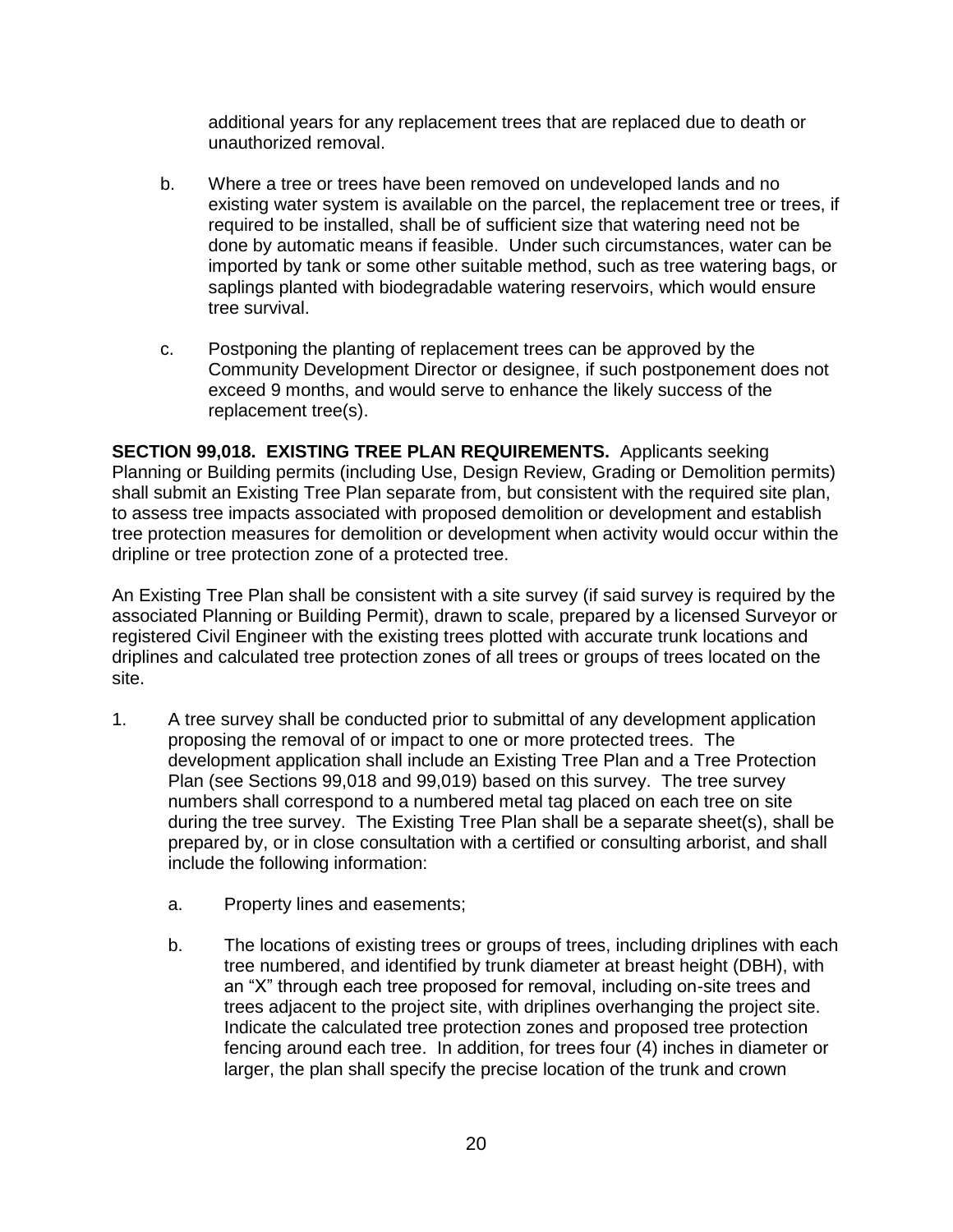spread, and the species, size (diameter, height, crown spread) and condition of the tree.

- c. Notation of all trees classified as protected trees;
- d. A table listing each tree by number, DBH, genus, species, and common name;
- e. Identify all trees that could potentially be affected by the project (directly or indirectly-immediately or in long term), such as upslope grading or compaction outside of the dripline;
- f. For demolition permits, show the building footprint for the structure to be removed;
- g. The footprint of any existing or new buildings, including additions, accessory structures, patios, pools, paved areas, and driveways, including a quantification of any encroachments of any new construction into the tree protection zone of protected trees;
- h. The location of existing and proposed site utilities, including water, sewer, drainage features, gas, underground electrical, voice/data, septic field, well head, or other proposed structures or feature that may affect existing tree health and longevity;
- i. For any new structures or features within the tree protection zone of a protected tree, provide elevations or sections that show the tree and the proposed construction from sufficient vantage points to clarify potential impacts to the protected tree(s) and state whether the proposal requires pruning or removal of protected trees, including pruning that constitutes effective removal.
- k. An Arborist's report consistent with the requirements of Section 99,015.
- l. Existing Tree Plans shall NOT include:
	- (1) Proposed Landscaping
	- (2) Topographic Lines
	- (3) Finished Floor Elevations
- 2. In instances where development is proposed in the tree protection zone of protected trees or trees to be preserved, the Existing Tree Plan and Tree Protection Plan shall be reviewed by the Community Development Director, or designee, who shall, after making a field visit to the property that is proposed for development, indicate in writing or as shown on approved plans, which trees are recommended for preservation using, at minimum, the Standards of Review set forth in Section 99,022. This plan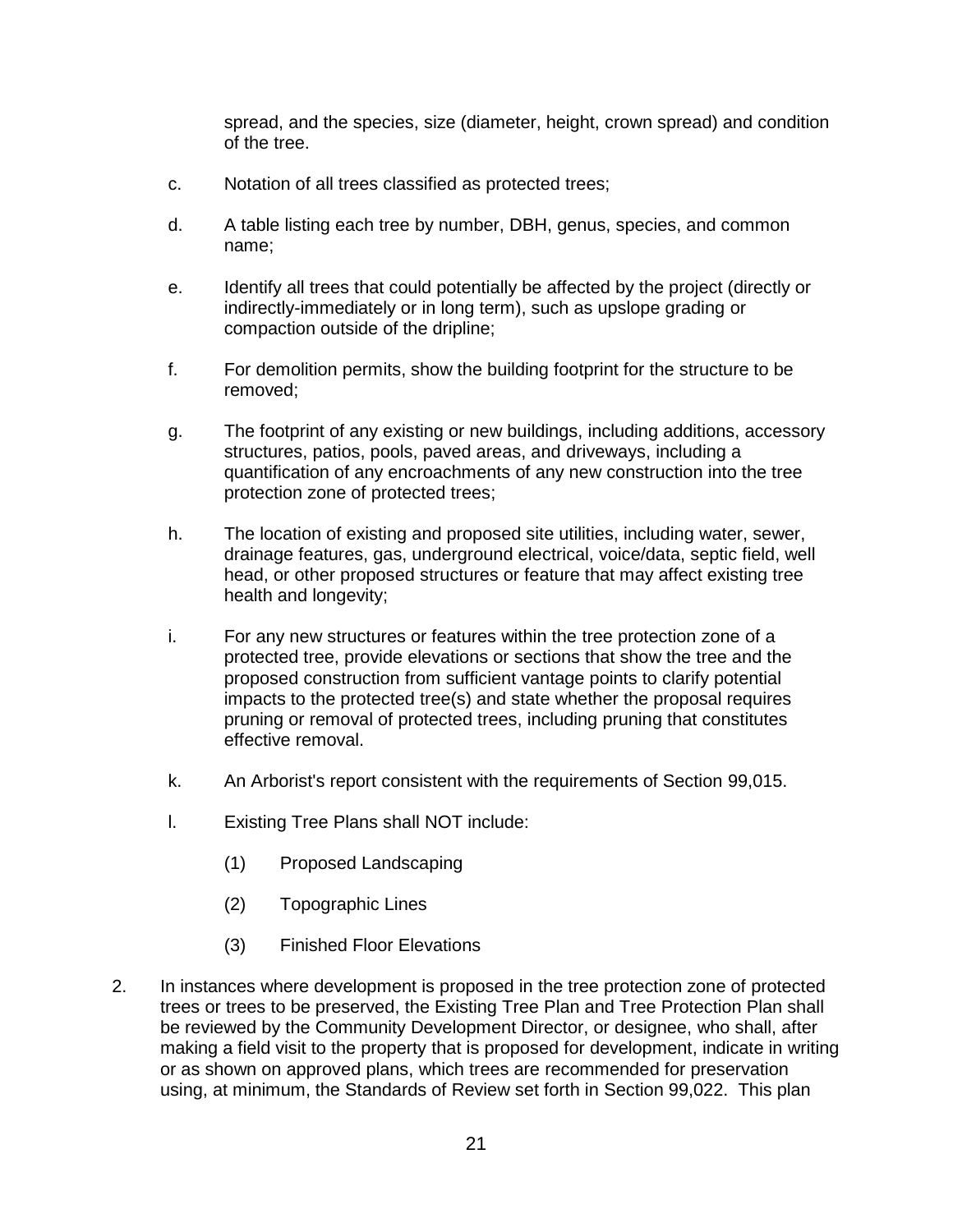shall be made part of the staff report to the Community Development Director or deciding body for its consideration of the application for new property development;

**SECTION 99,019. TREE PROTECTION PLAN.** All proposals for development (Building or Planning Permit) on sites where proposed construction has the potential to impact a protected tree shall submit a tree protection plan for review and approval, prior to the issuance of a Building or Planning permit. This plan is separate, but must be consistent with the Existing Tree Plan required by Section 99,018. Said protection plan shall be required as needed depending upon site conditions, shall be consistent with ANSI 300 standards for tree protection during construction, and shall include the following:

- 1. When development impacts are within the dripline of or will affect any protected tree, the applicant shall provide a tree protection report prepared by a certified or consulting arborist, consistent with the requirements of Section 99,015. The report, based on the findings of the arborist report and the existing tree plan and other relevant information, shall be used to determine the health and structural integrity of existing trees, the effects of the proposed development and vegetation removal upon the trees, recommendations for specific precautions necessary for their preservation during all phases of development (demolition, grading, during construction, landscaping); and shall also indicate which trees are proposed for removal. The tree preservation report shall stipulate a required tree protection zone (TPZ) for trees to be retained, including street trees, protected trees and trees whose canopies are hanging over the project site from adjacent properties. The TPZ shall be fenced as specified in this section 99,019:
	- a. The final approved tree preservation report shall be included in the building permit set of development plans and printed on a sheet titled: Tree Preservation Instructions (Sheet T-1). Sheet T-1 shall be referenced on all relevant sheets (site plan, civil, demolition, utility, landscape, irrigation) where tree impacts from improvements may be shown to occur;
	- b. The County reviewing body shall endeavor to protect all trees recommended for preservation by the Community Development Director or designee. The County reviewing body may determine if any of the trees recommended for preservation should be removed, if based upon the evidence submitted the reviewing body determines that due to special site grading or other unusual characteristics associated with the property, the preservation of the tree(s) would significantly preclude feasible development of the property as described in Section 99,022;
	- c. When grading or construction will occur with a tree protection zone, the applicant shall, within ninety (90) days of final approval or prior to issuance of a grading or building permit, whichever occurs first, secure an appraisal of the condition and value of all trees included in the tree report affected by the development that are required to remain within the development using the Tree Value Standard methodology in accordance with the current edition of the Guide for Plant Appraisal published by the Council of Tree and Landscape Appraisers (CTLA) and the Species and Group Classification Guide published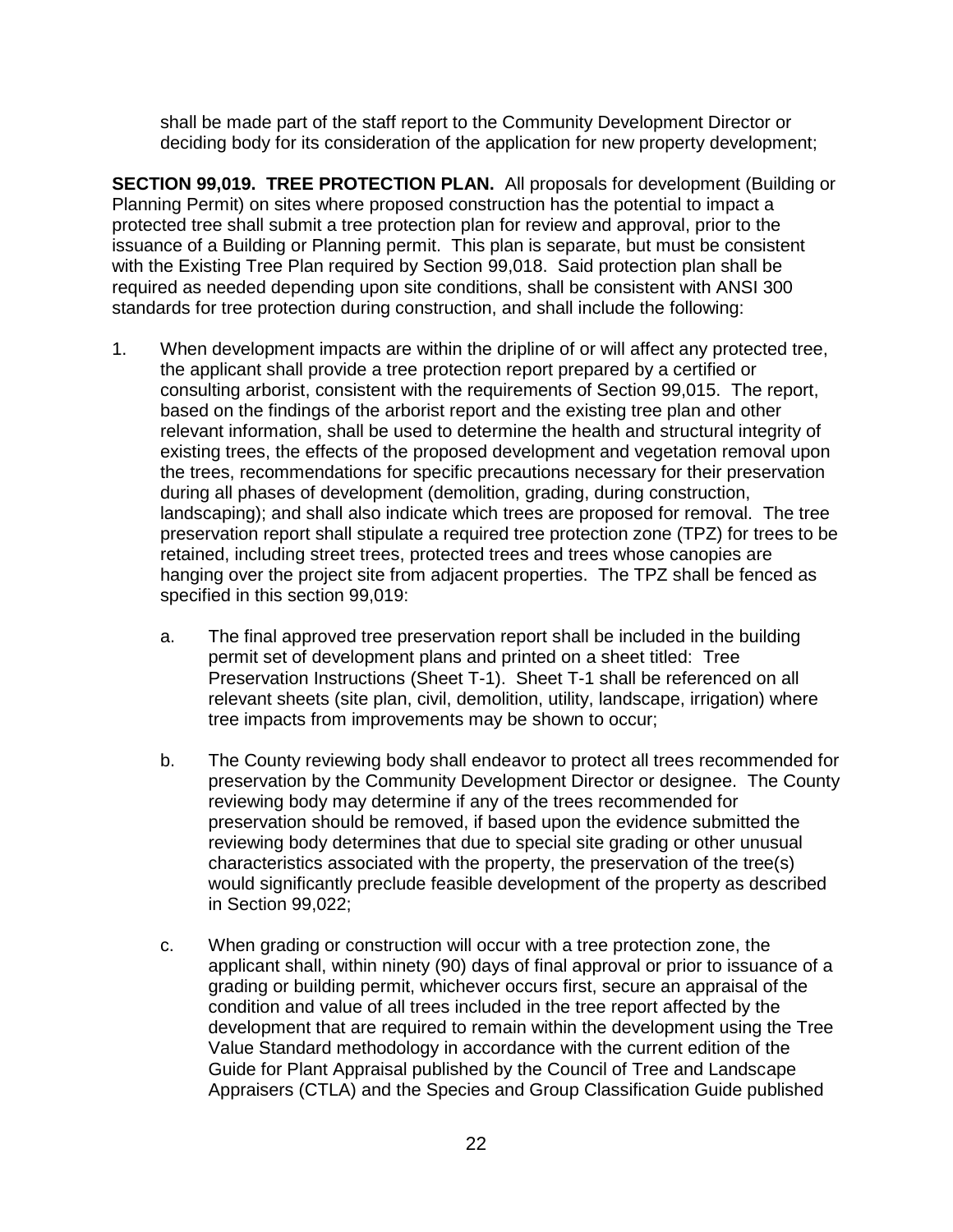by the Western Chapter of the International Society of Arboriculture, as set forth in this Chapter.

- d. The appraisal of each tree shall recognize the location of the tree in the proposed development. The appraisal shall be performed at the applicant's expense, and the appraisal shall be subject to the Director's approval, and will be used to determine penalties if any trees required to remain die as a result of construction activities or in lieu fees if planting replacement trees onsite is infeasible. Only trees within the impact zone of grading or construction, i.e., the protection fencing will not cover the entire tree protection zone for the entirety of the project, and construction activities, including materials storage, equipment operation, or construction will occur in the tree protection zone.
- 2. Prior to issuance of any demolition, grading or building permit, the applicant or contractor shall submit to the Building Department a written statement and photographs verifying that the required tree protection fence is installed around street trees and protected trees in accordance with the tree preservation report.
- 3. If required by the Community Development Director and conditioned as part of a discretionary approval, a security guarantee shall be provided to the County, prior to the issuance of any permit allowing construction to begin. The applicant shall post cash, bond or other security satisfactory to the Community Development Director, in the penal sum of five thousand dollars (\$5,000.00) for each tree required to be preserved, or twenty-five thousand dollars (\$25,000.00) for five or more preserved trees. The cash, bond or other security shall be retained for a period of one (1) year following acceptance of the public improvements for the development and shall be forfeited in an amount equal to five thousand dollars (\$5,000.00) per tree as a civil penalty in the event that a tree or trees required to be preserved are removed, destroyed or severely damaged. If any tree required to be preserved dies during construction due to factors unrelated to the construction, based on a rigorous assessment of the project arborist and the Community Development Director or designees, the bond shall not be forfeit for that reason.
- 4. If the proposed construction or grading will require that equipment be used within the tree protection zone or will encroach on the canopy, such as truss cranes, fork lifts, concrete trucks, back hoes, material deliveries or storage, etc., the tree protection plan shall include, plans, elevations or sections that depict areas where this equipment will stage and operate and whether existing trees will be within these operational areas, and whether pruning or removal is necessary to accommodate equipment staging or operation.
- 5. An applicant with a proposed development which requires underground utilities shall avoid the installation of said utilities within the dripline of existing trees whenever possible. In the event that this is unavoidable, all trenching shall be done using directional boring, air-spade excavation, or by hand, taking extreme caution to avoid damage to the root structure. Work within the dripline of existing trees shall be supervised at all times by a certified or consulting arborist.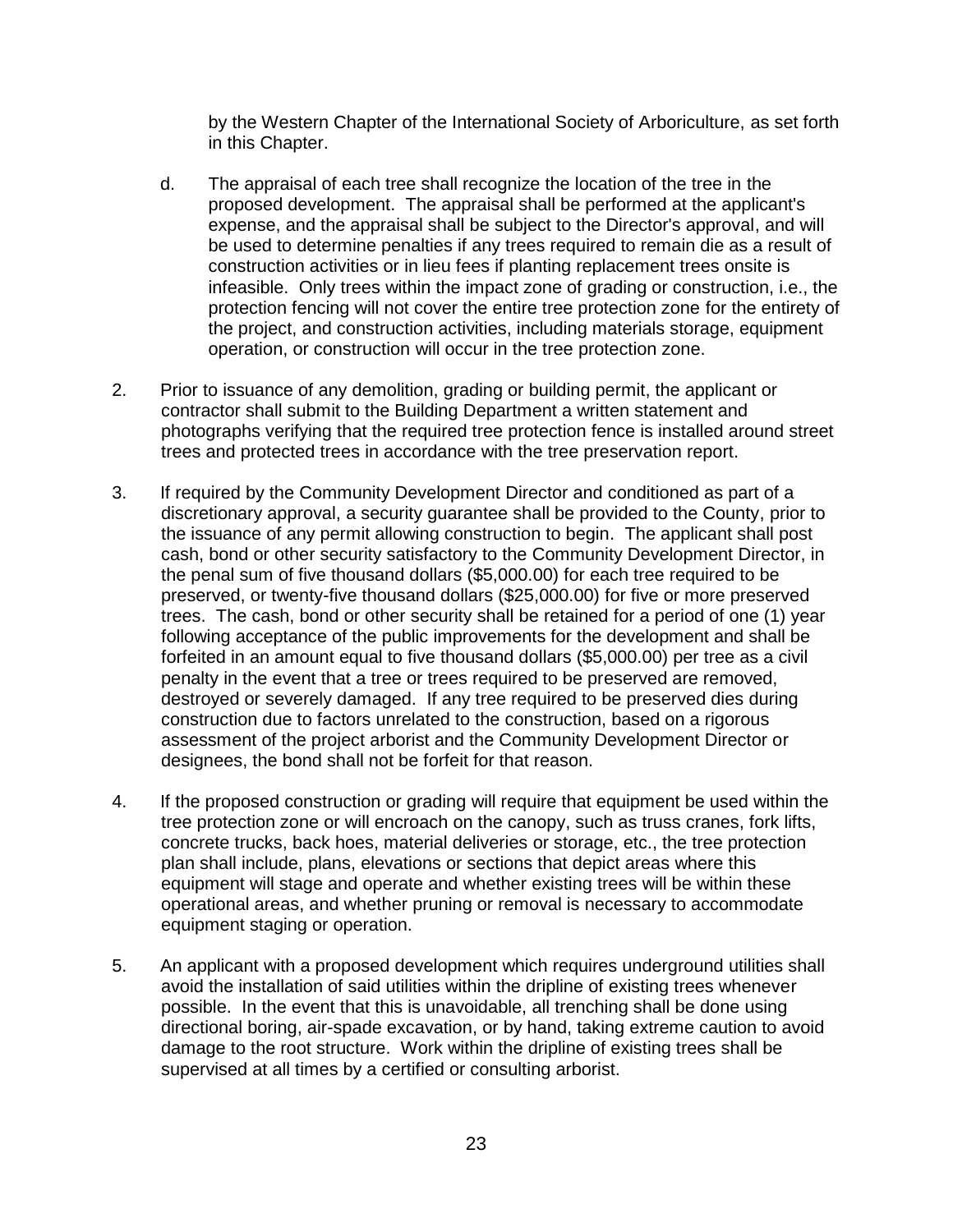- 6. It shall be a violation of this chapter for any property owner or agent of the owner to fail to comply with any development approval condition concerning preservation, protection, and maintenance of any protected tree. All projects shall:
	- a. Identify, establish, and maintain tree protection zones throughout the entire duration of the project;
	- b. Isolate tree protection zones (TPZs) using 6-foot tall, chain-link fencing supported by poles pounded into the ground, located at the edge of tree protection zones as described in the arborist's report<sup>5</sup>;
	- c. Signs stating "No Entry, Tree Protection Area," in both English and Spanish, are to be posted at 30 foot intervals on fencing.
	- d. Maintain tree protection zones free of equipment and materials storage; contractors shall not clean any tools, forms, or equipment within these areas;
	- e. If fencing cannot be placed to protect the entire tree protection zone (10 times the diameter of the trunk DBH) then the project arborist shall include measures to prevent soil compaction in the area of the TPZ that will not be fenced, such as mulching, steel plating to distribute loads, retaining existing paving over the TPZ until the end of construction or other mechanisms to protect the root zone from compaction.
		- (1) Protect tree root systems from damage caused by runoff or spillage of noxious materials while mixing, placing, or storing construction materials.
		- (2) Protect root systems from ponding, eroding, or excessive wetting caused



<sup>5</sup> Tree Protection Fencing

 $\overline{a}$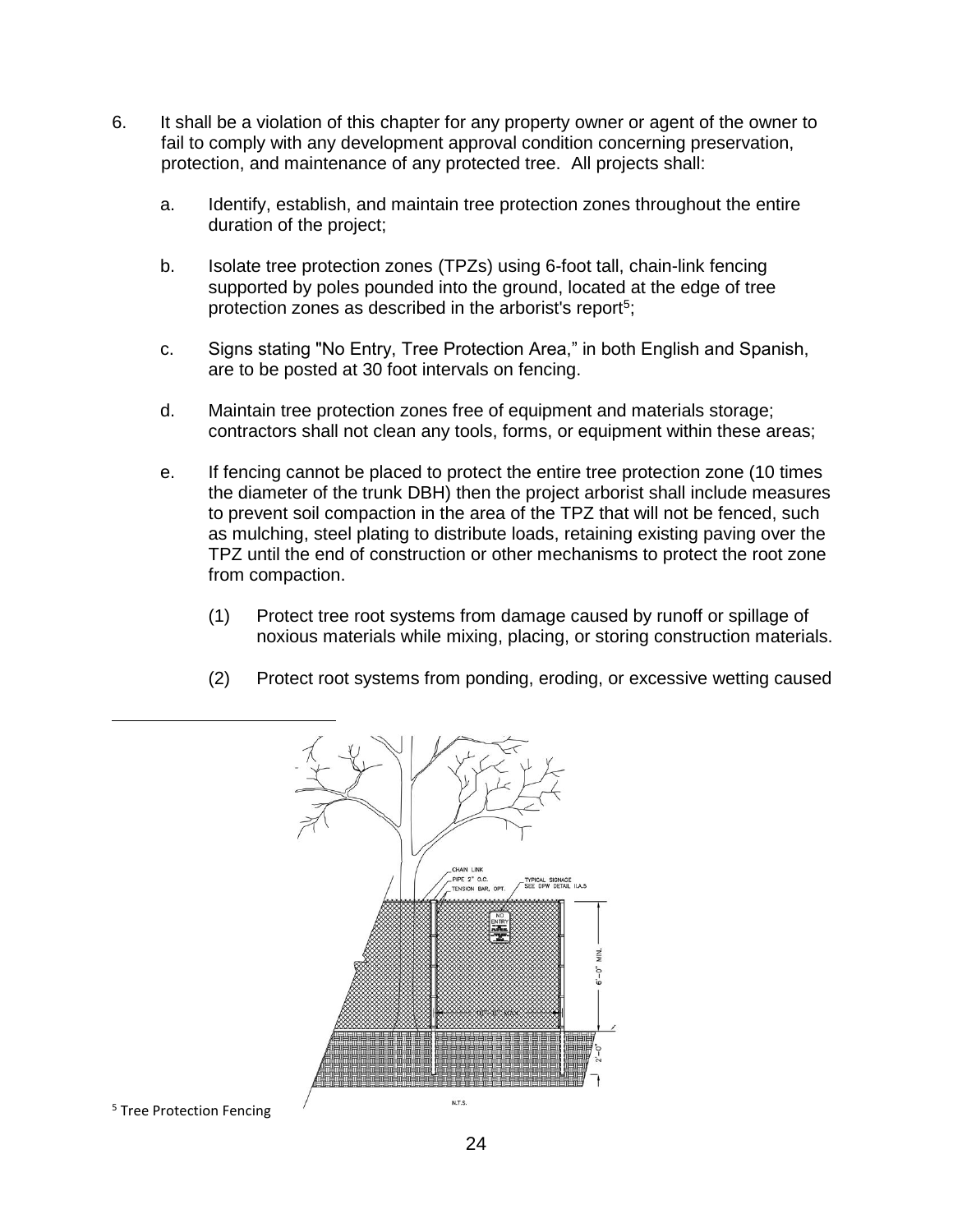by dewatering operations.

- (3) Mulch areas inside tree protection zones and other areas as indicated on approved tree protection plan. Apply a minimum of a 4-inch thickness of organic mulch. Do not place mulch within 6 inches of the tree trunk to allow the trunk to breathe.
- (4) Do not store construction materials, debris, or excavated material inside tree protection zones.
- (5) Do not permit vehicles or foot traffic within tree protection zones; prevent soil compaction over root systems.
- (6) Maintain tree protection zones free of weeds and trash.
- (7) Project Arborist shall supervise fence post installation when posts will be within the tree protection zone to ensure large roots are avoided (may require air spade or hand excavation to expose potential roots).
- f. If any large roots or large masses of roots need to be cut, the roots shall be inspected by a certified arborist prior to cutting as required in the arborist's report. Any root cutting shall be undertaken by or under the supervision of a certified arborist and documented. Roots to be cut shall be severed cleanly with a saw or loppers. A tree protection verification letter from the certified arborist shall be submitted to the Planning and Building Department within five (5) business days from site inspection following root cutting;
- g. Normal irrigation shall be maintained, but oaks shall not need summer irrigation, unless the arborist's report directs specific watering measures to protect trees;
- h. Street tree trunks, other trees not protected by dripline fencing, or trees where drip line or other fencing will be relocated temporarily to allow construction activities within 10 feet of the trunk shall be wrapped with straw wattles, orange fence and 2x4 boards in concentric layers to a height of eight feet. Trees in unpaved right of way shall be fenced to the maximum practicable extent, consistent with this section, as approved by the Department of Public Works, and where necessary root protection, such as mulch or weight distributing materials (geotextile fabric or metal plating) shall be installed and maintained during construction. Obtain any required encroachment permits from the Department of Public Works. Any fence relocation during construction shall be supervised by the project arborist, and inspected and approved by the County;
- i. Arborist report recommendations shall be included on the Tree Protection Plan as notes to guide the contractor's and subcontractor's actions within the driplines or canopies of protected or fenced trees.
- j. Prior to Issuance of a Building Permit (including Grading or Demolition Permits),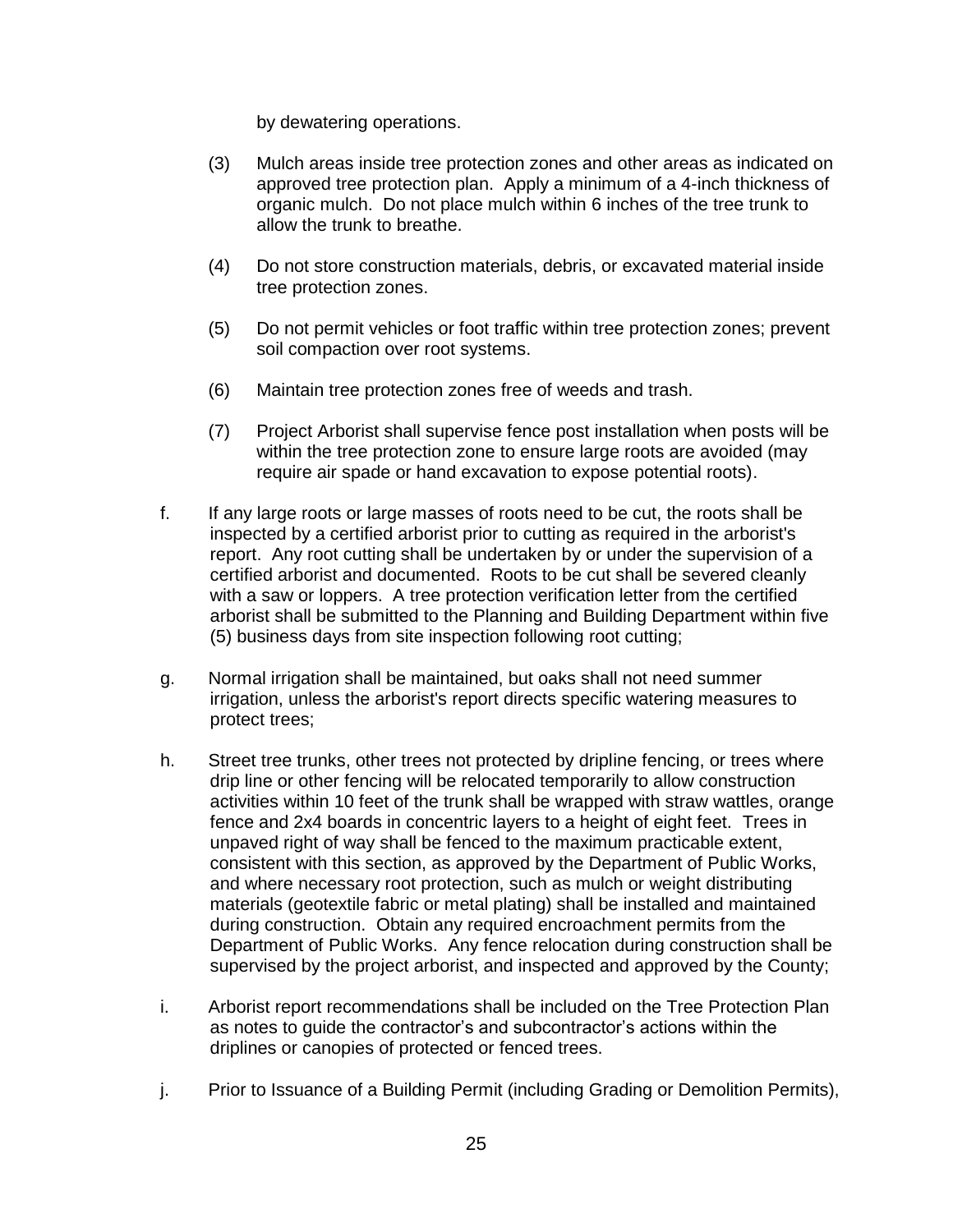the Planning and Building Department shall complete a pre-construction site inspection, as necessary, to verify that all required tree protection and erosion control measures are in place;

- k. Prior to issuance of an occupancy permit, the applicant must demonstrate to the satisfaction of the Community Development Director or designee via a site inspection to verify that all required tree protection and erosion control measures remained in place during construction, and that all preserved trees are in good health and replacement trees are planted as required and in good health; and
- l. Prior to issuance of occupancy permits for authorized development or acceptance of subdivision improvements, the applicant shall submit to the Community Development Director a final tree preservation report prepared by a certified or consulting arborist. This report shall consider all trees that were to remain within the development as well as those on neighboring properties where roots or branches are found to be impacted by construction, grading or landscaping. The report shall note the trees' health in relation to the initially reported condition of the trees and shall note any changes in the trees' numbers or physical conditions. The applicant will then be responsible for the loss of any tree not previously approved for removal. For Protected Trees, which were removed, the developer shall pay a fine as required in Section 99,037, Table 4.1, or a mitigation amount equal to the appraised value of such tree, whichever is greater, in addition to complying with the tree replacement requirements contained in Section 99,017. The applicant shall remain responsible for the health and survival of all trees within the development for a period of five (5) years following acceptance of subdivision improvements or issuance of a certificate of occupancy. Trees that qualify for over-the counter removal permits shall not be subject to this provision.
- m. Five years after issuance of occupancy permit, the property owner, or successor in interest must demonstrate to the satisfaction of the Community Development Director or designee via a site inspection to verify that all preserved trees are in good health and replacement trees are planted as required and are in good health. Any protected or replacement trees, which have died or are not in good health shall be replaced consistent with the requirements of this ordinance or remedial measures undertaken under direction of an arborist.

**SECTION 99,020. TREE REMOVAL METHODS.** Tree removal shall be conducted in a safe manner in conformance with ISA removal standards, and shall not include felling of whole trees, unless there is adequate space and no targets within a circle equal to tree height plus ten feet, measured from the trunk at grade.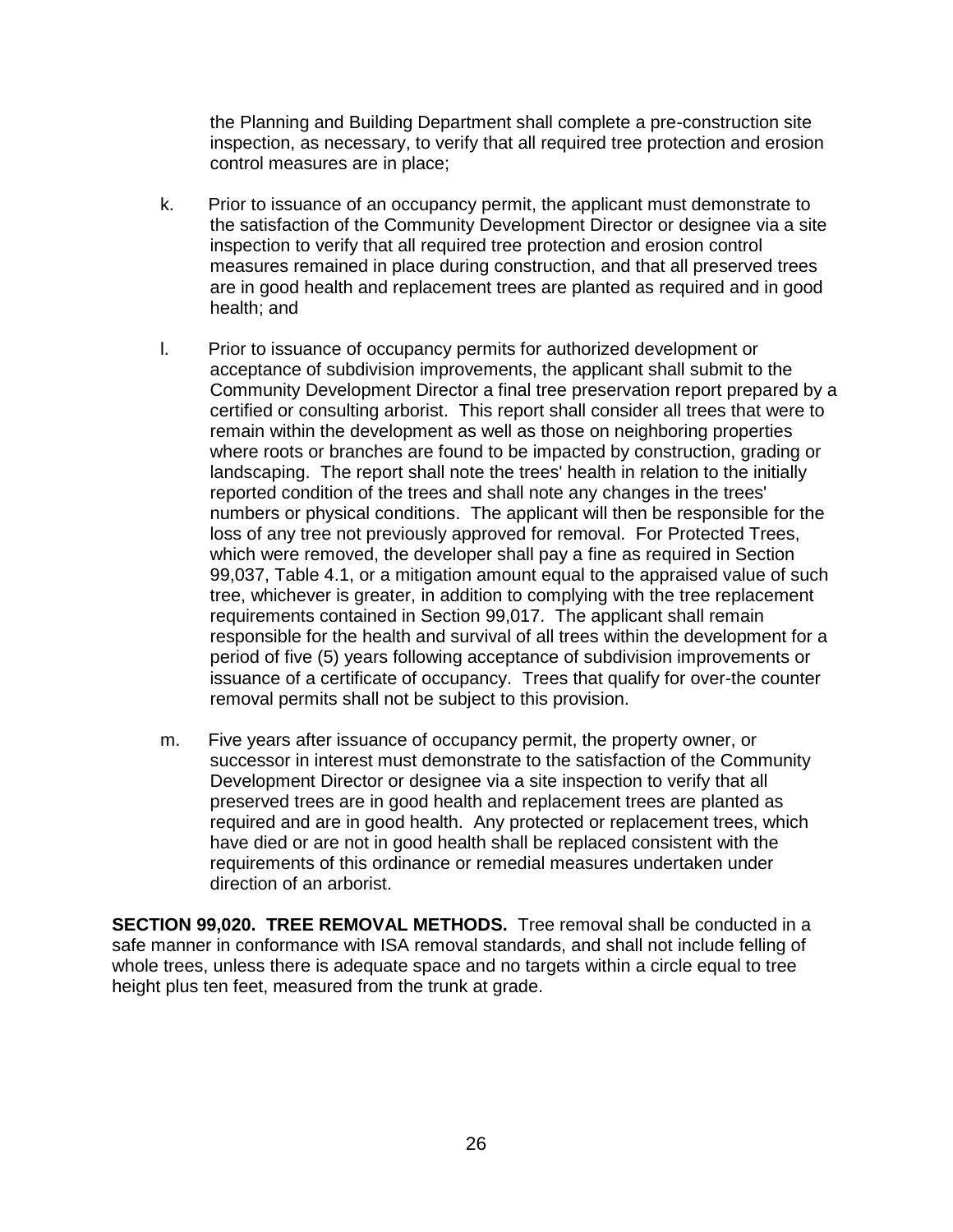#### **CHAPTER 4. PERMIT PROCESSING, REVIEW CRITERIA, REQUIREDFINDINGS AND CONDITIONS OF APPROVAL.**

**SECTION 99,021. DETERMINATION AND CONDITIONS OF PERMIT.** The Community Development Director or deciding body shall determine whether to grant, grant with conditions, or deny a permit. The Community Development Director may consult with other County departments or outside agencies at his/her discretion. When a development application for any zoning approval, or subdivision of land, including a lot line adjustment, is under consideration by the Community Development Director or deciding body, the determination on the tree removal permit shall be made concurrently with the related matter by considering and applying the provisions of this ordinance, including any posting and noticing requirements, the review criteria, and by making the requisite findings for compliance with this ordinance.

**SECTION 99,022. REVIEW CRITERIA.** The Community Development Director or deciding body shall review each application for a tree removal permit required by this chapter using the following criteria to determine whether or not one or more of the Required Findings listed in Section 99,026 can be made.

- 1. **Tree Removal Without Development**. Protected trees shall not be removed unless a tree report prepared by a certified arborist for the applicant and other relevant information clearly demonstrates that the tree should be removed because it is hazardous, is a detriment to or crowding an adjacent protected tree, is significantly impacting the foundation or eaves of the primary residence or commercial structure; and that remedial treatments or corrective practices that would facilitate saving the tree are not feasible as determined by the Community Development Director or deciding body. In determining whether a tree is significantly impacting a legal structure, the typical longevity of the subject tree species, the size of the tree relative to the property, and whether the condition can be corrected without removal shall be considered. Normal maintenance, including but not limited to pruning not requiring a permit under this chapter, leaf removal and minor damage to paving or fences shall not be considered when making a determination of significant impact. Determinations shall also be based on:
	- a. The general health and anticipated longevity of the tree(s) proposed for removal and condition of the tree or trees with respect to: disease, imminent danger of falling, structural failure, proximity to existing or proposed structures, or structural damage to a building caused by a tree. In cases where tree removal is proposed to mitigate hazard risk, the International Society of Arboriculture (ISA) Best Management Practices for Tree Risk Assessment shall be used in determining a Tree Risk Rating, and shall be established by an ISA Tree Risk Assessment Qualified arborist, and the assessment shall discuss whether the condition of the tree giving rise to the permit application can be improved and hazardous conditions reduced to a less than significant level by the reasonable application of remedial, preservation and preventative measures or routine maintenance.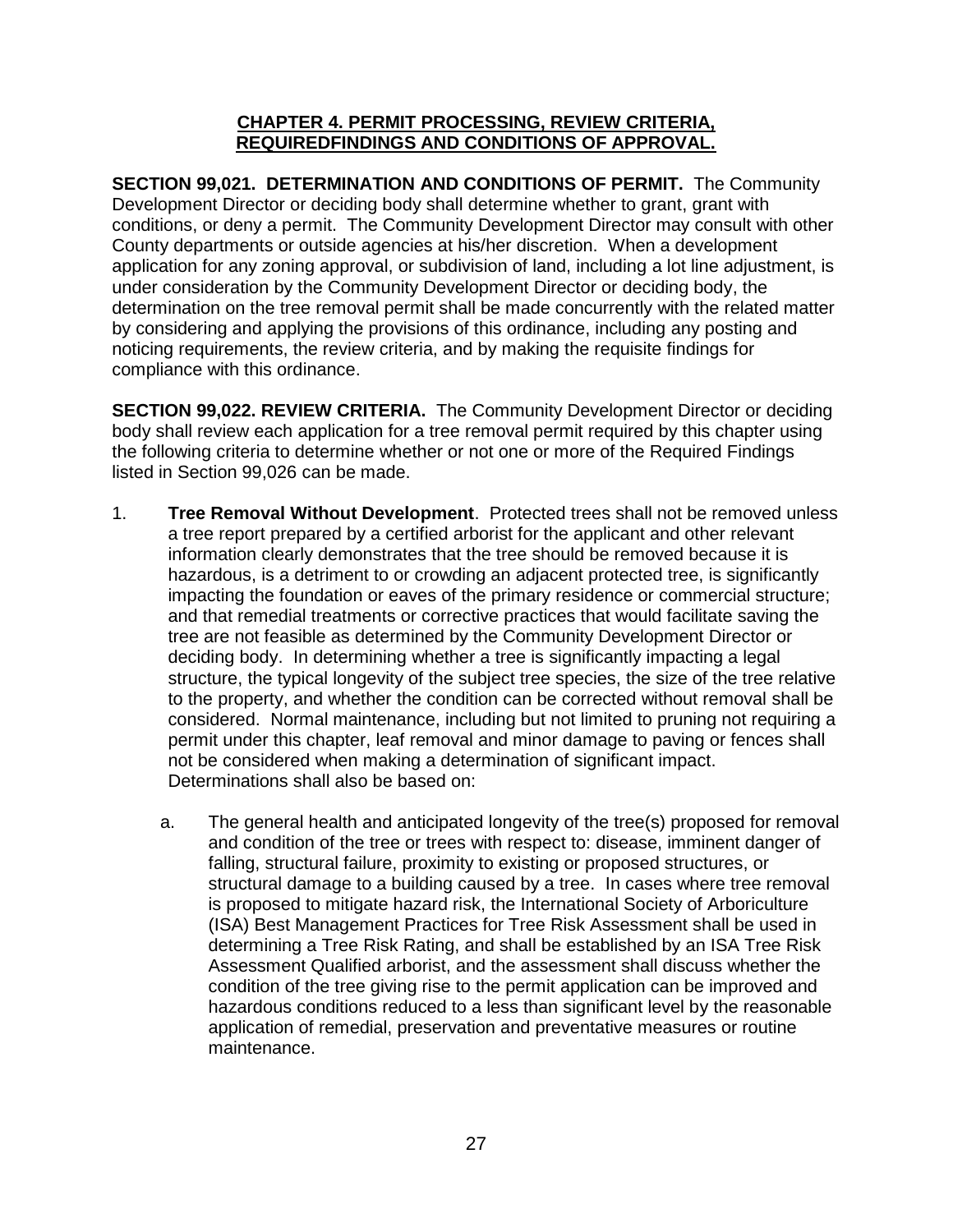- b. The tree replacement planting proposal conforms to the replanting requirements of this ordinance.
- c. Proposed replacement trees and the proposed removal are appropriate, given number of trees the particular parcel can adequately support according to good urban forestry practices, or whether a protected tree is a detriment to or crowding another protected tree.
- d. In steeply-sloped areas, whether the topography of the land and effect of the requested action would negatively affect erosion, soil retention, or water retention.
- e. The Community Development Director has determined, on the basis of a tree report prepared by a certified arborist for the applicant and other relevant information, that the tree should be removed because it is dead, dangerous or constitutes a public nuisance. In such cases, the dripline area of the removed tree, or an equivalent area on the site, shall be preserved from development of any structure unless removal would have been permitted under paragraph (2) of this section, and shall serve as the on-site location of tree replacement in accordance with the standards in Table 3.1 of Section 99,017 shall be required.
- f. Whether the tree is sensitive habitat as defined in the County's General Plan e.g., whether the tree provides habitat for special status species, and whether removal, pruning or remedial measures can be undertaken so as to avoid impacts to species.
- 2. **Tree Removal With Development**. In the case of development or grading, other than in connection with a subdivision:
	- a. Protected trees shall not be removed unless all applicable criteria in Section 99,022.1.a-e have been met, and the trunk flare of the protected tree is touching or within the proposed building footprint and cannot be preserved as allowed under Section 99,022.2.b, or the Community Development Director has determined, on the basis of a tree report prepared by a certified arborist for the applicant and other relevant information, that the tree should be removed because it is dead, is hazardous, is a detriment to or crowding an adjacent protected tree, or would significantly impact reasonable use of the property. For the purposes of this ordinance, a significant impact on the reasonable use of property occurs when retention of the tree would result in reduction of the otherwise-permissible building envelope for the primary residence by more than 25 percent despite attempts to redesign to save trees, or would preclude construction of a second unit or other allowable structure consistent with zoning; both are significant impacts on the reasonable use of the property. The diversion or increased flow of surface water shall also be considered.
	- b. If more than 25 percent of the tree protection zone of a protected tree would be impacted by proposed construction, the tree(s) should be considered for removal, unless measures can be incorporated into the project design to allow preservation of the impacted tree, such as reconfiguration of the proposed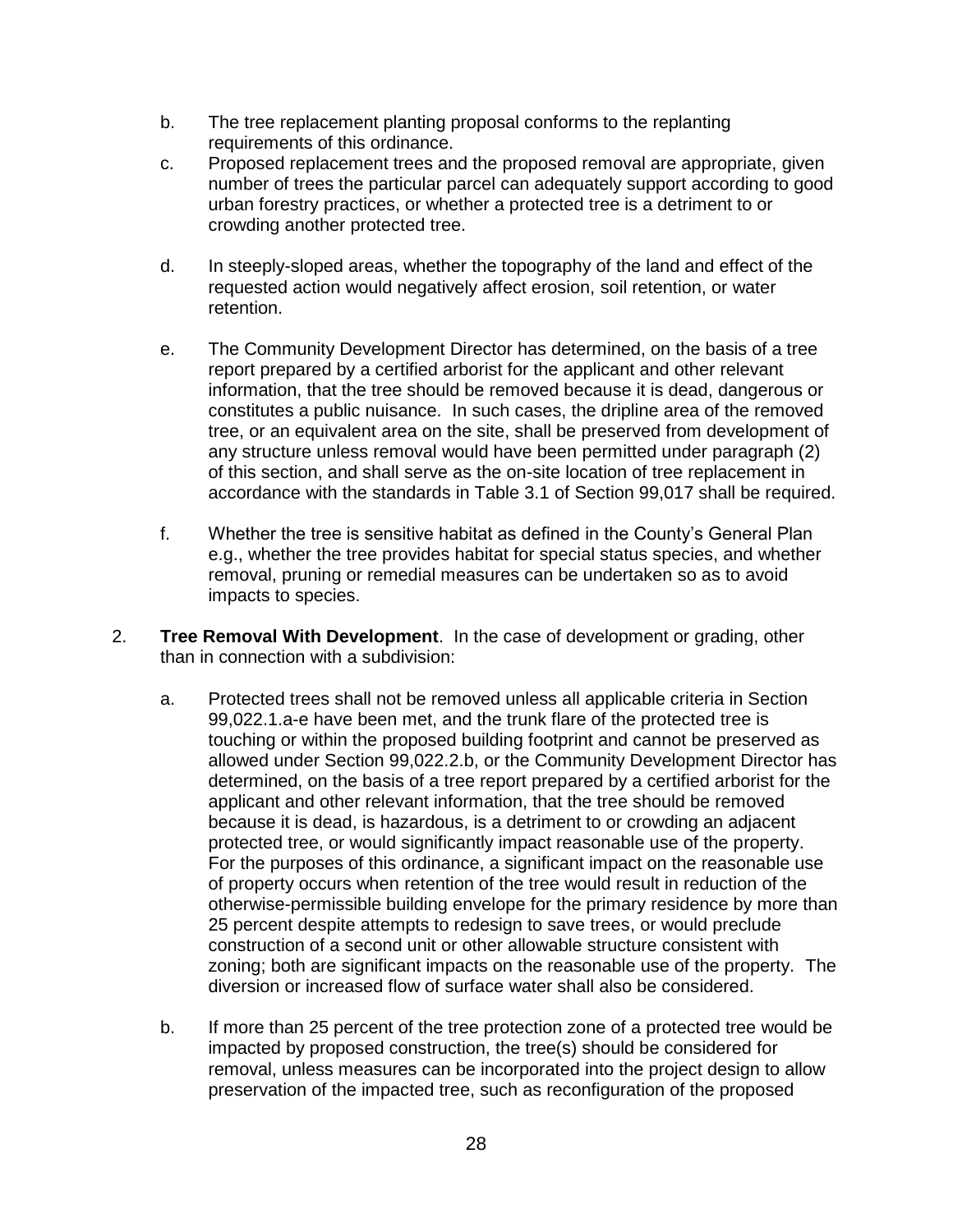structure, pier and beam foundations, modular suspended paving system, or relocation of the encroaching building, accessway, or landscape feature.

- c. In all circumstances other than those described in paragraphs (a) or (b) of this section, protected trees shall not be removed unless removal is necessary to achieve other important County policy objectives, such as multi-family housing.
- 3. **Tree Removal and Subdivisions.** In connection with a proposed subdivision of land into two or more parcels, no protected tree shall be removed unless removal is unavoidable due to restricted access to the property or deemed necessary to repair a geologic hazard (landslide, repairs, etc.). Tree preservation and protection measures for any lot that is created by a proposed subdivision of land shall comply with the regulations of this chapter and be included in the subdivision map conditions. On single-family residential parcels, the portion of the parcel deemed to be the necessary minimum access to the permissible building envelope shall not exceed ten feet in width, in circumstances where tree removal is proposed to provide such access, unless wider access is required by the Fire Marshal.
- 4. **Pruning Permits.** All Protected Tree pruning shall be in accordance with the current version of the International Society of Arboriculture Best Management Practices— Tree Pruning and ANSI A300-Part 1 Tree, Shrub and Other Woody Plant Management—Standard Practices, (Pruning).
- 5. **Scenic Corridors.** Tree removal and pruning in Scenic Corridors, or within 100 feet of a Scenic Corridor shall be avoided. Any authorized tree removal within a scenic corridor or within 100 feet of a scenic corridor must be consistent with the applicable General Plan, Local Coastal Program, Zoning, and Design Review policies, this Chapter, and other applicable policies addressing scenic corridors. Clear cutting or removal of existing vegetation from rights-of-way is prohibited, except in those areas required for road and shoulder alignment, as required for reasons of safety, to open important public views, or to create a vista point.

**SECTION 99,023. MIGRATORY BIRD PROTECTION.** Conduct tree removal, tree pruning, or grading activities outside of the nesting season to the maximum practicable extent. California Department of Fish and Wildlife (CDFW) biologists have defined the nesting season as February 1st through August 15th. If other timing restrictions make it impossible to avoid the nesting season, the tree(s) permitted for removal shall be surveyed by a qualified professional, such as a wildlife trained arborist or wildlife biologist to identify nesting birds. Active nests shall be avoided. If an active nest is found, follow-up surveys shall be conducted to confirm when the nest is no longer active. Delay removal or pruning activity within 300 feet of an active nest until the nest is no longer active, unless authorization for removal from the wildlife agency with jurisdiction is obtained. If a nest is disturbed during tree pruning or removal, contact a local wildlife rehabilitator or rescue service, the CDFW, and follow instructions for care of the disturbed wildlife. Tree contractors should be familiar with wildlife protection regulations when applicable and modify work procedures as appropriate to avoid disturbing, injuring or killing protected wildlife.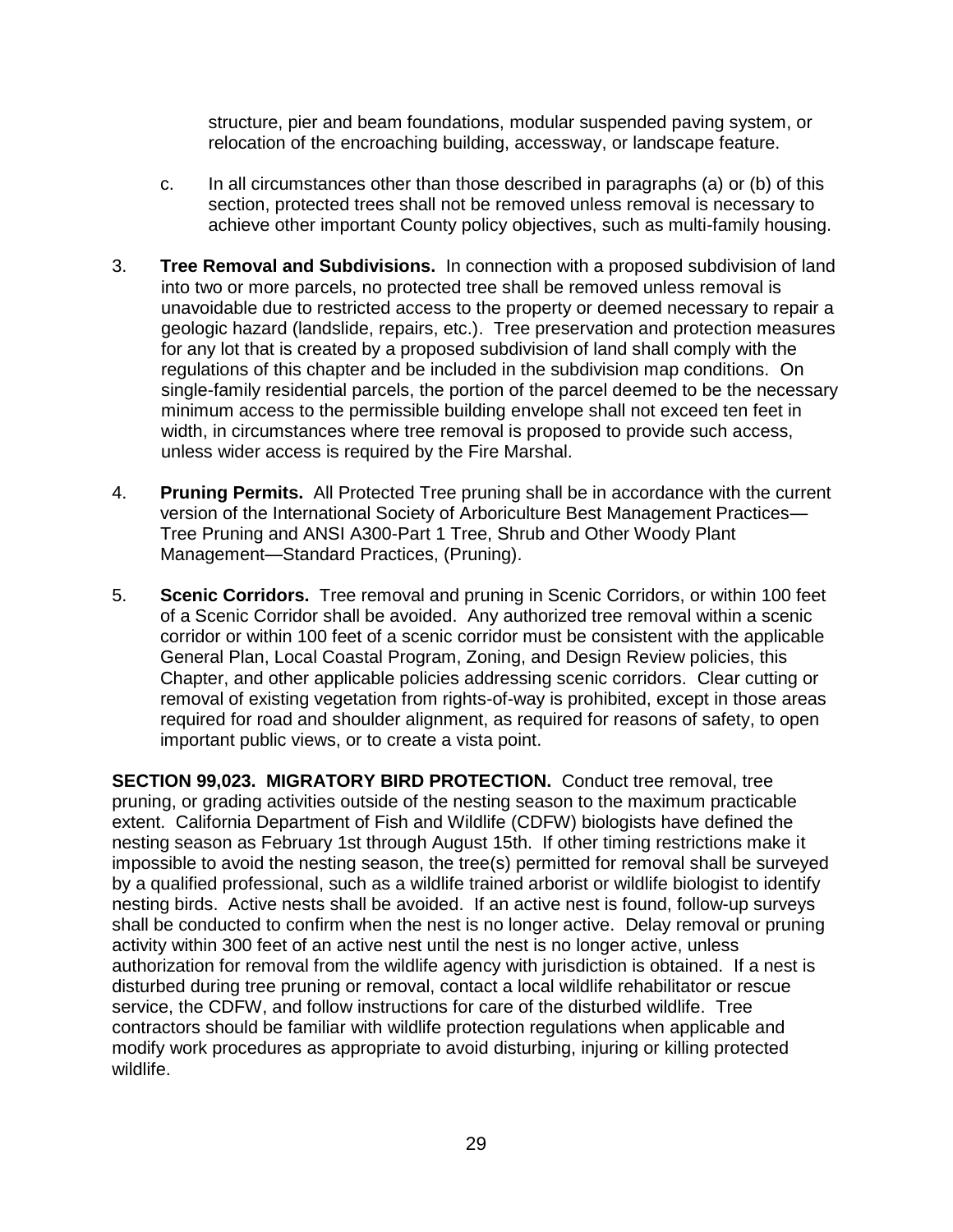**SECTION 99,024. LANDSCAPING WITHIN TREE PROTECTION ZONES.** Prohibit planting of high-water use plants, installation of extensive irrigation piping, or extensive soil amendments, notwithstanding the requirements of the state's Model Water Efficient Landscape Ordinance adopted by the County, within a required tree protection zone of drought-tolerant indigenous trees. It shall be a violation of this ordinance to install plants and irrigation within the tree protection zone of any protected tree without first obtaining a zoning permit, demonstrating compliance with the County's Model Water Efficient Landscape Ordinance and best practices for planting beneath indigenous trees.

**SECTION 99,025. PEST AND DISEASE MANAGEMENT AND CONTROL.** Property owners shall care for trees on their property in a manner that controls pests to the maximum extent practicable. Arborists, contractors and others conducting tree planting, pruning or removal shall conduct these activities in a manner that controls pests and prevents the spread of disease to maximum extent practicable. Tools used on sites where disease, such as Phythopthora sp. is present, may not be used on non-contaminated sites unless the tools have been properly cleaned consistent with best management practices.

**SECTION 99,026. REQUIRED FINDINGS.** The Community Development Director, their designee, or deciding body shall approve a protected tree removal permit, or pruning permit for Heritage trees or large indigenous trees only after making all of the relevant and applicable findings based on the Review Criteria, except for cases involving development where at least findings 4, 5, 7 and 8 shall be made:

- 1. The tree is dead, severely diseased, dangerous or constitutes a public nuisance or is disfigured to such an extent that the tree is unable to recover or return to a healthy and structurally sound condition, by implementing corrective remedial measures.
- 2. The tree has a tree risk rating of Extreme or High with an Imminent or Probable likelihood of failure onto a target of value within an identified timeframe in accordance with the ISA Tree Risk Rating Matrix as set forth in the ISA Tree Risk Assessment Best Management Practices, or successor publication. Potential remedial measures are insufficient to mitigate the risk to an acceptable level.
- 3. The tree is crowding and detrimentally affecting other protected trees to the extent that removal or severe pruning is necessary to ensure the long-term viability of the affected, adjacent and more significant trees, and the affected trees will thrive, if the tree is removed.
- 4. The removal proposal includes a tree replacement planting proposal that conforms to the replanting requirements of this ordinance.
- 5. The tree proposed for removal is not sensitive habitat as defined in the County's General Plan. If the tree is sensitive habitat, the removal must be conducted consistent with the Review Criteria and so as to avoid impacts on sensitive habitat or species.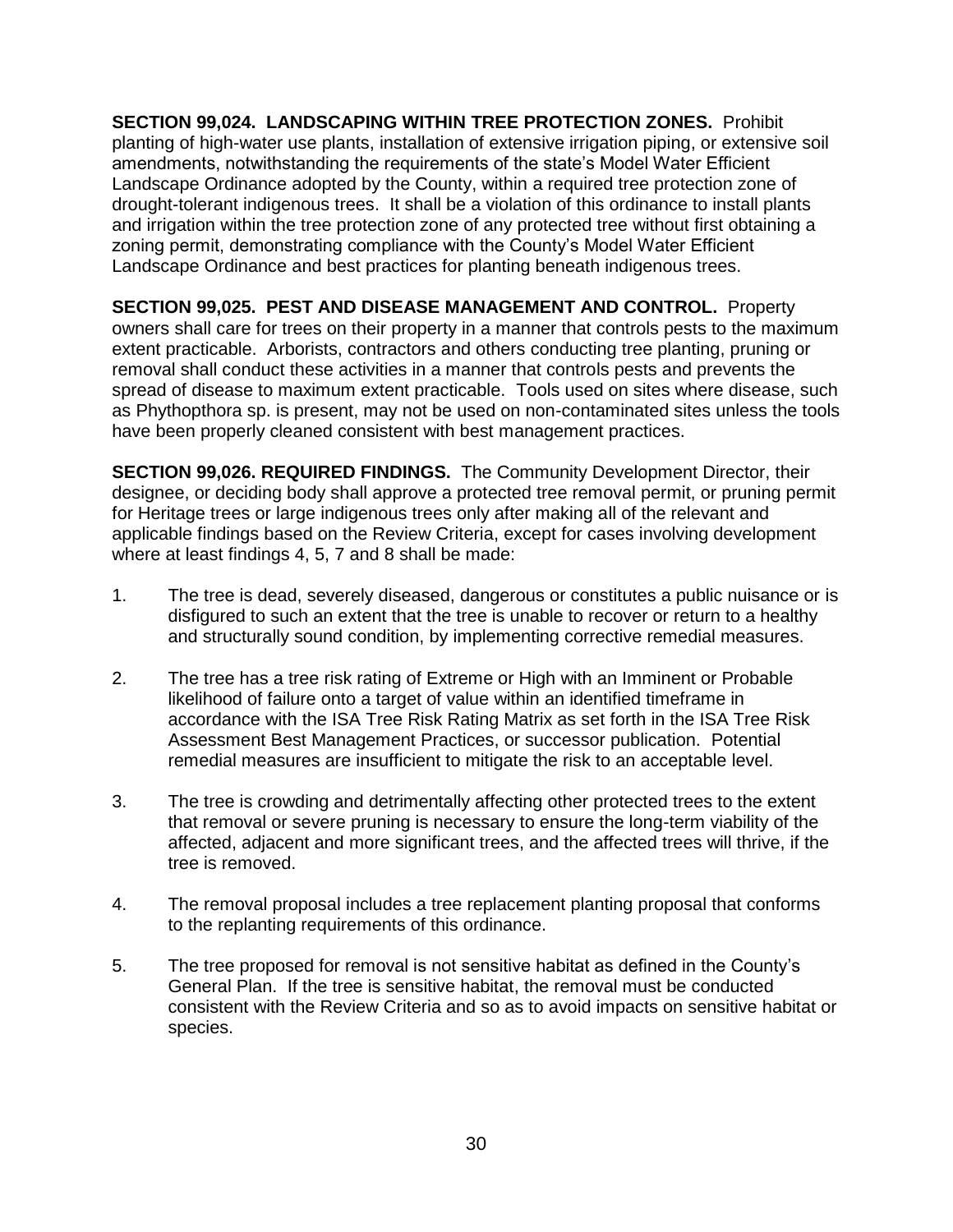- 6. The tree has caused or may imminently cause significant damage to an existing structure that cannot be controlled or remedied through feasible corrective or remedial measures.
- 7. The tree removal will not have adverse effects on erosion, soil retention, water retention, and diversion or increased flow of surface water.
- 8. In the case of development:
	- a. there is no alternative building site for a house, commercial structure, parking lot, driveway, or accessory dwelling unit. Site planning for landscape features (patios, pools, decks, walkways, irrigation lines, etc.) should avoid tree removal to the maximum practicable extent; the applicant has maximized redesign opportunities to avoid or minimize tree removal, and trees and other vegetative land cover are proposed for removal only where necessary for the construction of structures or necessary paved areas.
	- b. The retention of the tree restricts the economic enjoyment of the property, such that the retention of the protected tree would result in reduction of the otherwise-permissible building envelope by more than twenty-five (25) percent, or creates an unusual hardship for the property owner by severely limiting the use of the property in a manner not typically experienced by owners of similarly situated properties, and the applicant has demonstrated to the satisfaction of the Community Development Director or deciding body that there are no reasonable alternatives to preserve the tree.
- 9. The tree has, or will imminently, interfere with utility services where such interference cannot be controlled or remedied through reasonable modification, relocation or repair of the utility service or the pruning of the root or branch structure of the tree; or where removal or pruning is required by a public utility to comply with California Public Utility Commission (CPUC) or Federal Energy Regulatory Commission (FERC) rules or regulations.
- 10. The removal of the tree is unavoidable due to restricted driveway access to the property, despite limiting the width of driveway access to 10 feet in width.
- 11. The removal of a California Bay Laurel (*Umbellularia californica*) where verified leaf testing confirms the presence of *Phytopthora ramorum* inoculum, and oaks are within 60' of the infected bay.
- 12. The removal of the tree is necessary to repair a geologic hazard.
- 13. For trees removed within a Scenic Corridor, or within 100 feet of a Scenic Corridor, the removal will not substantially detract from the scenic and visual quality of the County; or will not substantially detract from the natural characteristics of existing major water courses, established and mature trees and other woody vegetation, dominant vegetative communities or primary wildlife habitats. Selective clearing of vegetation which allows the display of important public views may be permitted.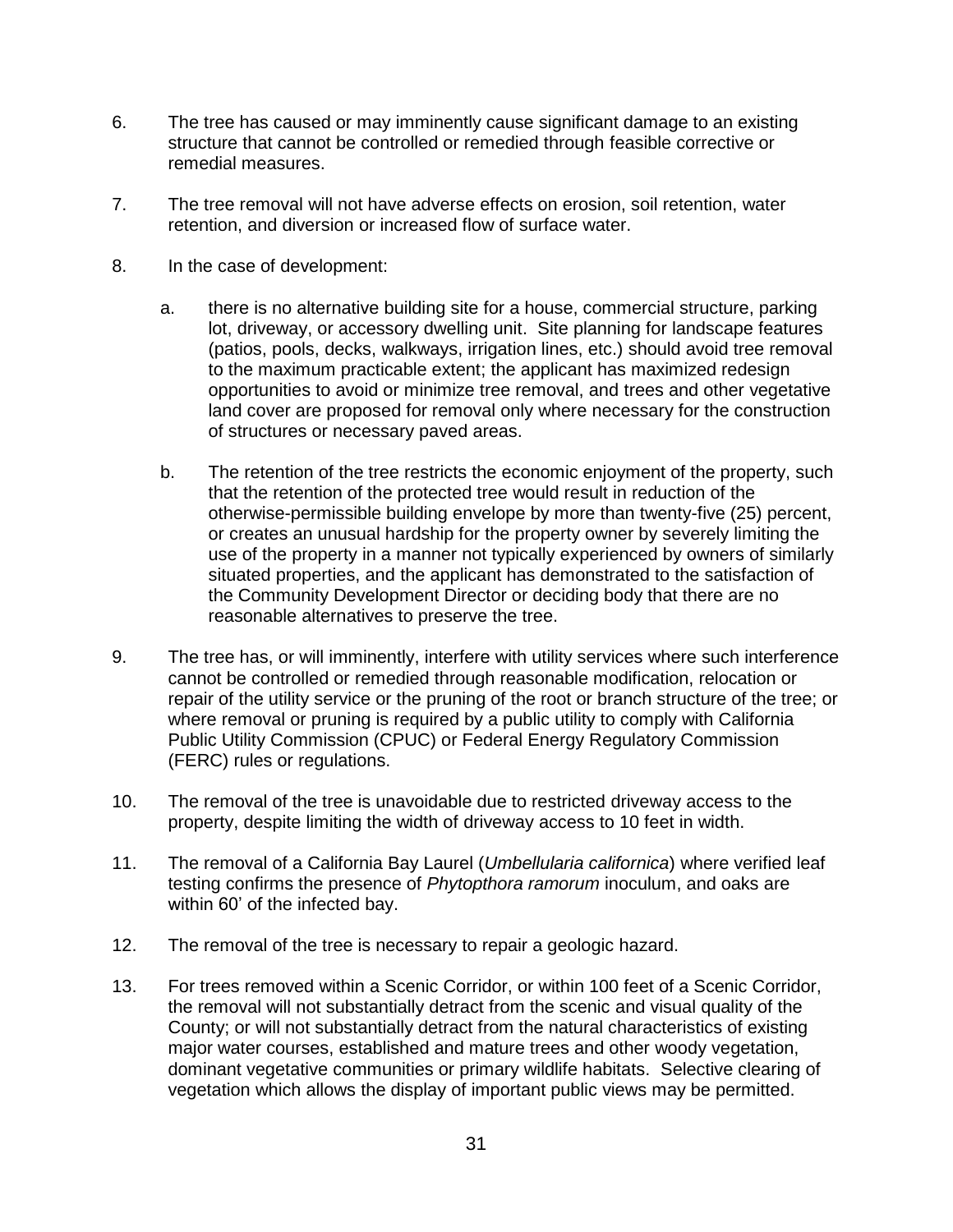14. The tree should be removed to facilitate achievement of other important County public policy objectives, such as development of multi-family housing.

**SECTION 99,027. CONDITIONS OF APPROVAL.** In granting any permit as provided herein, the Community Development Director, Planning Commission, or Board of Supervisors may attach reasonable conditions to ensure compliance with the intent and purpose of this ordinance including, but not limited to:

- 1. Use of measures to effect erosion control, soil and water retention and diversion or control of increased flow of surface waters.
- 2. Use of measures to ensure that the contemplated action will not have adverse environmental effects relating to sensitive habitat or protected wildlife, shade, noise buffers, protection from wind, air pollution, and historic features.
- 3. The approved Tree Removal Permit shall be posted on the site at all times during the tree removal operation, and shall be available to any person for inspection. The issued permit shall be posted in a conspicuous place at eye level at a point nearest the street.
- 4. Removal of posting following all tree removal or pruning activity and inspection by the County.
- 5. Other conditions as necessary to implement the provisions of this ordinance.

**SECTION 99,028. PERMIT NOT ISSUED PRIOR TO BUILDING PERMIT.** The approved Tree Removal Permit for trees removals associated with development shall not be issued prior to issuance of the related building permit.

**SECTION 99,029. EXPIRATION OF PERMIT.** If work authorized by an approved permit is not commenced within a period of one year from the date of approval, the permit shall be considered void.

**SECTION 99,030. ACTION ON PERMIT.** The Community Development Director shall review the application and, if necessary, inspect the site and shall determine on the basis of the information provided, the site inspection and the criteria contained herein whether to grant, grant with conditions, or deny the permit. Whenever any action is taken on a permit, the Community Development Director shall provide the applicant with a written statement indicating said action, and conditions imposed and the findings made in taking such action.

**SECTION 99,031. APPEALS.** The applicant or any other person who is aggrieved by the issuance or non-issuance of a tree removal permit or any conditions thereof, or by any other action taken by the Community Development Director as authorized by this Part, may appeal in the manner set forth below. Over the Counter permits issued pursuant to Section 99,010, and pruning permits issued pursuant to Section 99,012 may not be appealed. A statement by the appellant shall be required indicating how the appellant is aggrieved or adversely affected by the decision.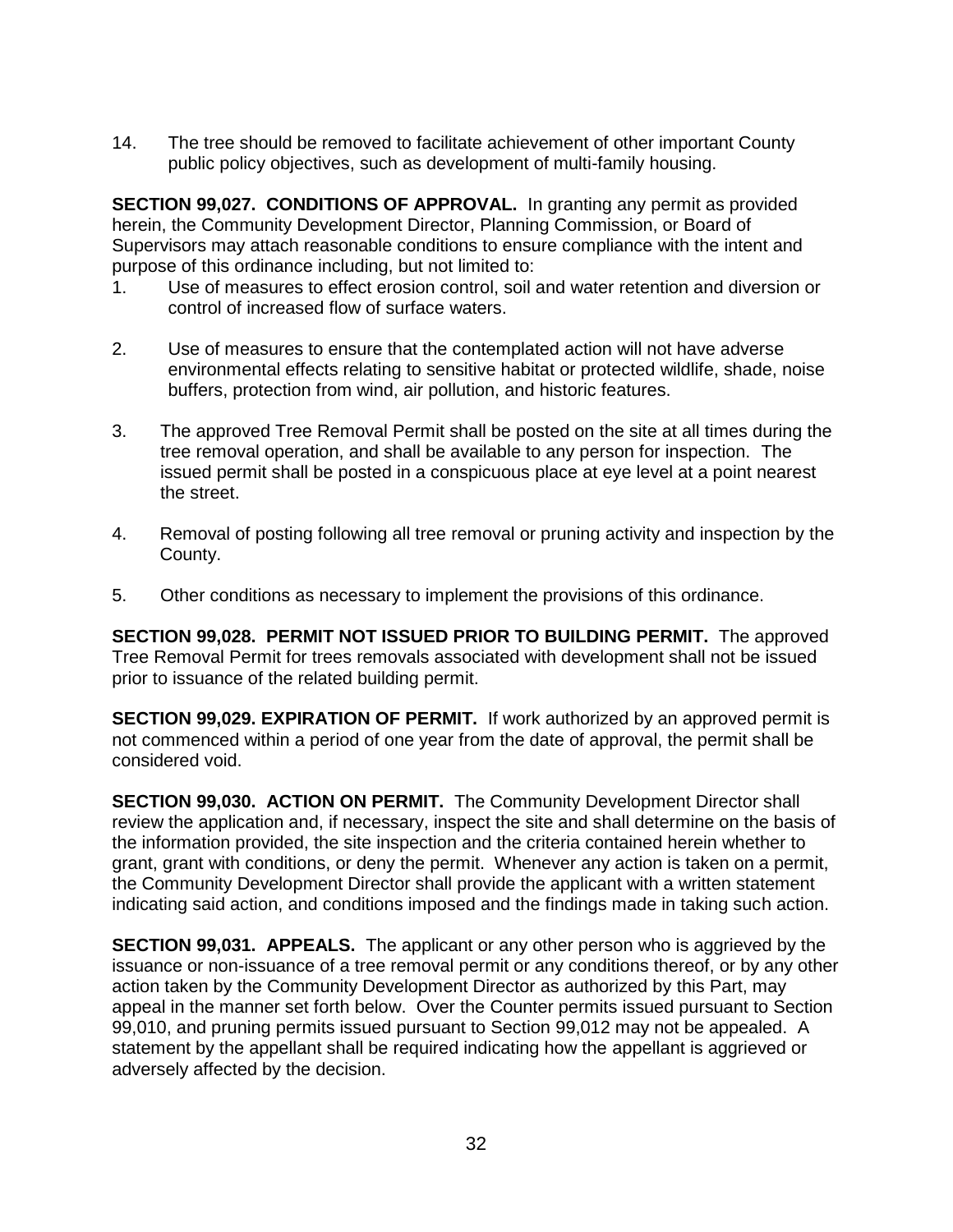- 1. Any action under this Part taken by the Community Development Director may be appealed to the Planning Commission by filing a written notice of appeal with the Planning and Building Department within ten (10) business days of the issuance or denial of said permit. The Planning Commission shall hear such appeal in a timely manner. The Planning Commission shall render a decision on the appeal within fifteen (15) calendar days of public hearing. The Community Development Director shall notify the affected parties of said action as provided for in Section 99,013.
- 2. Any action under this Part taken by the Planning Commission may be appealed to the Board of Supervisors by filing a written notice of appeal with the Planning and Building Department within (10) business days from the decision of the Planning Commission. The Board of Supervisors shall hear such appeal in a timely manner and render a decision within fifteen (15) calendar days following such hearing. The decision of the Board of Supervisors shall be final. The action taken by the Board of Supervisors shall be reported to the affected parties as provided for in Section 99,013 herein.

**SECTION 99,032. LIMITATIONS OF TREE ORDINANCE.** None of the policies in this ordinance may be construed to permit development otherwise disallowed by other County policies.

**SECTION 99,033. PERMIT ON-SITE.** The approved Tree Removal or Pruning Permit shall be posted on the site at all times PRIOR TO AND during the tree removal or pruning operation and shall be available to any person for inspection. The issued permit shall be posted in a conspicuous place at eye level at a point nearest the street.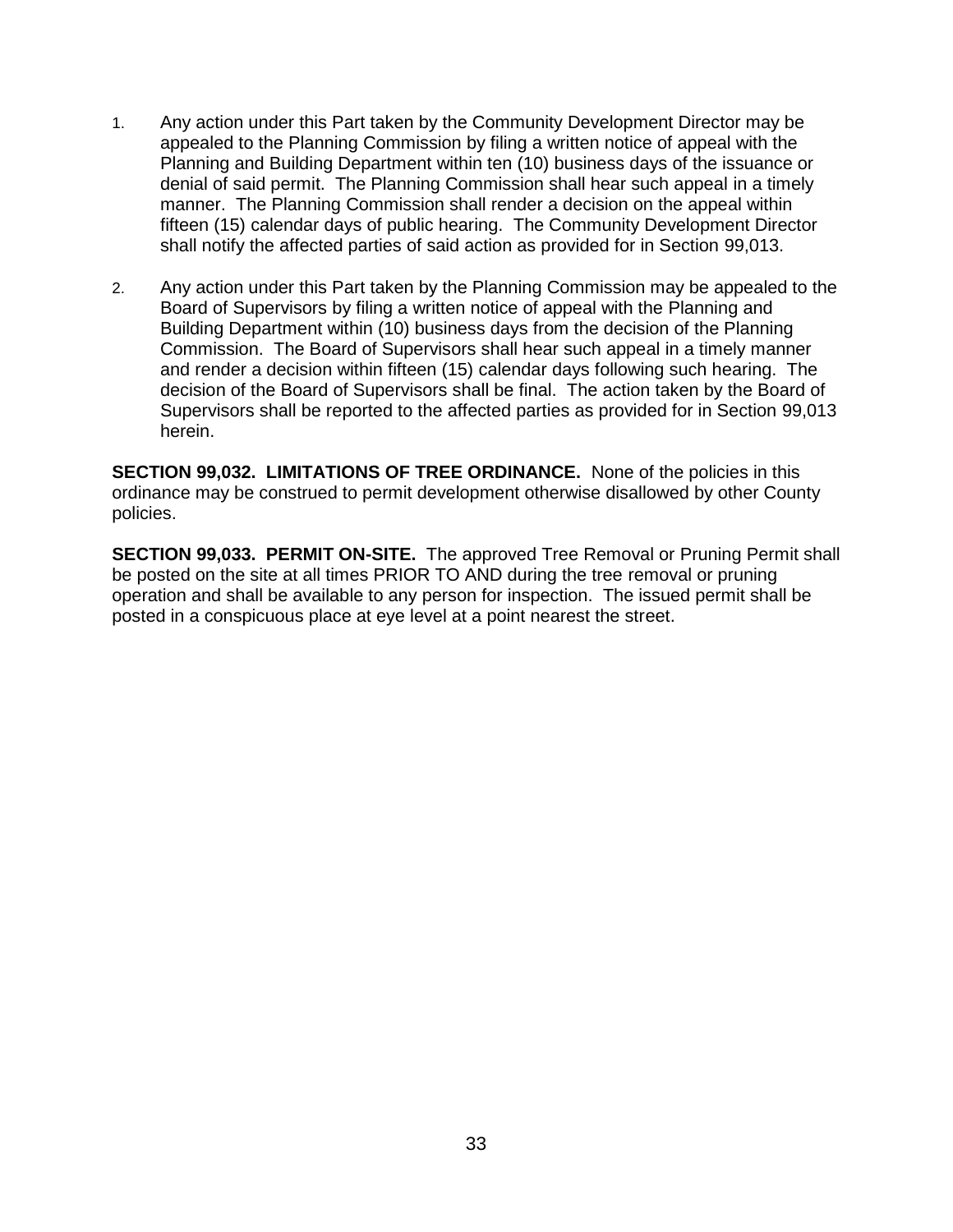## **CHAPTER 5. INSPECTIONS, VIOLATIONS**

**SECTION 99,034. PERMISSION TO ENTER PROPOSED PERMIT AREA.** Filing of an application for a Protected Tree Removal Permit shall constitute a grant of permission for County personnel concerned with administering this Part to enter the subject permit area during normal working hours from the date of application to the completion of any approved action for the purpose of inspecting said area for compliance with these rules and applicable law. Such right of entry shall be granted by the landowner through the duration of any requirements to maintain replacement trees as conditions to the permit.

**SECTION 99,035. INSPECTION.** The Planning and Building Department may cause sufficient inspections to be made of the permit area to assure compliance with the provisions of this part and the requirements of any applicable law. Upon completion of any inspection, the applicant shall be given a written notice of any violations observed at the time of inspection for correction thereof.

**SECTION 99,036. VIOLATIONS: CEASE AND DESIST; REMEDIATION OF UNLAWFUL TREE REMOVAL.** If the Chief Building Official or Community Development Director or their designated representative, or any officer of the San Mateo County Sheriff's Department or any other peace officer finds any tree pruning or removal activity for which a permit under this Part is required but not issued, or the tree pruning or removal is not in substantial compliance with an issued permit or the plans and specifications relating thereto, an order to cease work shall be issued. No further grading, construction, tree pruning or removal may be done except upon approval of the Community Development Director. Conditions may be imposed as necessary to protect the health, safety, and welfare of the public, including the condition that corrective work be done within a designated time in accordance with the provisions of this Part, or as may be provided by law in Division VI (Zoning Regulations), San Mateo County Ordinance Code.

In the event that the Community Development Director determines that one or more protected trees have been removed, pruned or severely pruned without the required permit or permits, the following additional requirements shall be imposed:

- 1. If a violation of this Ordinance occurs during development of a property:
	- a. A stop work notice may be issued on all construction of any kind on the property to remain in effect until the remaining requirements of this section are satisfied.
	- b. The owner of the affected property, or their representative, shall be required to obtain an after the fact permit in accordance with Chapter 3 of this Part. The owner or applicant shall be required to submit a mitigation plan for review and approval by the Planning and Building Department. The mitigation plan shall include:
		- (1) Measures for protection of any remaining trees on the property.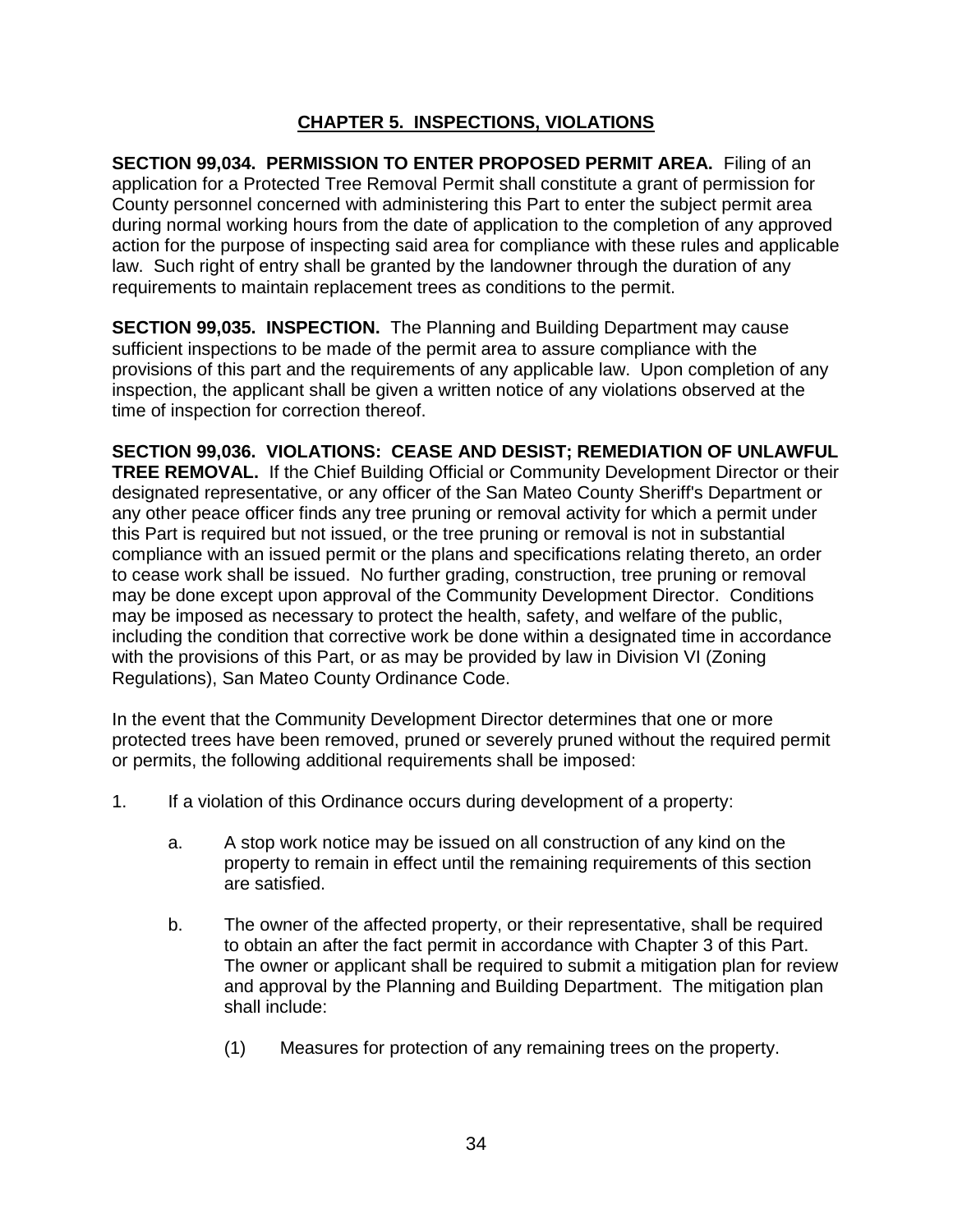- (2) Shall provide for replacement of each tree removed or heavily damaged.
- (3) Size, number and species of replacement tree(s) shall be at the discretion of the Planning and Building Department and shall be commensurate with the size and species of tree(s) removed.
- (4) Replacement shall occur on the subject parcel or at a location approved by the County.
- c. The stop work notice shall remain in effect, and no construction shall be allowed on the affected property, until such time as the Community Development Director has determined that the above described mitigation plan has been fully implemented, up to and including the submittal of a nonrevocable bond, made payable to the County of San Mateo, for the long-term maintenance of the replacement tree(s).
- d. At the time of permit application, the applicant shall pay all fees, including investigation fees of 10 times the normal permit fee, as well as the penalty fines cited below under Section 99,037, and satisfy all conditions in connection therewith, including replacement planting.
- 2. If a violation of this Ordinance occurs in the absence of development or while an application for a building permit or discretionary development approval is pending:
	- a. The Community Development Director (or designee) may issue a temporary moratorium on development of the subject property, not to exceed eighteen (18) months from the date the violation occurred. The purpose of the moratorium is to provide the County an opportunity to study and determine appropriate mitigation measures for the tree removal, and to ensure that measures are incorporated into any future development approvals for the property.
	- b. The owner of the affected property, or their representative, shall be required to obtain a permit in accordance with Chapter 3 of this Part.
	- c. A Mitigation Plan as described above, shall be submitted by the property owner and reviewed by the Planning and Building Department. Upon approval, said plan shall be implemented prior to rescinding of the moratorium.
	- d. At the time of permit application, the applicant shall pay all fees, including investigation fees of 10 times the normal permit fee, as well as the penalty fines cited below under Section 99,037, and satisfy all conditions in connection therewith, including replacement planting.

**SECTION 99,037. VIOLATIONS: PENALTIES FOR INFRACTION.** Any person who violates the provisions of this Part, including property owners and persons performing tree removal or pruning activities, shall be subject to a penalty fine, as follows: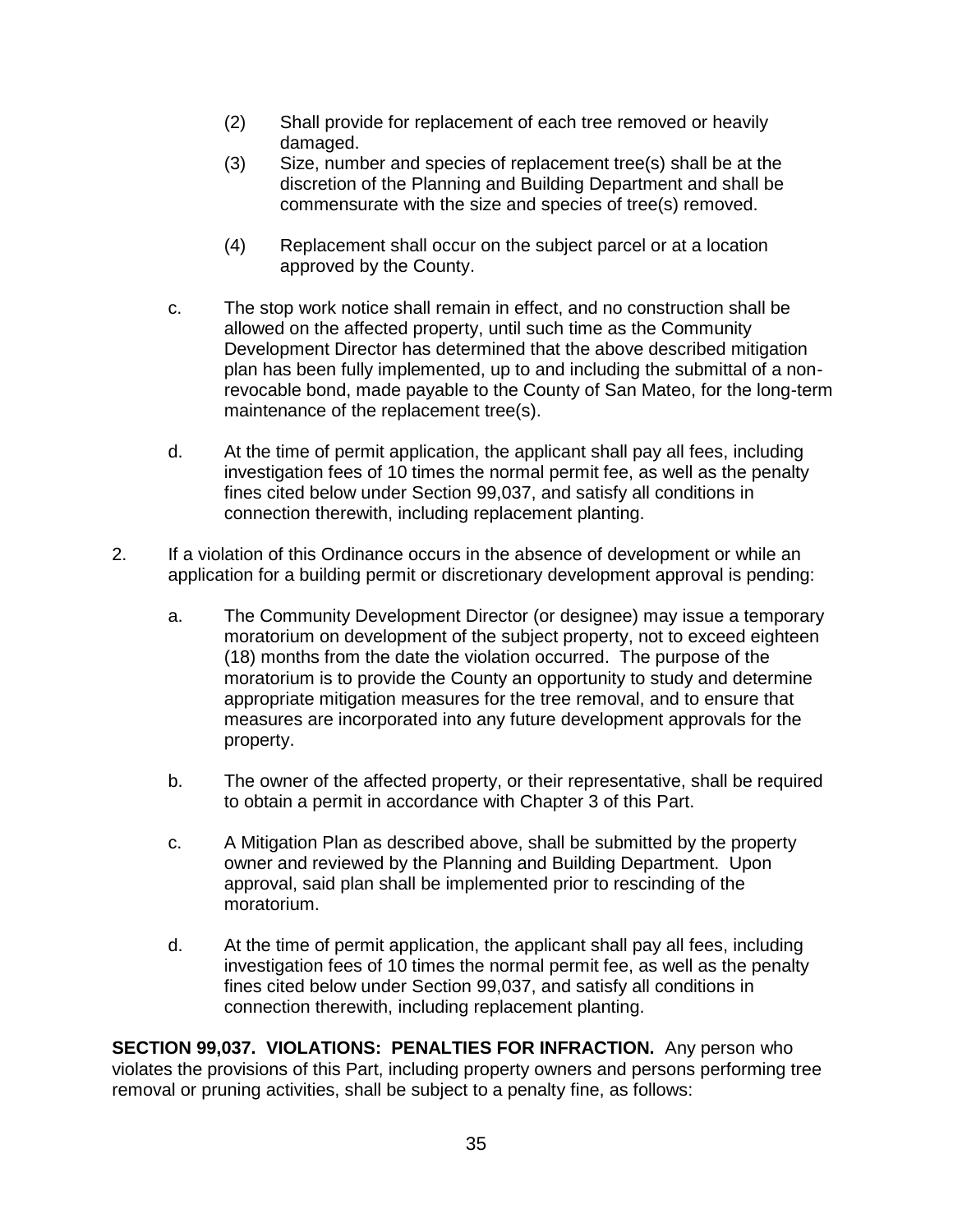| Table 4.1 PENALTIES FOR INFRACTION <sup>6</sup>                                                                        |         |  |  |
|------------------------------------------------------------------------------------------------------------------------|---------|--|--|
| Trees Eligible for Over-the-Counter Permits or Severe<br>Pruning that does not Effectively Remove a Protected          | \$1,000 |  |  |
| Tree                                                                                                                   |         |  |  |
| <b>First Protected Tree</b>                                                                                            | \$2,500 |  |  |
| <b>Second Protected Tree</b>                                                                                           | \$3,750 |  |  |
| <b>Each Additional Protected Tree</b>                                                                                  | \$5,000 |  |  |
| For unauthorized removal of a Large Indigenous Tree(s) per Section 99,004,<br>the above penalty fees shall be doubled. |         |  |  |

The above cited fines shall be served on the record owner of the subject property. Additionally, the above cited fines may be served on the person(s) performing the tree removal or pruning, if different than the owner of record. For the purposes of this Section, each single tree being cut without benefit of a permit shall constitute a separate infraction, the fine being cumulative. The Community Development Director may reduce the fines only under extraordinary circumstances where the required fine would be excessive.

**SECTION 99,038. VIOLATIONS: CUMULATIVE REMEDIES.** The remedies for violations set forth in Sections 99,036 and 99,037 can be enforced separately or cumulatively. In addition to the penalties provided for in this Chapter, any violations may be addressed by civil action.

**SECTION 99,039. VIOLATIONS: RECORDATION OF NOTICE OF VIOLATION.** A notice of violation may be recorded in the Office of the County Recorder for non-compliance with the provisions of this Part. The Community Development Director shall notify, by certified mail, the owner of the affected real property and any other known party responsible for the violation of the recordation. If the property owner or other responsible party disagrees with the County's determination that the tree removal violates this Part, proof may be submitted to the Community Development Director, including documentation and professional tree surgeon or arborist reports that a tree removal or pruning permit is not required. If the Community Development Director determines that a tree removal or pruning permit is required, the property owner and/or party responsible for the tree cutting work shall apply for the necessary tree removal or pruning permit within a specified time period set by the Community Development Director.

**SECTION 99,040. NOTICE OF EXPUNGEMENT.** A notice of expungement of the notice of violation shall be recorded with the Office of the County Recorder when:

1. The Community Development Director or other appellate authority determines that a tree removal permit is not required; or

 $\overline{a}$ 

<sup>&</sup>lt;sup>6</sup> If the appraised value determined pursuant to Section 99,019.1c exceeds the penalty required, then the required penalty shall be the appraised value.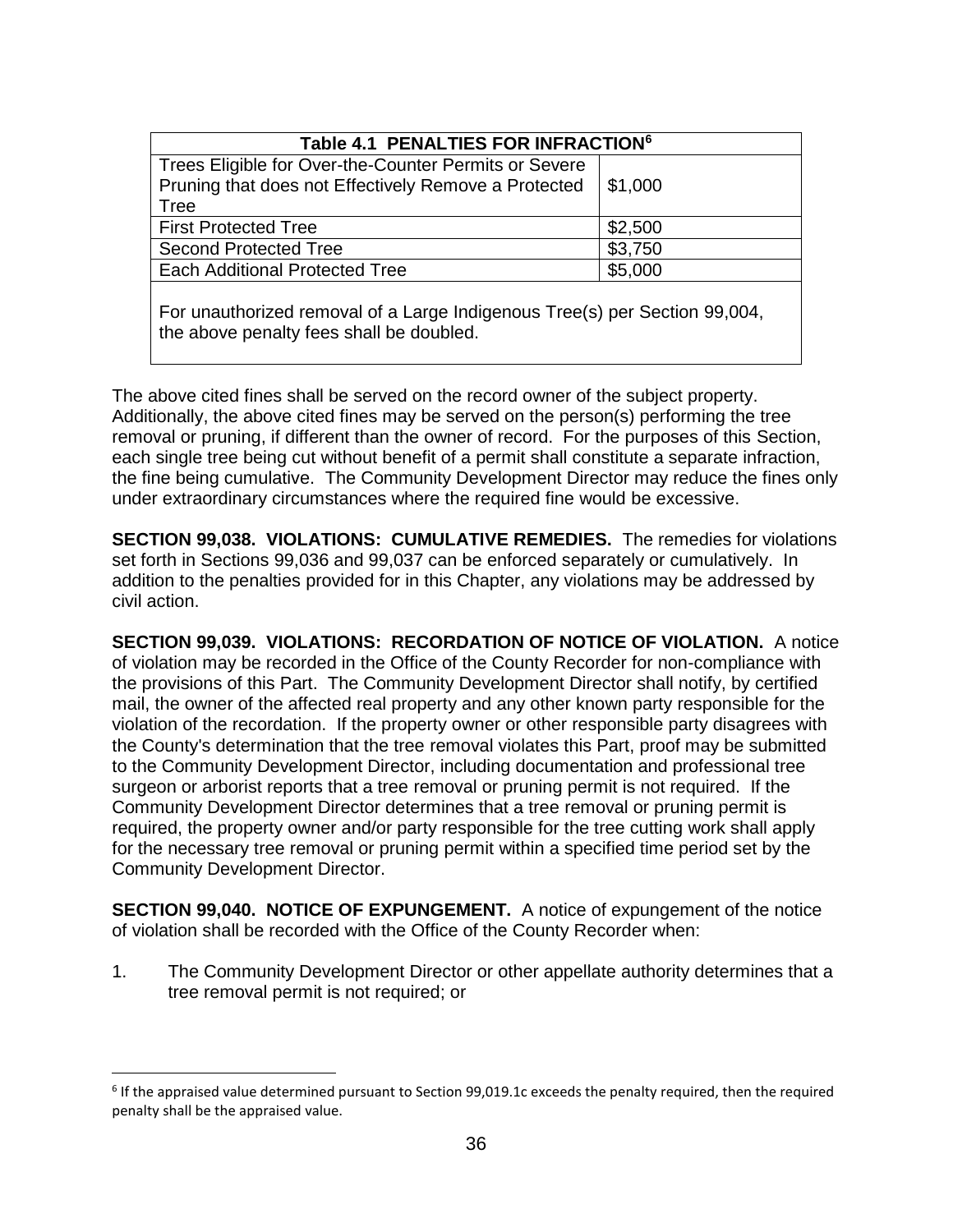2. All permit conditions have been met including those conditions imposed as part of project review under any other provisions of the San Mateo County Ordinance Code for the parcel affected by the notice of violation. The meeting of any long term conditions, such as maintenance of replacement plantings, is to be guaranteed by a surety deposit to run with the land and the term for which shall not be imposed as a demand for meeting these requirements for the expungement.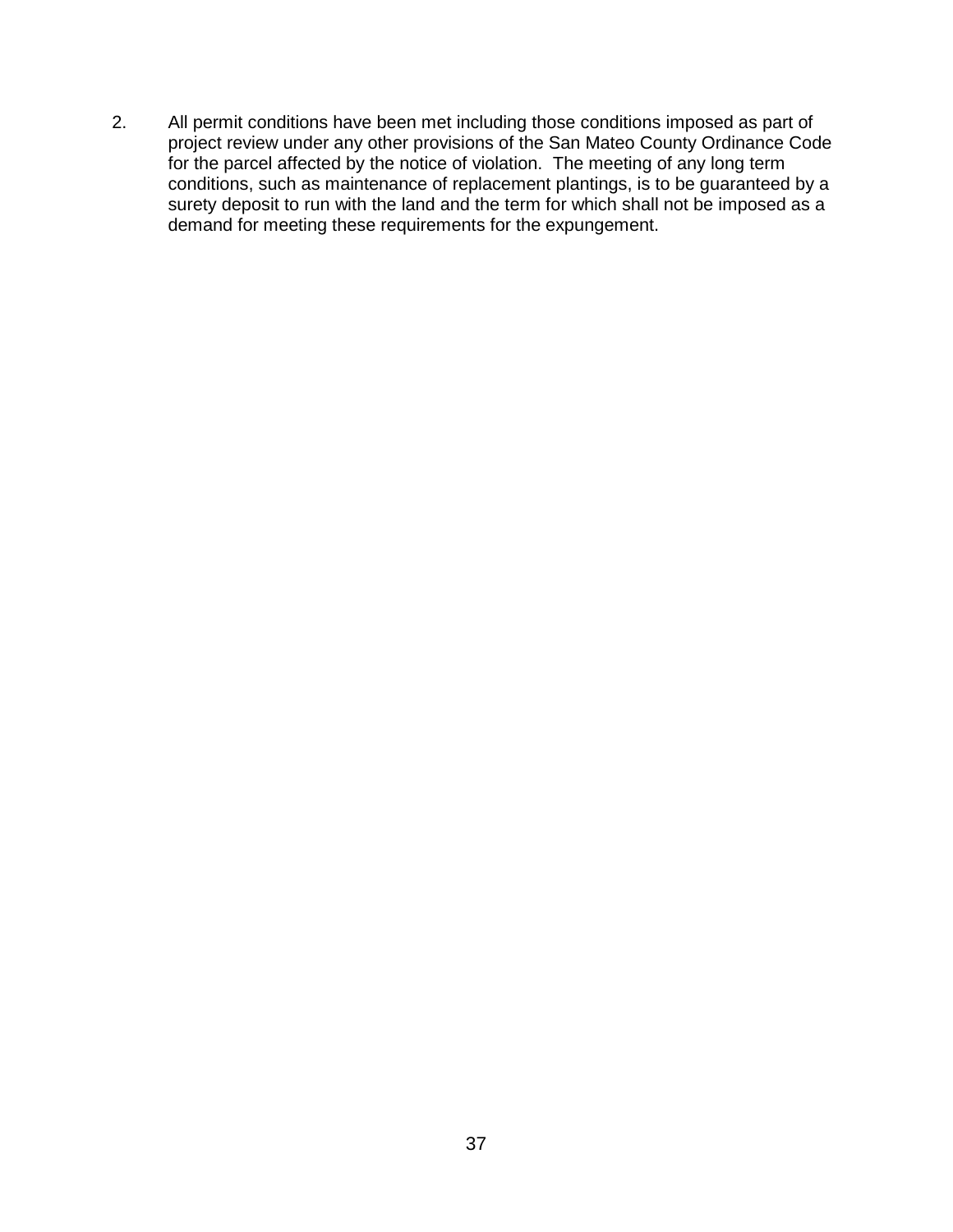## **CHAPTER 6. EMERGENCIES AND HAZARD TREES**

**SECTION 99,041. EMERGENCIES.** Pursuant to this section the Community Development Director determines when an emergency situation exists, based on information provided by the property owner or applicant. A protected tree may be removed or severely pruned without a prior permit where it presents an imminent danger to life, property, utilities or essential transportation systems and a tree risk rating of high Extreme or High is present. In such event, the property owner or representative shall be responsible for the following:

- 1. Notify the Community Development Director during business hours, or the County Sherriff's Department after business hours and request authorization of the proposed emergency action, including removal or severe pruning, based on the tree risk assessment of a TRAQ certified arborist;
- 2. Emergency action must be authorized by the Community Development Director or designee or a member of the Sherriff's Department, if after business hours, when the situation and conditions warrant immediate action to protect life or property;
- 3. No later than 72 hours after the emergency action has been taken, the property owner shall submit photo documentation and written verification prepared by a TRAQ certified arborist to the Community Development Director confirming the emergency condition and describing the action taken.
- 4. Preserve those removed or severely pruned parts of the tree intact that gave rise to the emergency on site to the greatest practicable extent, consistent with safety considerations for inspection by the Community Development Director or designee, prior to dismemberment or removal.

Prior to emergency removal or pruning, the applicant shall document the emergency conditions as required in this section. Following the emergency removal or pruning, the applicant shall submit a tree removal or pruning application to the Community Development Director within five (5) working days thereafter, and the provisions regarding replacement trees in accordance with Section 99,017 of this Part shall be required. The action must be substantiated after the fact by the applicant supported by an arborist assessment with photographs (taken before tree removal or cutting), abatement information, insurance claim and other relevant information and completion of a Tree Removal Application.

Following the emergency removal, the property owner and/or applicant shall apply for an After-the-Fact tree removal permit (subject to required fees and conditions of approval, including replacement tree(s)). If corroborating evidence (as described above) is not submitted, or the Community Development Director determines that the condition was not reasonably determined to have been an emergency requiring immediate action, then the property owner and/or applicant shall be required to apply for an After-the-Fact tree removal permit (subject to required fees and conditions of approval). If the tree removal or pruning was not an emergency, the action will be treated as a violation of this ordinance.

**SECTION 99,042. HAZARDOUS TREES**. In instances where a tree does not show clear evidence of imminent failure (i.e. – uprooting, sudden dramatic leaning, split trunks and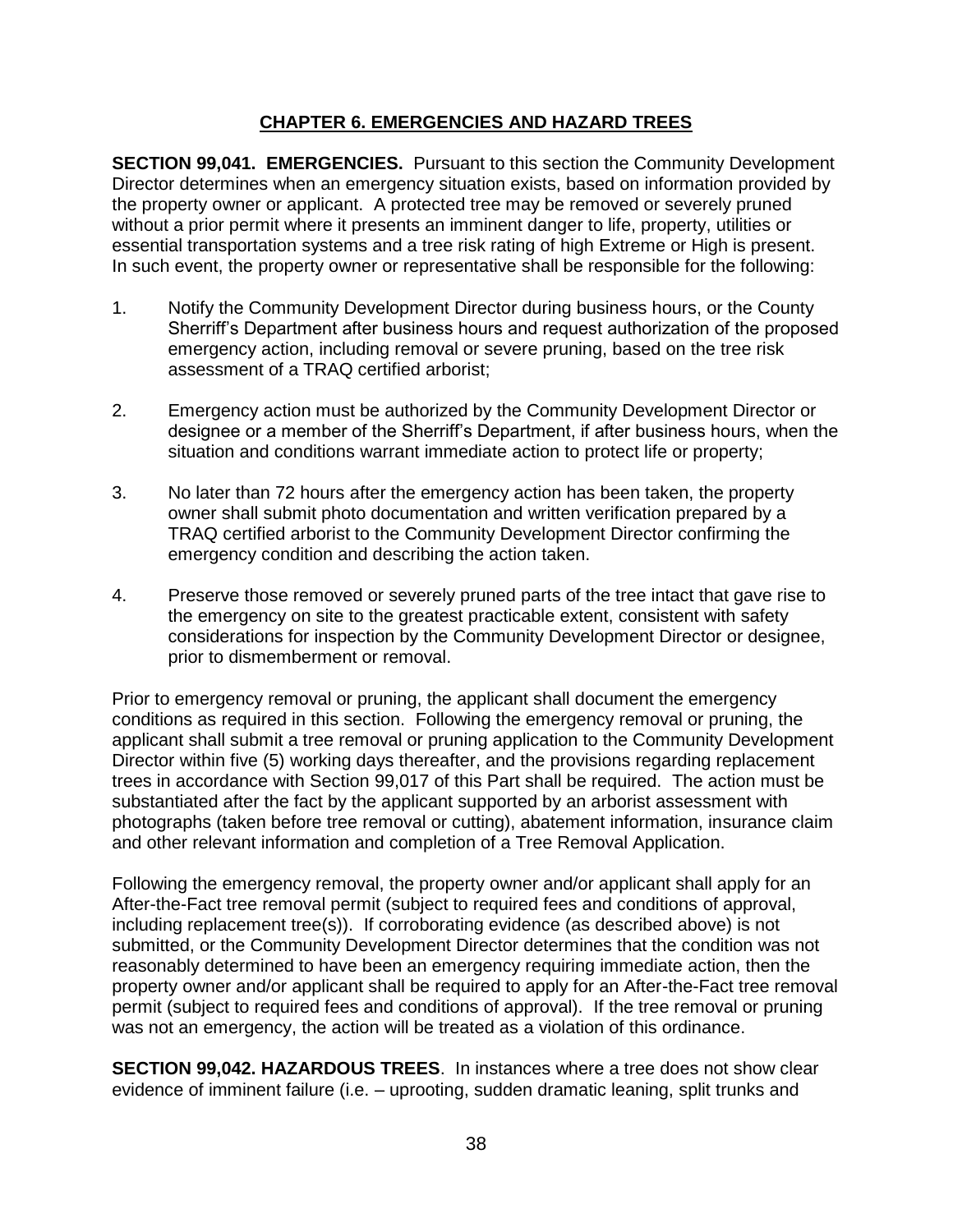other evidence of storm damage) but could still present a hazard due to failing health/defects and the proximity and nature of potential targets, a property owner can apply for an expedited tree removal permit. The expedited permit process will not include noticing and appeal periods.

In order to qualify for this expedited process, the property owner (or their representative) must submit an arborist report consistent with Section 99,014, including an International Society of Arboriculture (ISA) Basic Tree Risk Assessment Form prepared by an arborist who is ISA TRAQ (Tree Risk Assessment Qualification) certified and related photodocumentation to illustrate the tree risk. Trees must have a risk rating of "high" or "extreme" to qualify for the emergency process.

The emergency process is still subject to permitting fees and tree replacement requirements, as appropriate.

Trees that are determined to be below the "high" risk rating are subject to the normal permitting process for removal.

JEL:aow – JELCC0551\_WAQ.DOCX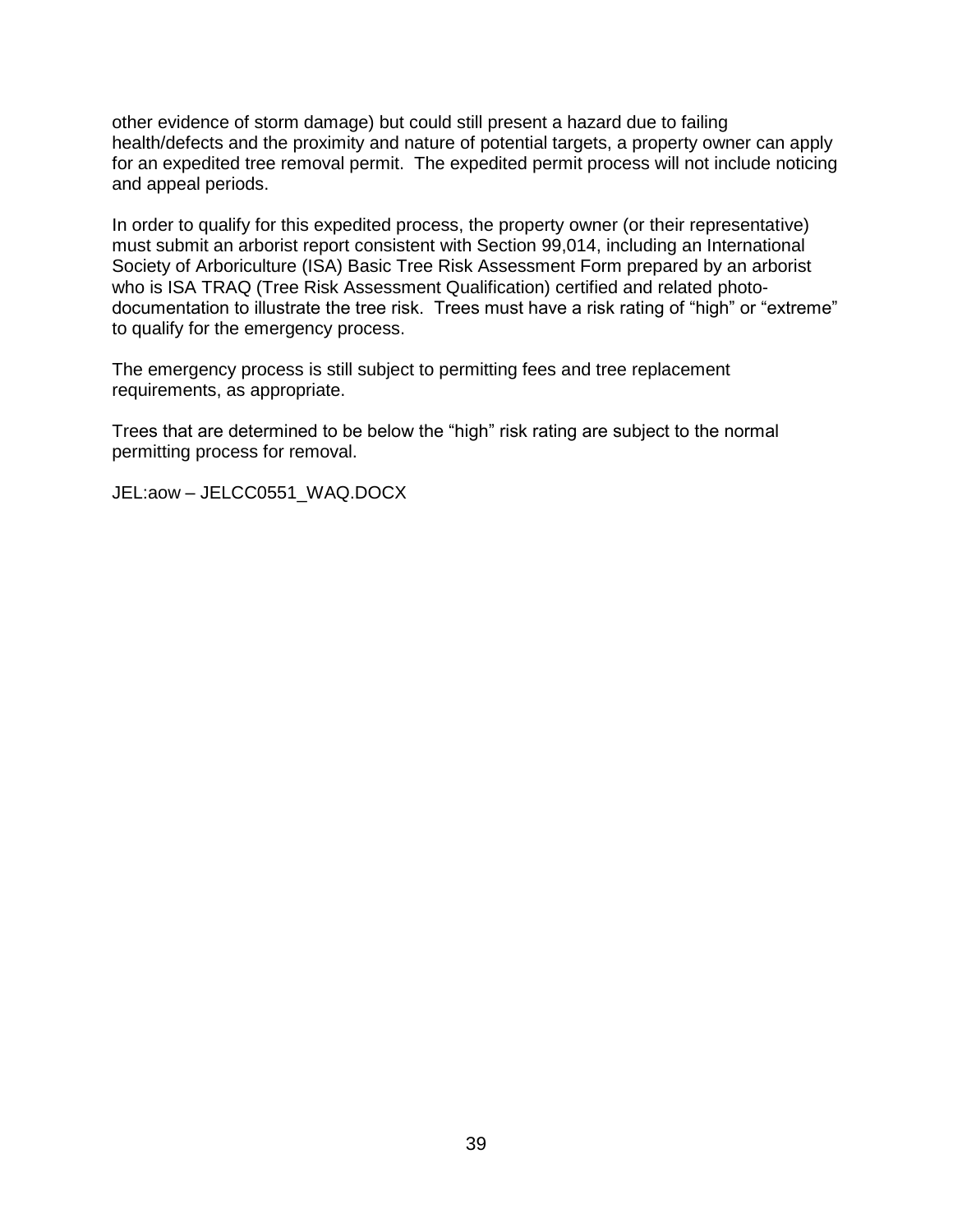## **Proposed San Mateo County Protected Tree Ordinance Tree Replacement Policy Background Report**

## **Introduction**:

The Planning Commission asked staff to prepare a science-based recommendation on the appropriate size of replacement trees that should be required to mitigate tree removals, and whether requirements should vary based on site conditions and the nature of proposed removal. It is universally accepted within the landscape and tree industries that smaller caliper replacement trees recover faster from the impacts of transplanting, regenerate damaged roots sooner, acclimate more easily to the new environmental conditions, require reduced supplemental watering, and produce larger and fuller canopies in a shorter timeframe compared with larger replacement sizes as a result of these factors. Staff's recommendation is based on this premise.

### **Other Communities' Tree Replacement Requirements**

In contrast to these accepted practices and outcomes, many incorporated communities within San Mateo, Santa Clara and other adjacent counties require installation of larger box-size trees for replacing regulated tree removals. A key reason for requirements is an attempt to enforce of a 'no-net-loss in canopy' replanting model and a desire to reduce canopy replacement times. For most municipalities exercising a no-net-loss model, the required canopy reestablishment period is set at fifteen (15) year post planting<sup>1</sup>. Although we cannot disagree that box-style trees have the capacity to replace canopy, we believe in general that smaller trees recover faster from transplanting and encounter less challenges from environmental factors as they establish themselves to close canopy gaps and that in general, smaller container-sized trees will outperform box-sized trees.

Our research found very few peer-reviewed studies, which provide a reliable scientific evaluation of nursery tree sizes and relative establishment and growth rates for 15 gallon containerized stock versus 24" and 36" box-style trees. The goal of this document is to evaluate available research from multiple sources to guide the County in developing a regulated tree replacement standard which focuses on the successful establishment of required tree plantings that achieve replacement goals.

## **Proposed Tree Protection Ordinance Replacement Standard**

The proposed draft of the 'Protected Tree Ordinance of San Mateo County' includes the following Tree Replacement Standard.

 $\overline{\phantom{a}}$ <sup>1</sup> Palo Alto, Los Gatos, San Mateo, Atherton, and Santa Clara County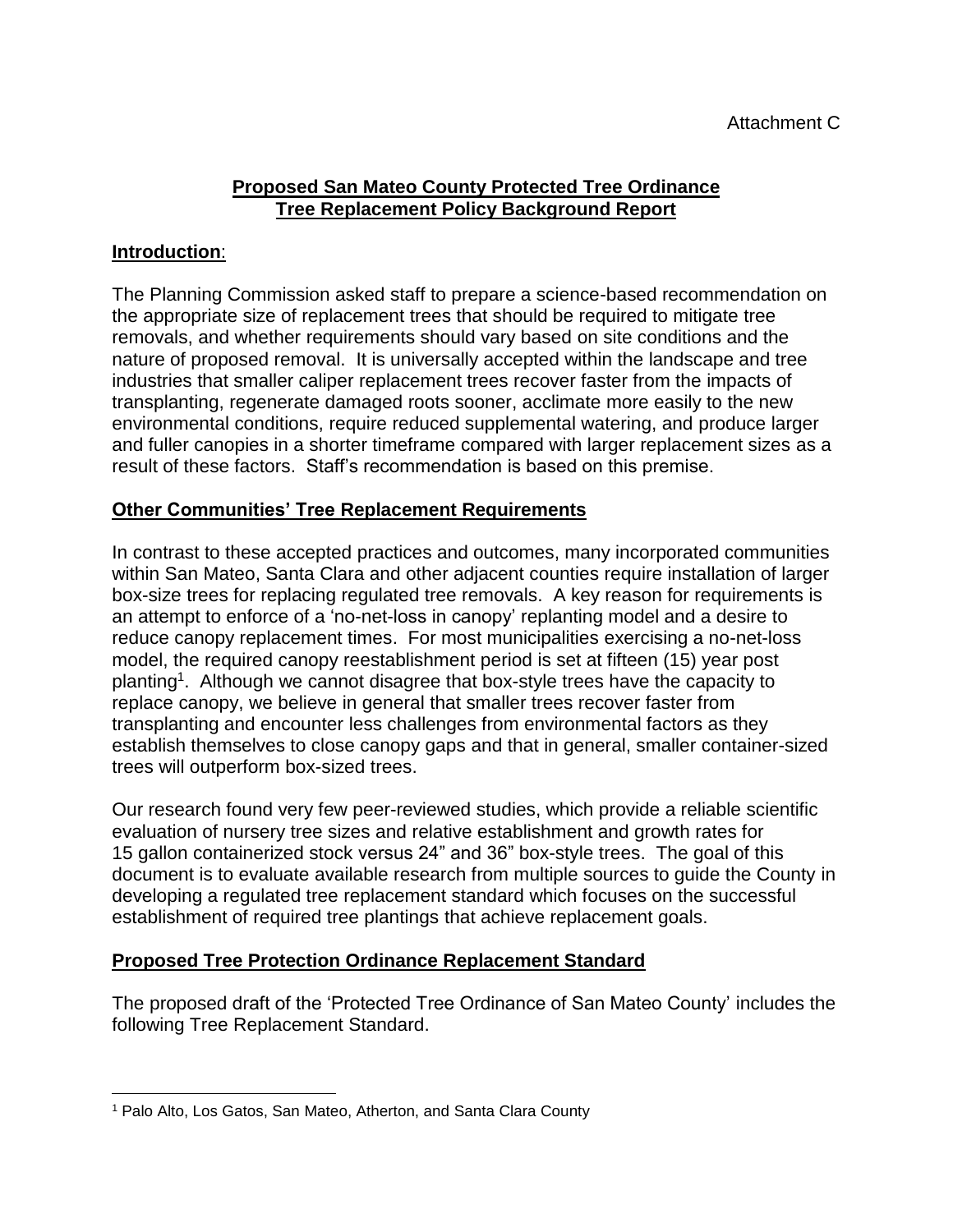| <b>Table 3.1 - Tree Replacement Standard</b> |                                                      |                                                            |  |  |
|----------------------------------------------|------------------------------------------------------|------------------------------------------------------------|--|--|
| Canopy Size of Removed Tree 1                | Replacement<br>Requirement <sup>3</sup>              | <b>Single Family Residential</b><br>Replacement Option 2,3 |  |  |
| 10 feet to 25 feet                           | One 24-inch box trees                                | One 15 gallon trees                                        |  |  |
| More than 25 feet to 40 feet                 | Two 24-inch box trees                                | Two 15 gallon trees                                        |  |  |
| More than 40 feet and larger                 | three 24-inch box trees; or<br>Two 36 inch box trees | Not Available                                              |  |  |

### **Notes**:

- a. To measure an asymmetrical tree canopy, the widest measurement shall be used to determine canopy size.
- b. Single Family Residential Replacement Option is available for developed single family residential lots under 10,000 square feet. All 15-gallon trees must be planted on-site. Any in-lieu fees for single family residential shall be based on 24" box tree rates as adopted by Board of Supervisors.
- c. Replacement Trees shall be approved by the County Arborist and shall be of a species suited to the available planting location, proximity to structures, overhead clearances, soil type, compatibility with surrounding canopy and other relevant factors. Replacement with native species shall be strongly encouraged.

To better understand the average nursery sizes of 15-gallon, 24-inch and 36-inch box trees, we reviewed the American National Standards Institute *(ANSI) Z60.1-2014 American Standard for Nursery Stock*. This national nursery standard outlines the recommended root volume for each size of container and provides acceptable variance of soil/rooting volume per container.

| Table 1 - Container Class Volume Ranges and Box Size Equivalents |                                                           |                     |  |  |
|------------------------------------------------------------------|-----------------------------------------------------------|---------------------|--|--|
| <b>Container class</b><br>specification                          | <b>Container volume ranges</b>                            | Box size equivalent |  |  |
|                                                                  | <b>Cubic inches</b><br>$min - max$                        |                     |  |  |
| #15                                                              | 2768 - 3696                                               |                     |  |  |
| #20                                                              | 4520 - 5152                                               | 20 - inch box       |  |  |
| #25                                                              | 5775 - 6861                                               | $24$ - inch box     |  |  |
| #45                                                              | 9356 - 11434                                              | 36 - inch box       |  |  |
| #65                                                              | 13514 - 16517                                             | 42 - inch box       |  |  |
| #95/100                                                          | 20790 - 25410                                             | 48 - inch box       |  |  |
|                                                                  | Shading denotes equivalents to 15 gal, 24 and 36-inch box |                     |  |  |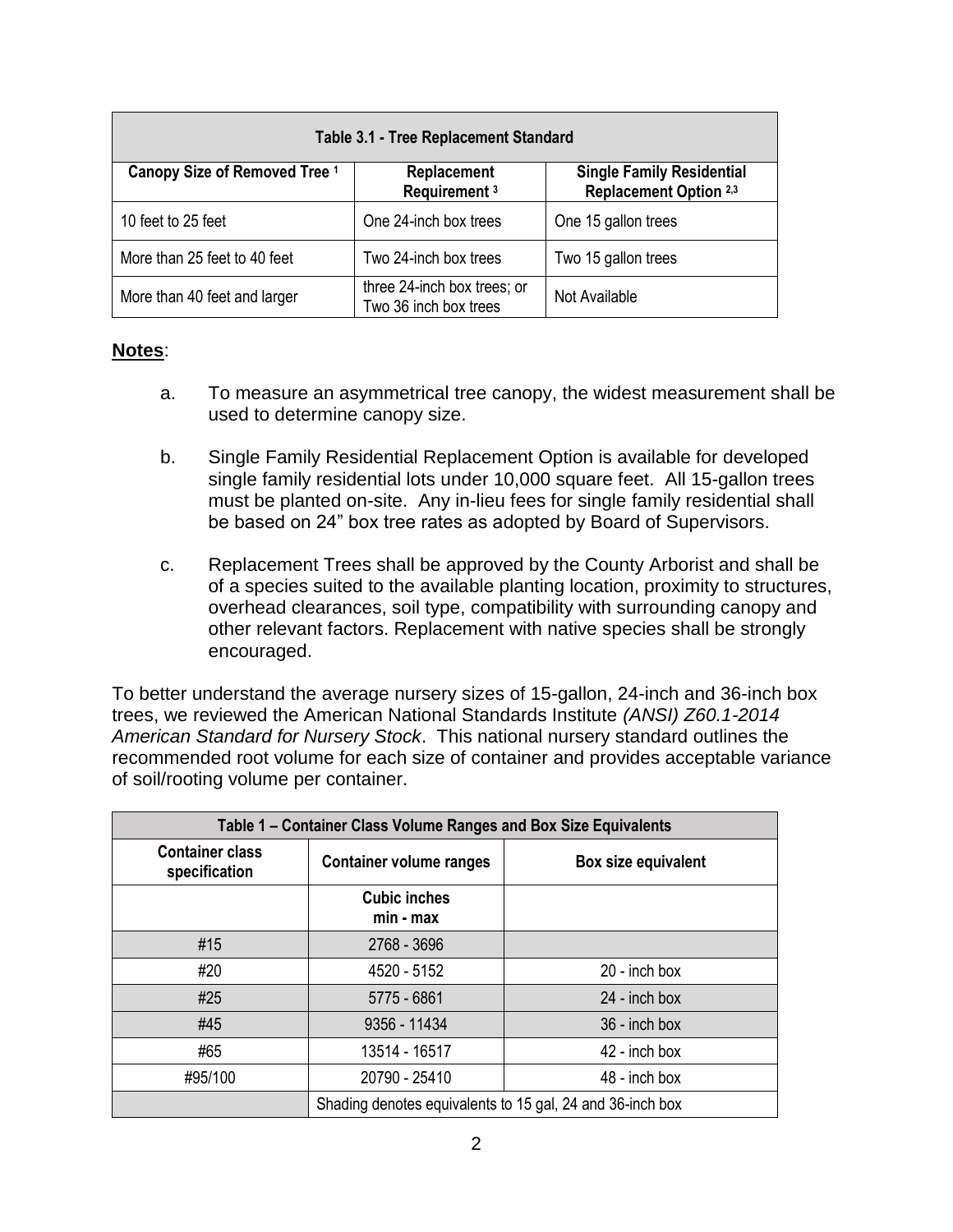This portion of Table 1 of the ANSI Z60.1-2014 Nursery Standard shows acceptable variation of container size by volume (cubic inches) and the container size to box equivalent. Although the ANSI Z60.1-2014 standard specifies equivalent sizes for box trees in comparison to container stock, it also states box size trees and containerized trees shall be universally accepted as equivalents when either growing method is preferred by a grower regardless of variances in soil volume. This variation in soil volume allowance is critical because the soil volume of box trees is typically greater than that of plastic containerized trees, <sup>2</sup> and staff believes, based on our research that soil/root volume is a key determinant of tree success.

|                                                                        | Table 2 – Specifications for Type 1 shade trees                                                                                                                                                                                                                                                                               |                                     |                                         |                            |                                                                                                   |                                                                               |
|------------------------------------------------------------------------|-------------------------------------------------------------------------------------------------------------------------------------------------------------------------------------------------------------------------------------------------------------------------------------------------------------------------------|-------------------------------------|-----------------------------------------|----------------------------|---------------------------------------------------------------------------------------------------|-------------------------------------------------------------------------------|
|                                                                        |                                                                                                                                                                                                                                                                                                                               |                                     |                                         |                            | [This portion of Table 3 ANSI Z60.1-2014 Nursery Standard tree container sizing for shade trees.] |                                                                               |
|                                                                        | Specifications for field grown Type 1 shade trees shall include plant size, by caliper. Specifications for container<br>grown Type 1 shade trees shall include plant size, by height, through 7-8' size designation, and container class or<br>box size equivalent. Thereafter, plant size specification shall be by caliper. |                                     |                                         |                            |                                                                                                   |                                                                               |
| Caliper /<br>height<br>specification                                   | Average<br>height<br>range                                                                                                                                                                                                                                                                                                    | <b>Typical</b><br>maximum<br>height | <b>Minimum</b><br>root ball<br>diameter | Minimum root<br>ball depth | Acceptable<br>container<br>classes                                                                | <b>Minimum</b><br>acceptable<br>in-ground<br>fabric bag<br>size<br>(diameter) |
| 1 in. / 7ft.                                                           | 8 to 10 ft.                                                                                                                                                                                                                                                                                                                   | $11$ ft.                            | 16 in.                                  | 10 3/8 in.                 | #7, #10, #15                                                                                      | 10 in.                                                                        |
| $1\frac{1}{4}$ in.                                                     | 8 to 10 ft.                                                                                                                                                                                                                                                                                                                   | $12$ ft.                            | 18 in.                                  | $11\frac{3}{4}$ in.        | #10, #15, #20                                                                                     | 10 in.                                                                        |
| $1\frac{1}{2}$ in.                                                     | 10 to 12 ft.                                                                                                                                                                                                                                                                                                                  | 14 ft.                              | 20 in.                                  | 12 in.                     | #15, #20, #25                                                                                     | 12 in.                                                                        |
| $1\frac{3}{4}$ in.                                                     | 10 to 14 ft.                                                                                                                                                                                                                                                                                                                  | 14 ft.                              | 22 in.                                  | 13 1/8 in.                 | #15, #20, #25,<br>#45                                                                             | 14 in.                                                                        |
| $2$ in.                                                                | 12 to 14 ft.                                                                                                                                                                                                                                                                                                                  | 16 ft.                              | 24 in.                                  | 14 3/8 in.                 | #20, #25, #45                                                                                     | 16 in.                                                                        |
| $2\frac{1}{2}$ in.                                                     | 12 to 14 ft.                                                                                                                                                                                                                                                                                                                  | $16$ ft.                            | 28 in.                                  | 17 in.                     | #25, #45, #65                                                                                     | 18 in.                                                                        |
| Shading denotes sizes corresponding to 15 gal. 24-inch and 36-inch box |                                                                                                                                                                                                                                                                                                                               |                                     |                                         |                            |                                                                                                   |                                                                               |

Table 2 lists the industry standards on plant stock equivalencies for a variety of plant characteristics. The standard specifies equivalent box sizes in relation to tree sizes (e.g., caliper, height and root ball size). The ANSI standard states, if "specification is required and only container class is specified then the specification is incomplete, and may not be used as the basis for rejecting nursery stock based on the minimum or maximum plant size shown in the tables in cases where a specification does not include a plant size specification." Therefore, the selection of plant material should be made by specifying a required caliper size or height and using the sizing tables as guideline to determine the most appropriate container size based on these parameters. This

l  $2$  For purposes of the Table 1; Box size "equivalent" indicates that a box size may be specified in lieu of the indicated equivalent container class, and nursery stock in an equivalent box size shall be accepted in the trade as in conformance with a specification for container-grown nursery stock in the equivalent container class indicated, and vice-versa. Boxes are not required to have volumes that are "equal to" or within the volume range of the indicated equivalent container class, or vice-versa. ANSI Z60.1-2014 section 1.1.3.7.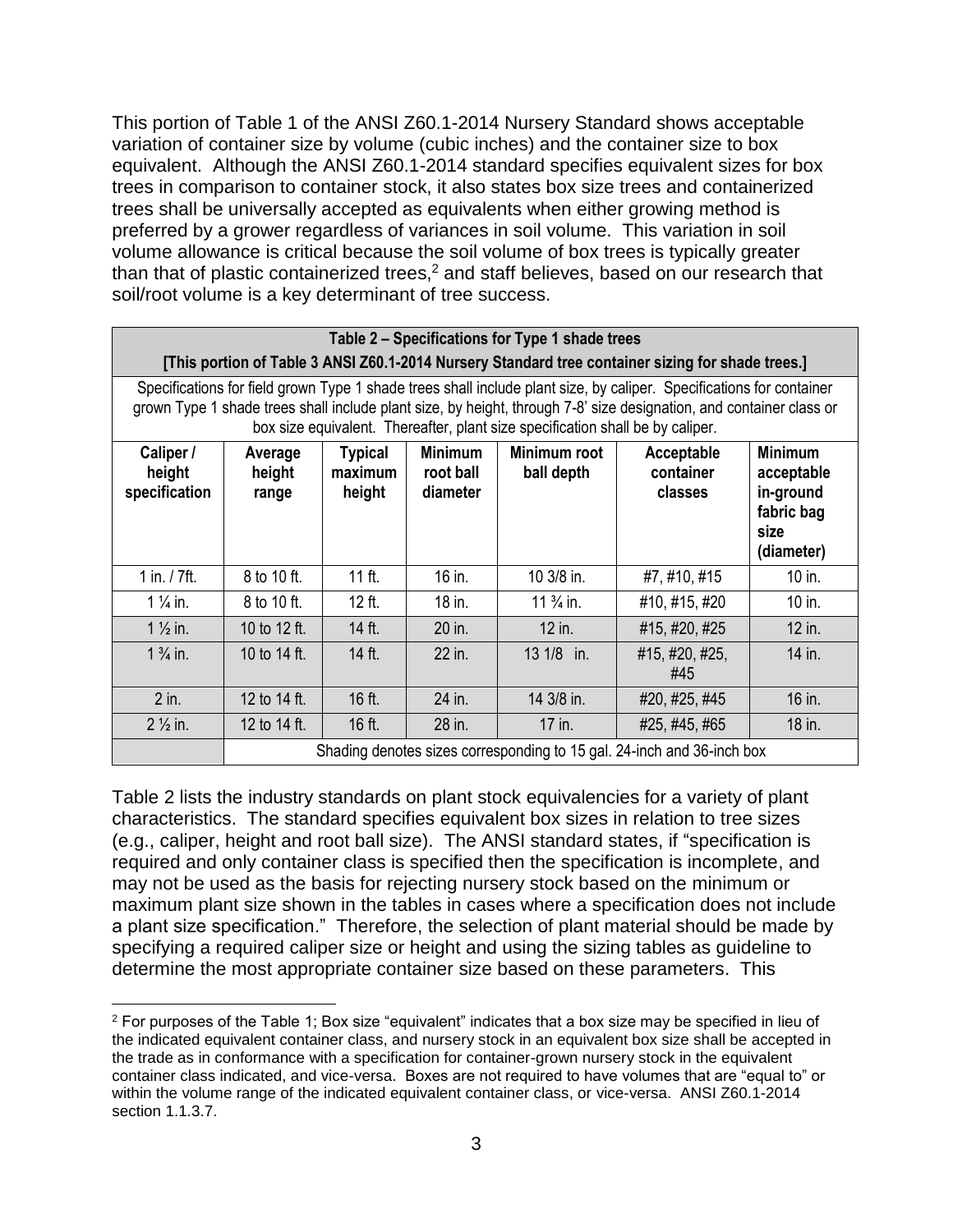variability in sizing makes it possible for a nursery to sell a 36-inch box tree (#45 equivalent) at 1 ¾ inch caliper which could also be classified as a 15 gallon (#15 container).

Regardless of container type, nursery growers are required to maintain the root ball sizing necessary to support the woody stem size. Selecting replacement trees solely based on container size is not recommended; it is better to select trees whose root volume is greater in comparison to stem diameter/canopy size.

## **Literature Summary**

The correlation between root volume and quality of plant establishment has been studied in both professional anecdotal studies and peer reviewed journals. Universally, the results of these studies have shown that trees with a greater initial soil/root volume, regardless of tree diameter and canopy volume, grew faster in the first couple years after installation than that of trees with a smaller root to stem ratio. **(Davis, 2005)** In a highly documented study by Dr. Gary Watson it was discovered that, all things being equal, root regeneration occurs at equivalent rates independent of transplanted tree size **[Watson, 1985]**. However, root generation is affected by more than just time within the landscape. Environmental conditions, including soil type and quality of soil nutrients, available soil moisture, annual rainfall, directness of wind, location on slope, and sun exposure can affect both root and shoot growth timeframe. Additionally, an individual tree species' adaptability to these environmental conditions can assist in identifying the optimum window for tree establishment. For example a tree installed during the summer that experiences drought in its first year, may not grow out of its root ball until environmental conditions, such as adequate soil moisture, allow for new growth. Improper timing of transplanting can influence this reduction in root development, which effectively creates a dormant root condition; this scenario may result in tree death or developmental set-backs if supplemental watering is insufficient.

Although one study found that root elongation rates are similar for small and large trees **(Watson and Himelick, 1982b)**. In a 2005 comparison study which reviewed previously published papers on tree size and establishment concluded that larger trees will end up having slower establishment rates. This is primarily caused by the amount of root loss during transplanting of previously established trees. Larger trees expend more energy reestablishing lost roots, which, in turn, stunts foliar development until roots can reach pre-transplant volume. **(Watson, 2005).** Although the Watson studies have been time-tested, there are limitations applying these conclusions here. Watson's work had been primarily conducted in the mid-western United States, where environmental conditions are significantly different than in San Mateo County. The Watson studies also used balled and burlap trees, which are not common in our area. Limitations of this study considered that both foliar and root development in trees will require environmental conditions which benefit quality of growth.

Although we believe that requiring smaller planting stock, such as 15 - gallon size will result in a better overall performance, such trees are commonly cultivated in circular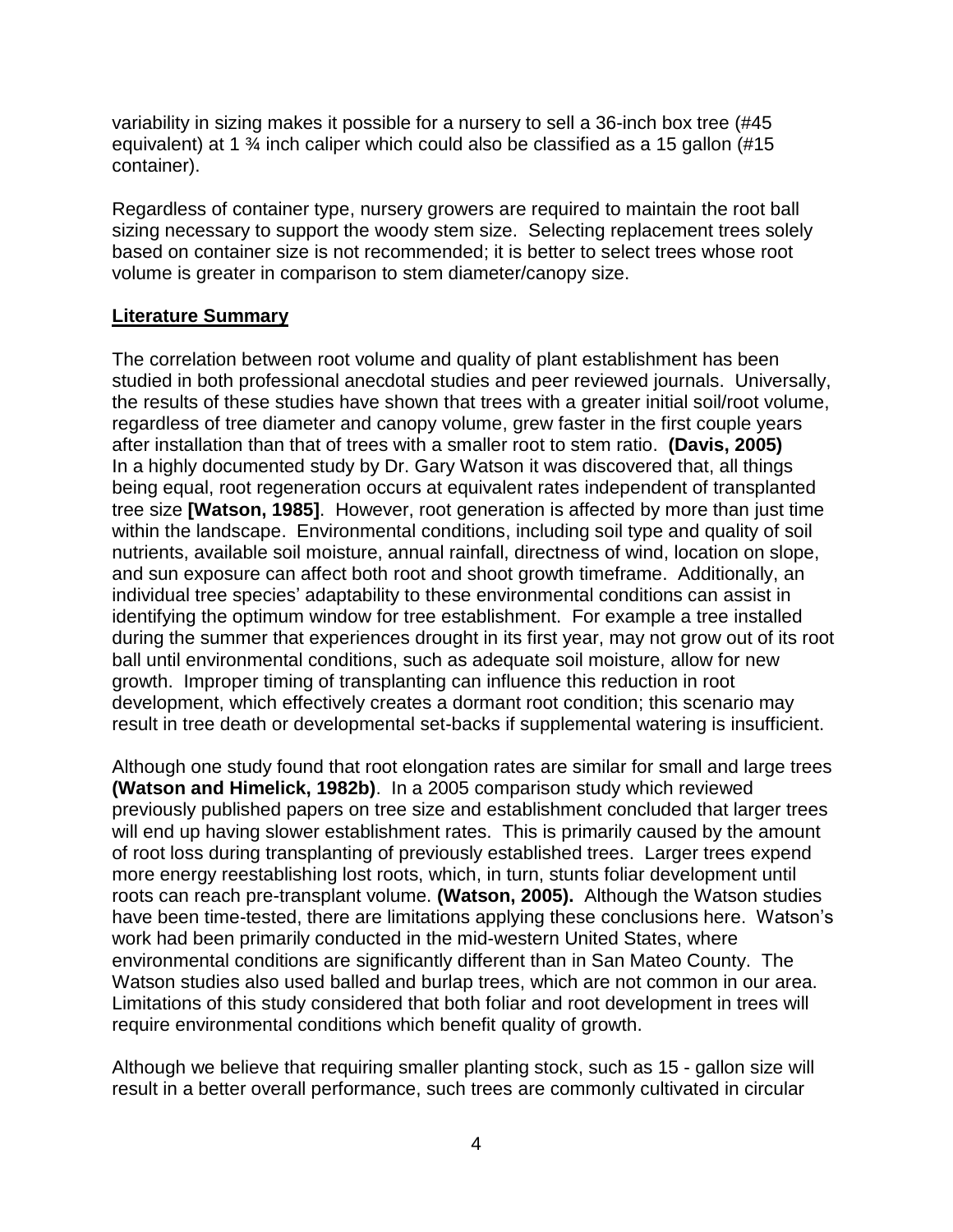plastic containers. Research suggests that square sided containers provide healthier initial root structure, "Plant's grown in square containers had less circling roots compared to those in a standard black plastic container, and roots were matted on the bottom of the square container." **(Gillman, et al 1998)**

Evaluating how the size, shape and type of container influence plant establishment had been further explored by looking at soil type within containers and nursery Best Management Practices. Results showed that some nursery trees may have been of poorer quality growth stock whether by vigor or form, which may have extended their residence time at the nursery, due to being rejected by purchasers at younger ages. Generally, the more vigorous (genetically superior) trees are harvested first; slower growing (genetically inferior) trees are harvested later as large caliper trees. Thus, trees harvested at larger caliper may be genetically inferior to those trees dug at smaller sizes. **(Struve, et al 2000)** Re-potting by sizing up containers as trees and roots continue to grow places more stress on the up-sized trees by continually cutting roots and amending soil. Root pruning during the sizing-up process results in a more fibrous root systems which requires a higher volume of water to maintain while in the nursery and in the landscape after planting **(Watson 1986)**. Unlike the larger trees, those planted from the smallest containers retained the capacity to generate a root system similar to that found in nature. This capacity appeared to diminish as [trees] were retained in the nursery by shifting them to increasingly larger container volumes. **[Gillman, et al 2013)**

The key question for the purpose of this inquiry is not tree vitality, but how trees vary in growth rates based on tree size at planting. One study conducted in College Station, TX, revealed that installation of #25 (24-inch box tree equivalent) and #45 (36-inch box tree equivalent), exhibited close to zero percent change in root growth during the first year after planting. However, during the second growth season root establishment for trees installed at seven gallon (#7 containers) had been nearly equal in total rooting volume to that of trees transplanted from #25 and #45 containers. By the end of this particular study it was determined that the greatest return on investment had been observed in #3 (1/2" to 5/8" caliper or 4-6' height) trees however, #7(5/8" to 1" caliper or 5'-10' height) and #25 (1.5" to 2.5" caliper or 10-14' height; or 24" box equivalent) trees also provided significant benefit. **(Garcia-Chance, et al, 2015)**

Based on the observed data from the researched studies and the ANSI standard, staff believes that a workable standard to adopt is to require installation of smaller caliper trees with a larger soil volume. This method may hold the key to achieving greater success in replanted tree establishment.

### **Other Replacement Tree Considerations**

Recently, the California Legislature adopted laws encouraging and streamlining permitting of accessory dwelling units (ADU's). Currently, many single family properties have sufficient open space to support considerable tree canopy, particularly on larger lots. Widespread ADU development would reduce the area in single family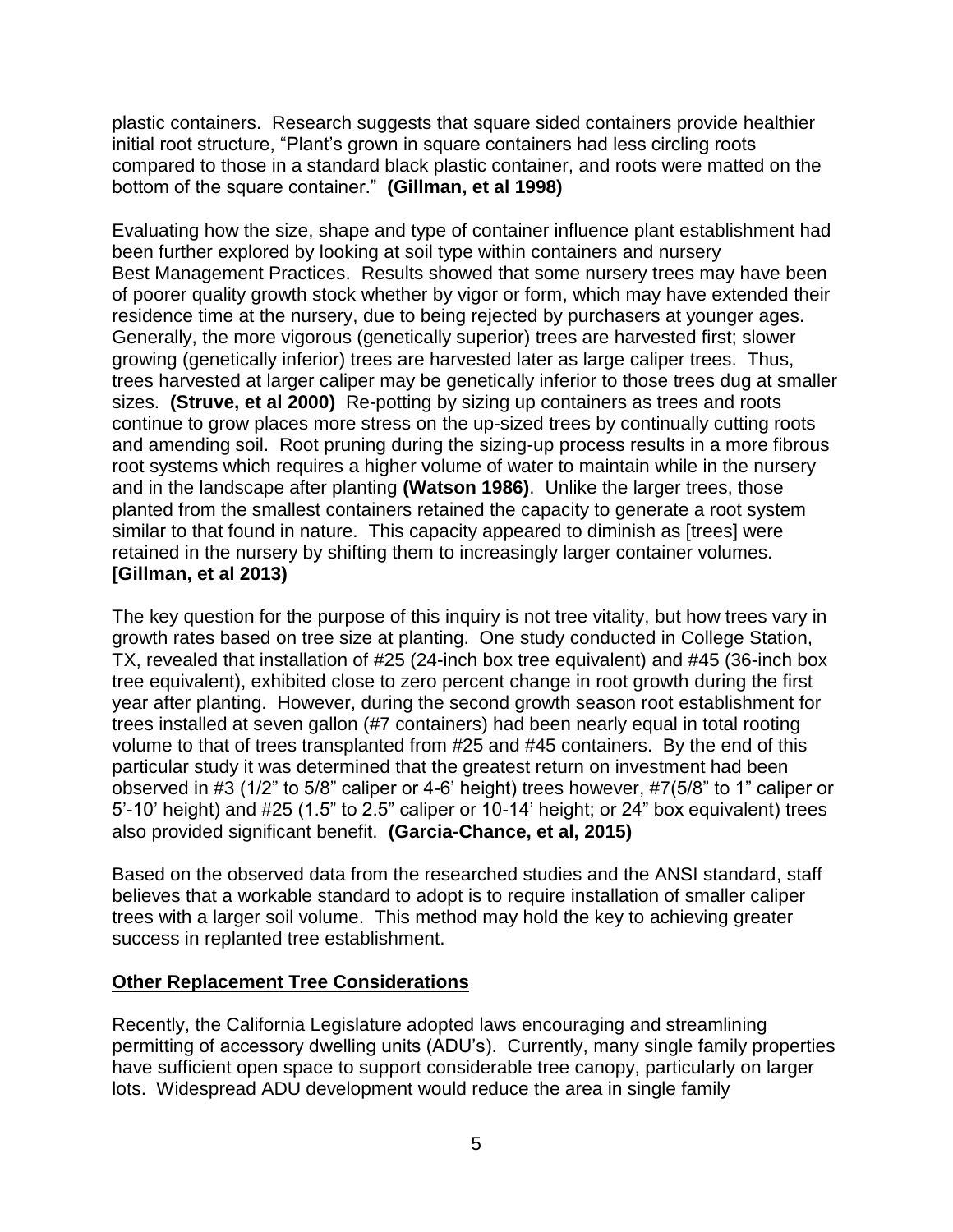neighborhoods available for supporting new and replacement tree canopy. ADU development in residential neighborhoods creates a tradeoff between increasing the housing stock and the vegetation protection objectives of the County's General Plan and its tree protection ordinances.

Planning for the installation of replacement trees may require significant forethought as conditions may change on a site during the scope of a tree removal or development project. Generally, when a tree is permitted for removal, a replacement tree will be installed in the same general location. However, in some instances when a homeowner, arborist, or landscape architect takes a closer look at the remaining tree canopy, they may identify that the area is already over-planted or the remnant canopy will shade a newly installed tree causing stunted growth or suppression. In some instances, removal of a select tree or trees may improve site conditions for remaining trees of higher ecological or aesthetic value without installing new trees. These approaches to tree management should be considered on a case-by-case basis as viable alternatives when over-crowding is apparent.

Physical changes to a site during development, such as grading, may restrict total soil volume, soil quality, and the tree carrying capacity for a given location. There are direct correlations between mature canopy size and the required soil volume for nutrient uptake and structural stability. Identifying and preserving an area of adequate soil volume and quality should be accounted for during planning stages of development, especially where replacement trees are required. Installation of tree wells and subterranean soil structures, such as Silva Cells may help provide enough soil area for new tree development **(Costello, Jones 2003)**.

When planting new trees, it is recommended to follow current tree planting best management practices, including; consideration of proper placement in the landscape to accomplish project goals, and the implementation of an appropriate after care and watering plan to further increase the likelihood of tree establishment. Installation of new trees at the proper planting depth is critical to long term survival of replacement trees. Preparation of the installation hole at 2-3 times the diameter of the container will ensure less compacted soil for young regenerating roots, and, by placing trees with the root collar at soil level, can help to mitigate common errors associated with improper planting. Installation of larger trees further exacerbates planting issues; unexpected death of large-caliper trees is commonly attributed to planting too deeply and lack of root pruning during production **(Struve, et al 2000).** By comparison, installation of smaller planting stock increases the establishment rate of root regeneration in trees. Trees from smaller containers exhibited reduced transplant shock, decreased establishment time and increased growth rates, creating a quicker return on investment in comparison to larger installed trees. (**Garcia-Chance et al, 2015).**

One research study on this topic found that the size of tree installed had little bearing on quality of root establishment, however, the greatest establishment success for of foliar growth was reported in situations with a consistent, reliable watering program during the first year after installation. Although this seems contradictory to our belief that smaller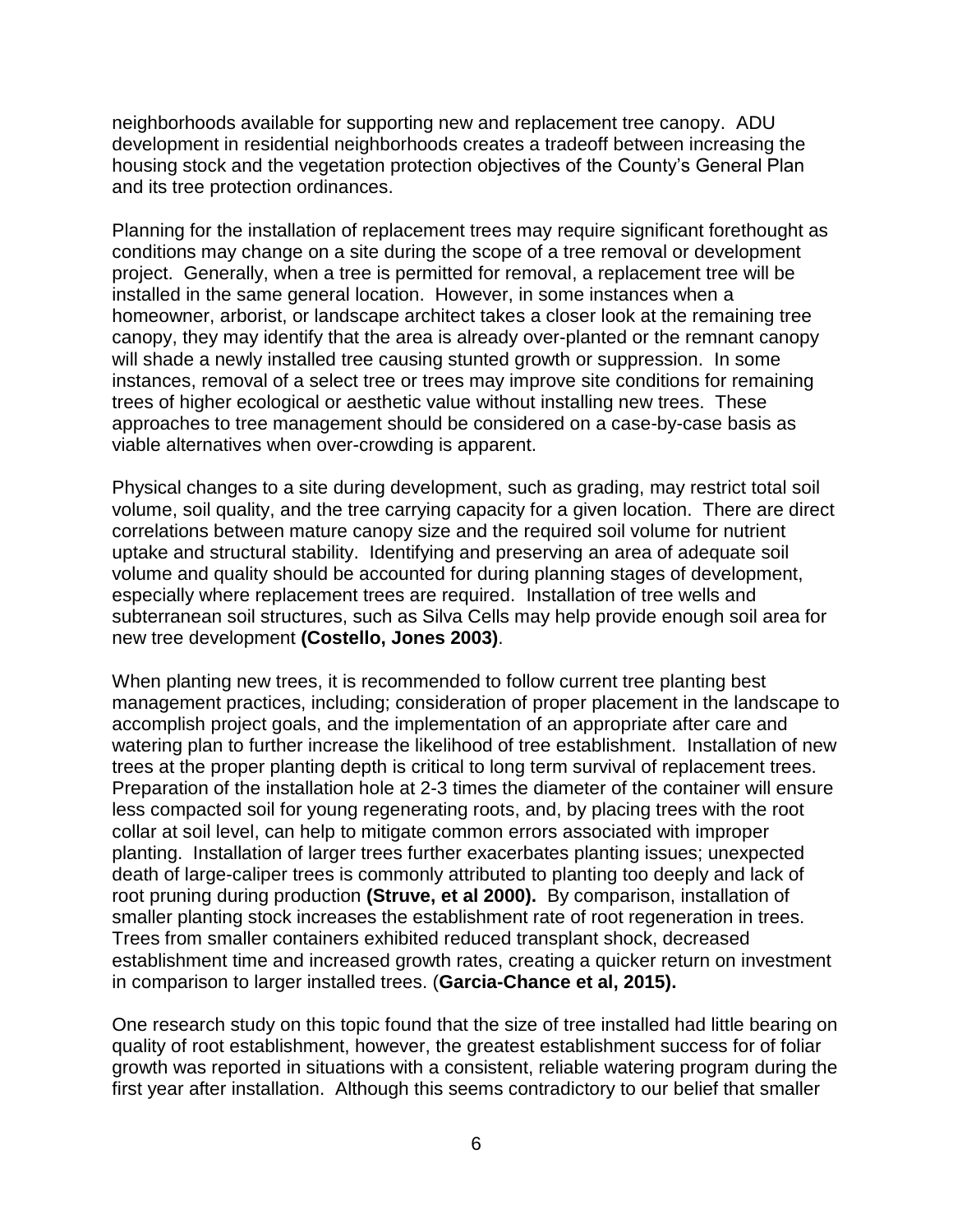replacement trees perform better, this study focused on foliar growth over root development. In this four (4)-year study, young oaks were transplanted in an urban landscape setting in the San Francisco Bay Area. When testing thresholds for irrigation at 0%, 25%, or 50% of [evapotranspiration], it was observed that the level of watering had no direct effect on the trees root establishment after providing 1-year of consistent watering during the establishment period. After the establishment period, each species grew at similar rates with or without irrigation. In this particular study, the greatest influence on plant development occurred on coast live oak trees, which exhibited increased shoot development in higher watering regimens **(Costello et al., 2005)**. As an added benefit mulching around the root-ball of the newly installed tree also helps to cool roots and retain moisture during hot and dry times of year and can further reduce a young trees need for supplemental watering.

There are a number of factors which need to be considered to accomplish effective replacement tree planting.

Provide ample soil area for remnant trees to thrive through construction process, including restricting construction activities within tree protection zones to maintain preconstruction soil conditions.

- a. Whenever possible, plant replacement trees in undisturbed soil area of sufficient enough to provide ample soil volume required based on anticipated mature tree size and canopy replacement goals.
- b. Locate new trees to allow for full canopy growth potential, by identifying conflicts with existing vegetation on the subject property and neighboring properties.
- c. Require proper planting specifications to be added on development plans and ensure that they are implemented.
- d. Conduct replacement tree inspections to ensure mitigation plantings are being installed.

Incorporating these practices in policy and implementing them through the planning process will assist the County in developing a successful, higher quality canopy improvement plan.

### **Conclusions**

It is universally accepted within the landscape and tree industries that smaller caliper trees recover better from impacts of transplanting than larger trees. Acclimation of smaller trees to new soil and environmental conditions has been studied extensively showing faster regeneration of removed roots, reduced frequency of supplemental watering, and the development of larger and fuller canopies in a shorter timeframe when compared to larger replacement sizes. Despite these widely held beliefs, there is a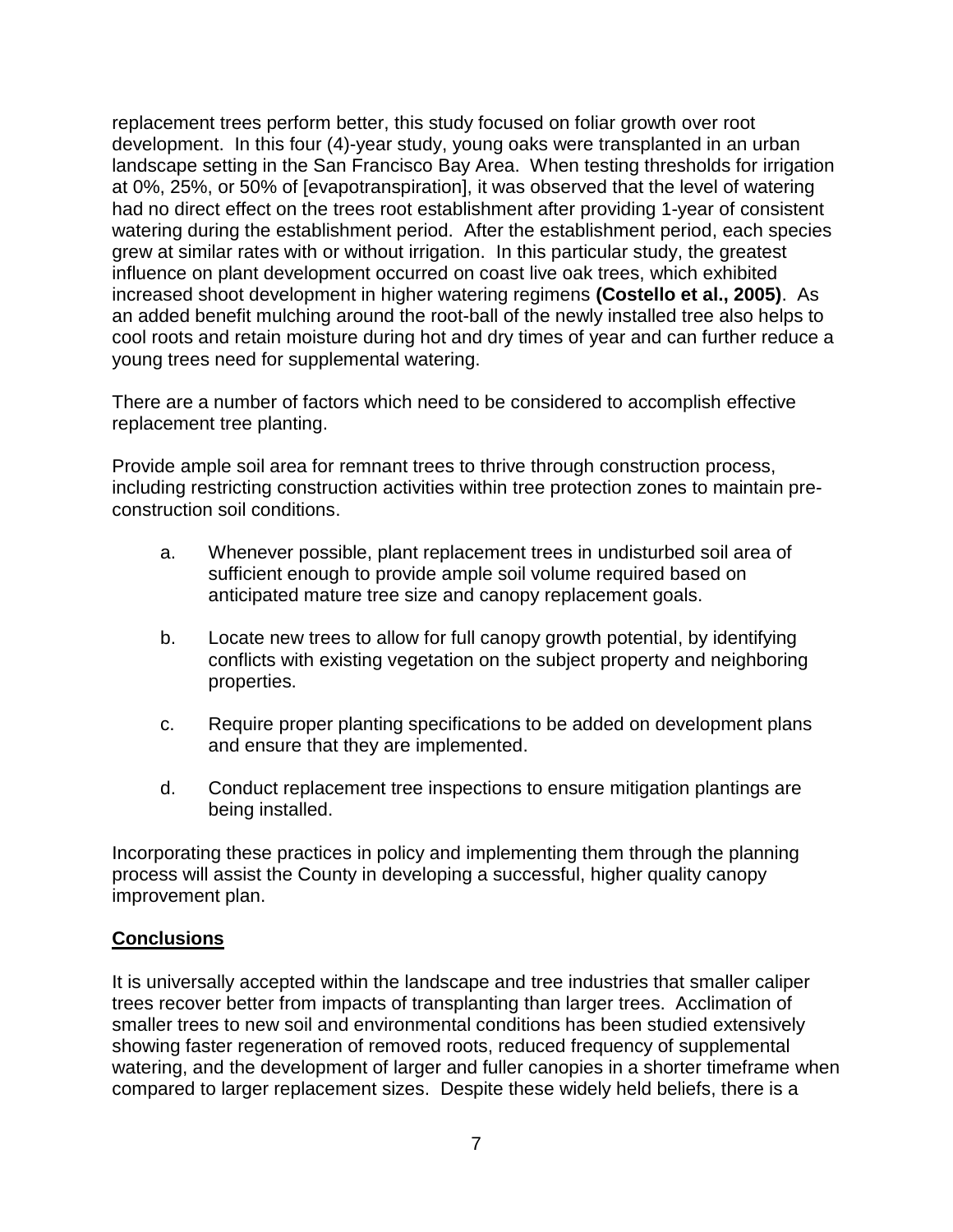dearth of peer-reviewed studies examining the question of whether large or smaller tree nursery stock performs better in the landscape when planted. Our search for scientific proof to substantiate a replanting requirement yielded only a few peer-reviewed studies and several professional journal articles, the conclusions of which are summarized in this report. We also contacted select UC Berkeley Extension professors, Cal Poly professors, and consulting arborists, all who are knowledgeable on tree propagation and ecological restoration. The information from these sources proved more anecdotal in supporting our conclusions than scientific, and did not yield additional scientific studies which weren't already referenced.

Trees are living organisms and subject to variables outside of human control. Environmental conditions, including soil type, volume and pH, exposure to sun light, availability of water and room for root and canopy expansion all play a large role in establishing successful replacement trees. The quality of environmental conditions in relation to these outside factors can influence vulnerability to disease and pests, which in turn can limit the viability of a developing tree. The studies researched proved that these variables play a major role in tree establishment above and beyond that of initial tree size and container style. Survival rates for trees which are properly cared for increase dramatically when proper mulching and supplemental watering guidelines are followed.

Based on our research and findings we recommend that the proposed tree replacement requirements provided in Table 3.1 - Tree replacement standard of the proposed Protected Tree Ordinance, are correct and suggest the following:

- a. Use a two (2)-factor replacement criteria when selecting a replacement tree, including soil volume (container size) and stem caliper/or height (species specific).
- b. Require mulch and proper irrigation schedules as part of permit conditions.
- c. Restrict replacement planting timeframes for the late fall/winter for optimal planting conditions.
- d. Require County tree re-planting to follow current landscape industry planting standards.

We believe the practice of installing replacement trees with higher root to stem ratios, application of an appropriate watering and after-care measures, and limiting re-planting to the optimal installation locations and timeframes may provide the best establishment success for replacement trees.

Where development is concerned, having ample soil area capable of supporting a mature tree may assist in creating a viable location for tree replacement. In select circumstances it may be beneficial to allow natural regeneration of suppressed tree canopies to substitute for tree replacement requirements. However, this should only be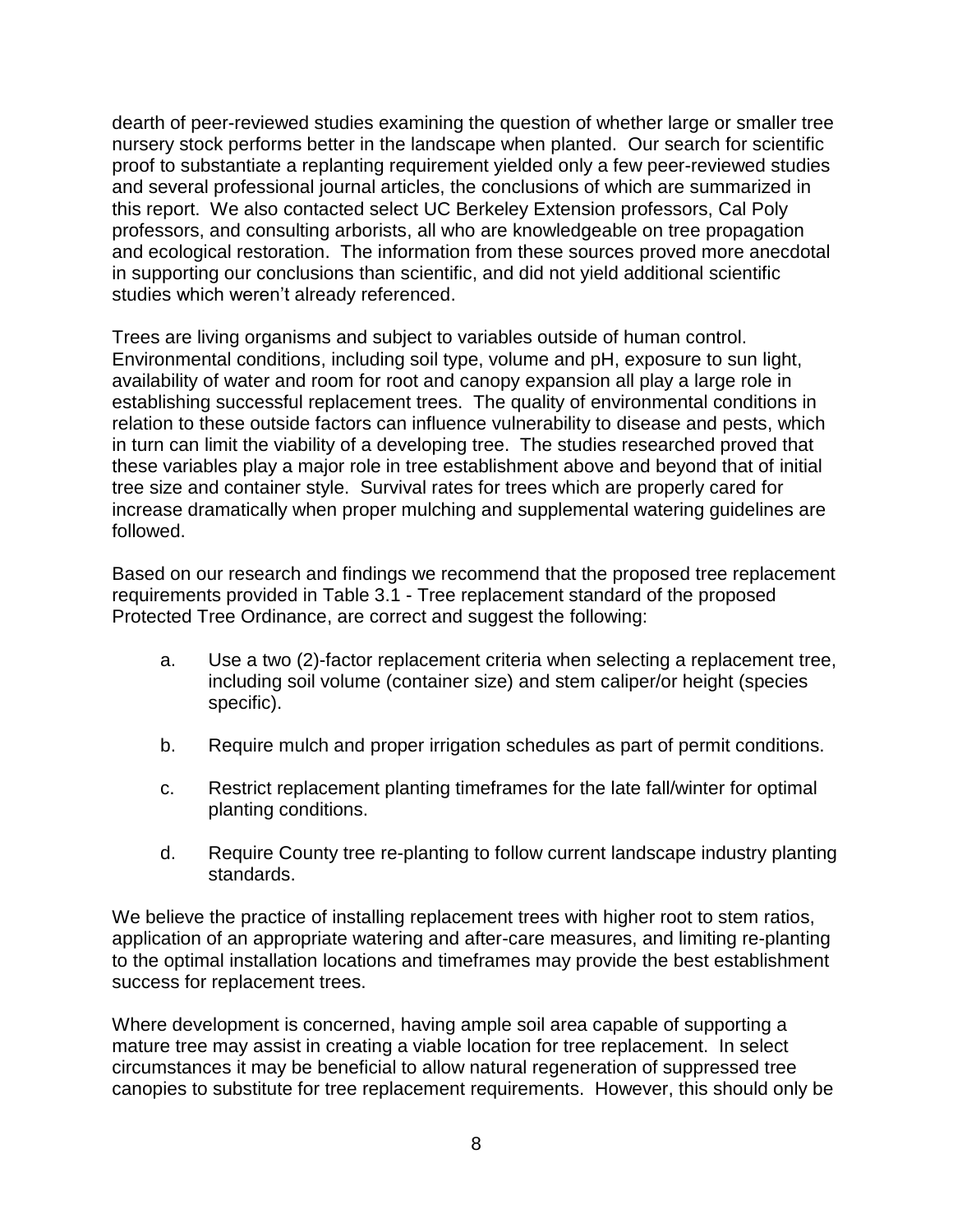considered in instances where the remnant tree canopy would restrict growth of newly installed trees.

References Cited:

Costello, L. et al (2005) Irrigation Effects on the Growth of Newly Planted Oaks (Quercus Spp.) *Journal of Arboriculture 31 (2),* 83-88.

Costello, L., Jones, K (2003) Reducing Infrastructure Damage by Tree Roots: A Compendium of Strategies

Davis, Anthony and Jacobs, Douglass (2005) Quantifying root system quality of nursery seedlings and relationship to outplanting performance. New Forests 30:295–311.

Garcia-Chance, L. et al (2017) Economic Cost-Analysis of the Impact of Container Size on Transplanted Tree Value. *Horticulture,* 3, *29 cloi: 10.3390*

Gillman, E. et al (2013) Impact of Tree Size and Container Volume at Planting, Mulch, and Irrigation on *Acer rubrum* L. Growth and Anchorage. *Arboriculture & Urban Forestry 39(4):* 173-181.

Gillman, E. et al (1998) Effects of Nursery Container Type on Root Growth and Landscape Establishment of *Acer rubrum* L. *Journal of Environmental Horticulture 16(1):* 55-59.

Struve, D et al (2000) Survival and Growth of Transplanted Large and Small Caliper Red Oaks. *Journal of Arboriculture 26(3):* 162-169.

Watson, Gary. (1985) Tree size affects root regeneration and top growth after transplanting. *Journal of Arboriculture 11: 37*-40

Watson, Gary. (1986) Cultural Practices Can Influence Root Development for Better Transplanting Success. *Journal of Environmental Horticulture 4(1): 32-34*

Watson, W Todd. (2005) Influence of Tree Size on Transplant Establishment and Growth. *15(1):* 118-122.

Watson, G. W. and Himelick E. B. (1982b) Root regeneration of transplanted trees. *Journal of Arboriculture 8: 305-310*

JEL:ann – JELCC0562\_WNU.DOCX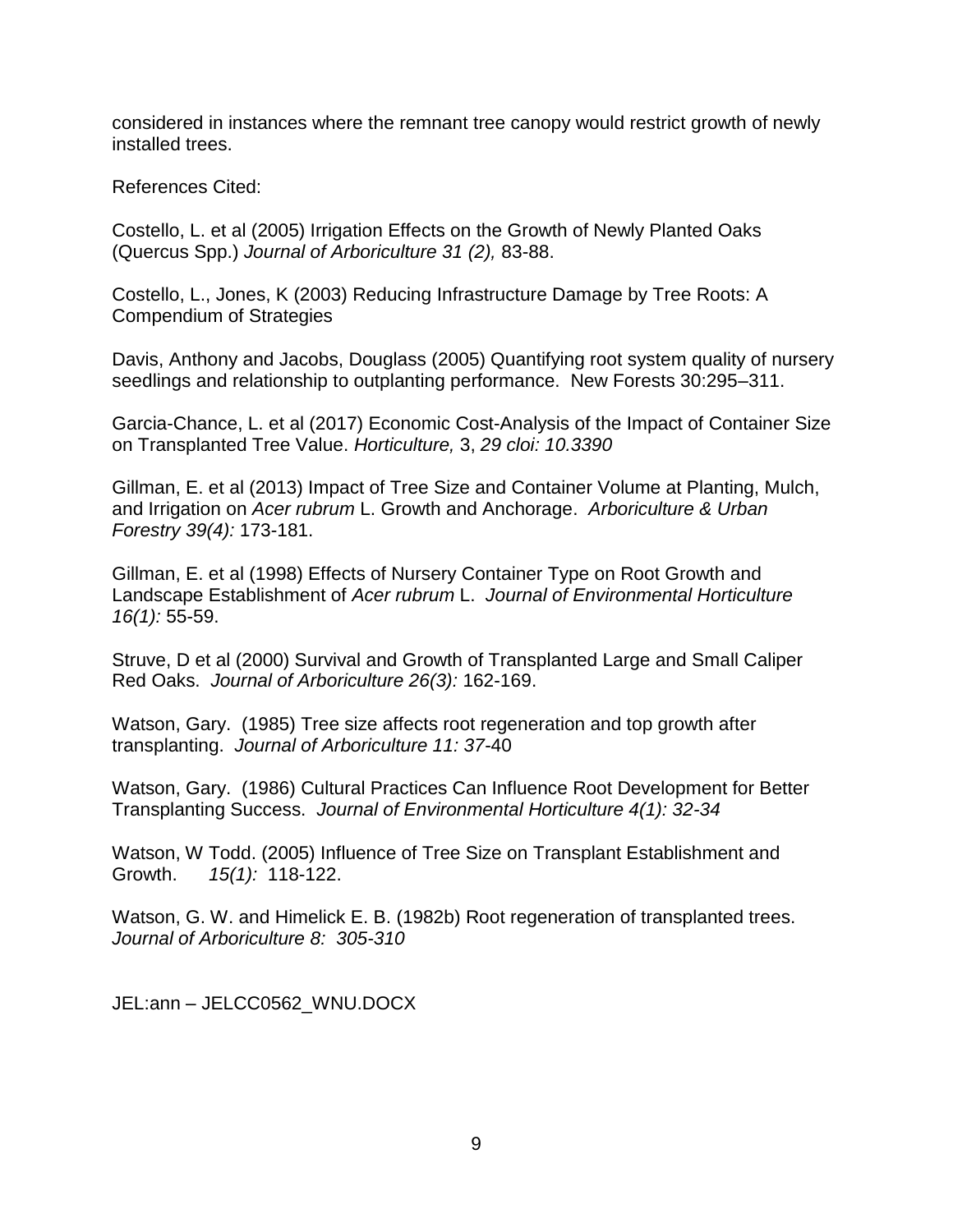| <b>San Mateo County Tree Ordinances Update Project</b> |                                                    |  |  |
|--------------------------------------------------------|----------------------------------------------------|--|--|
| <b>Steering Committee Roster</b>                       |                                                    |  |  |
| <b>Name</b>                                            | Organization                                       |  |  |
| <b>Matthew Bissel</b>                                  | <b>Consulting Arborist</b>                         |  |  |
| <b>Matt Carpenter</b>                                  | <b>Consulting Arborist</b>                         |  |  |
| <b>Tiffany Edwards</b>                                 | Peninsula Open Space Trust                         |  |  |
| <b>Fred Herring</b>                                    | Architect                                          |  |  |
| <b>Judy Horst</b>                                      | Menlo Oaks Tree Advocacy                           |  |  |
| Tim Hyland                                             | California Department of Parks and Recreation      |  |  |
| Lisa Ketcham                                           | <b>Midcoast Community Council</b>                  |  |  |
| Rochelle Kopp                                          | <b>Emerald Lake Hills</b>                          |  |  |
| Barbara Kossy                                          | San Mateo County Weed Management Area              |  |  |
| Igor Lacan                                             | Urban Forester - UC Berkeley Extension             |  |  |
| <b>Catherine Martineau</b>                             | Canopy, Inc.                                       |  |  |
| <b>Amanda Mills</b>                                    | Midpeninsula Regional Open Space District          |  |  |
| Ray Morneau                                            | <b>Consulting Arborist</b>                         |  |  |
| <b>Kellyx Nelson</b>                                   | San Mateo County RCD                               |  |  |
| Lee Nachtrieb                                          | Arborist                                           |  |  |
| Nancy Reyering                                         | Woodside Architecture and Site Review<br>Committee |  |  |
| Lennie Roberts                                         | <b>Committee for Green Foothills</b>               |  |  |
| <b>Rich Sampson</b>                                    | Cal Fire                                           |  |  |
| <b>Name</b>                                            | <b>Department</b>                                  |  |  |
| Ramona Arichega                                        | Parks                                              |  |  |
| Julie Casagrande                                       | <b>Public Works</b>                                |  |  |
| <b>Ellizabeth Dallman</b>                              | Board of Supervisors, District 4                   |  |  |
| <b>Miles Hancock</b>                                   | Planning and Building                              |  |  |
| Dan Krug                                               | Planning and Building/Parks                        |  |  |
| Joe LaClair                                            | <b>Planning and Building</b>                       |  |  |
| Joe LoCoco                                             | <b>Public Works</b>                                |  |  |
| Danielle Lee                                           | Office of Sustainability                           |  |  |
| Mike Schaller                                          | Planning and Building                              |  |  |